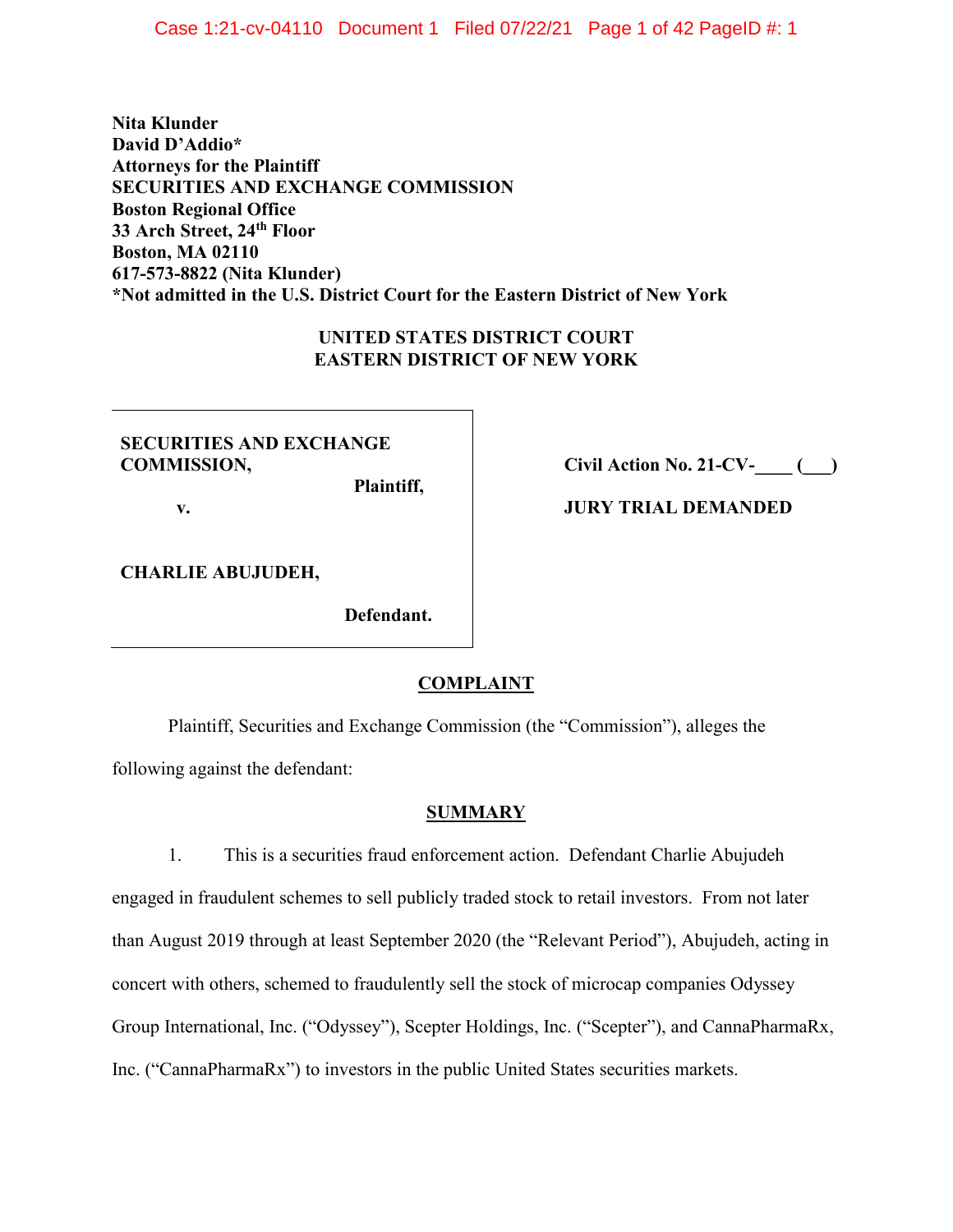### Case 1:21-cv-04110 Document 1 Filed 07/22/21 Page 2 of 42 PageID #: 2

2. The linchpin of Abujudeh's schemes was his control of nearly all of the stock that was deposited with brokerage firms and available for public trading (the "float") for each of these securities. This control enabled him to manipulate the market for these securities using a variety of deceptive tactics, most often through deceptive promotional campaigns that he funded and controlled.

3. With respect to Odyssey, by August 2019, Abujudeh had amassed 2.5 million shares which constituted about 98 percent of the Odyssey float. Abujudeh and those with whom he was acting in concert then hired stock promoters to tout Odyssey to potential investors over the phone using high-pressure sales tactics. Abujudeh referred to these stock promoters as his "phone room," which began soliciting investors in or around January 2020. Abujudeh knew or was reckless in not knowing that the phone room promoting Odyssey on his behalf engaged in deceptive conduct, including by making false and misleading statements to investors, and concealing material facts regarding, among other things: Abujudeh's control of nearly the entire Odyssey float; Abujudeh and his associates' funding of the phone room; Abujudeh's intention to sell his Odyssey stock into the demand his phone room generated; Abujudeh's coordination of the promotional campaign with others, including one or more Odyssey shareholders and/or company affiliates; and Abujudeh's plan to share the profits from his stock sales with such individuals.

4. Using these deceptive tactics, the phone room touting Odyssey on Abujudeh's behalf convinced unwitting investors to purchase thousands of shares of Odyssey stock. The volume of trading, however, failed to meet Abujudeh's expectations. So Abujudeh and his associates fired the phone room and agreed to hire an individual whom they believed ran a different phone room that was capable of convincing investors to purchase hundreds of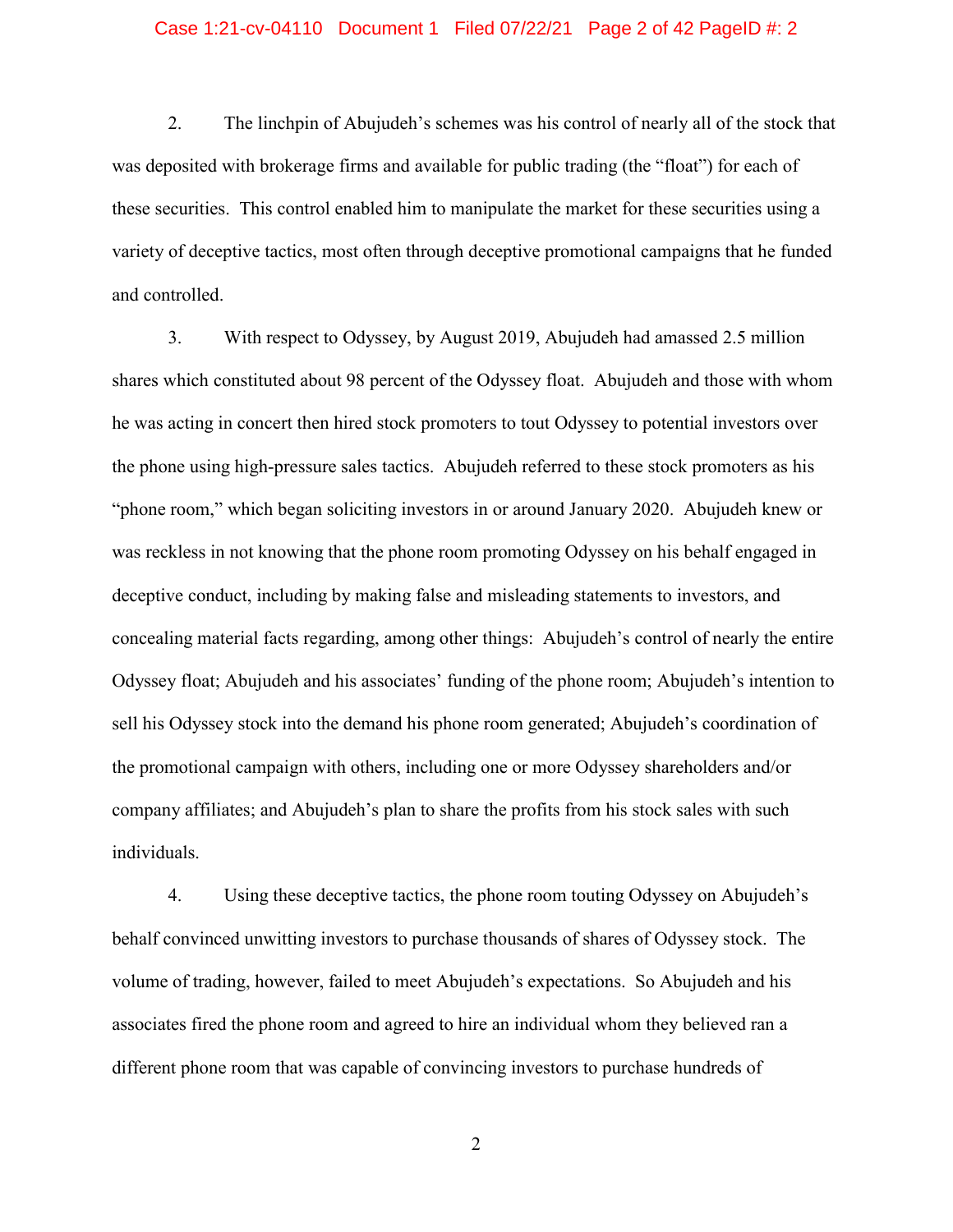#### Case 1:21-cv-04110 Document 1 Filed 07/22/21 Page 3 of 42 PageID #: 3

thousands of shares per week. Abujudeh was unaware, however, that the individual he and his associates were attempting to hire was, in fact, a cooperating witness ("CW") who was working undercover on behalf of the Federal Bureau of Investigation ("FBI"). The CW recorded numerous phone calls and captured numerous encrypted text communications with Abujudeh and two of his associates, including an associate identified herein as "Person 2." Abujudeh agreed to pay the CW a 35 percent commission on Odyssey purchases from Abujudeh that the CW generated through his phone room, and required the CW to convince investors to buy at least 40,000 Odyssey shares per day, or he would terminate their deal. That 40,000 share requirement far surpassed ordinary investor interest in Odyssey stock; in the 30 months preceding Abujudeh's promotional campaigns, Odyssey shares were traded on just 25 days; on those 25 days, the trading volume averaged just 351 shares per day.

5. Abujudeh and Person 2, working in concert with others, enlisted the CW to participate in Abujudeh's fraudulent scheme to manipulate the market for Odyssey shares so that Abujudeh could liquidate his Odyssey shares at artificially inflated prices. In recorded calls and encrypted text messages, they discussed with the CW various aspects of the scheme, including, among other things:

- the manner in which they would manipulate the price of Odyssey shares;
- the importance of Abujudeh's control of the float to the successful execution of the scheme;
- Abujudeh's close relationship with Odyssey's management and his advance notice of press announcements from the company that could be used in connection with the stock promotion campaign; and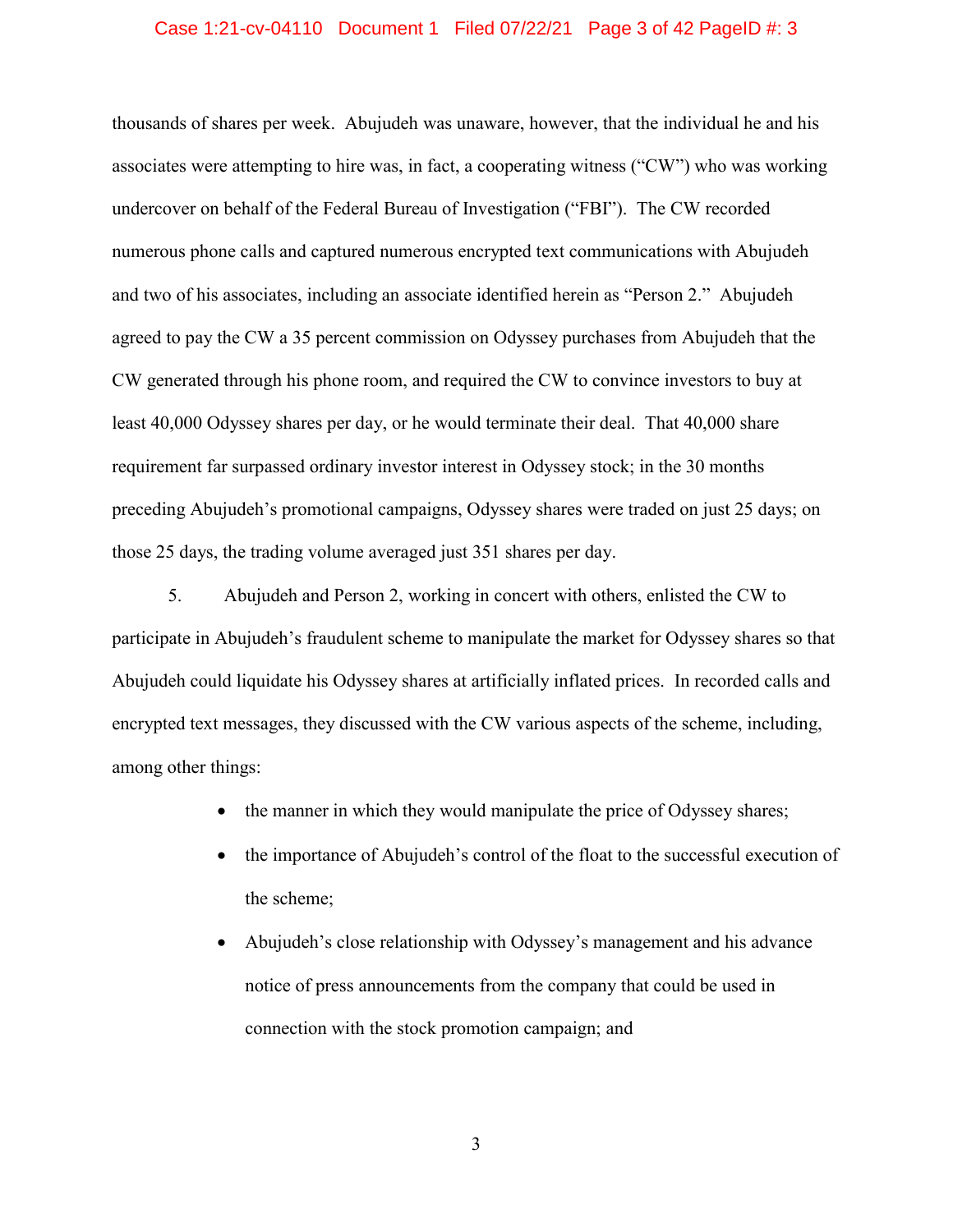• the fact that Abujudeh and Person 2 were working in concert with other Odyssey shareholders and/or company affiliates, and that these individuals expected to profit from Abujudeh's promotional campaigns.

6. In connection with his fraudulent scheme, Abujudeh orchestrated with the CW two transactions in which Abujudeh believed he was selling stock to investors who had been recruited by the CW. Abujudeh and the CW coordinated the timing, offering price, and bidding price for these market transactions, which resulted in Abujudeh unwittingly selling 7,000 Odyssey shares to the FBI for approximately \$15,840. Abujudeh wired the CW's commission of \$5,492 for these stock sales to a bank account controlled by the FBI.

7. Ultimately, Abujudeh was unable to hire the CW because neither the CW nor the FBI was actually running a phone room to promote penny stocks. So Abujudeh instead funded and controlled an email and web-based promotional campaign touting Odyssey stock to investors.

8. Abujudeh's email and web campaign, like his phone room, was part of his deceptive scheme to sell his Odyssey shares. Among other things, Abujudeh caused the stock promoters he hired to conceal that he controlled virtually all of the Odyssey float; funded the promotional campaign; intended to sell his Odyssey stock into the demand his digital promotions generated; and coordinated the promotional campaign with others, including one or more Odyssey shareholders and/or affiliates with whom he was sharing the proceeds from his stock sales. The digital promotions carried various disclaimers, but often failed to disclose material information, including the information described above, and were part of Abujudeh's scheme to defraud investors.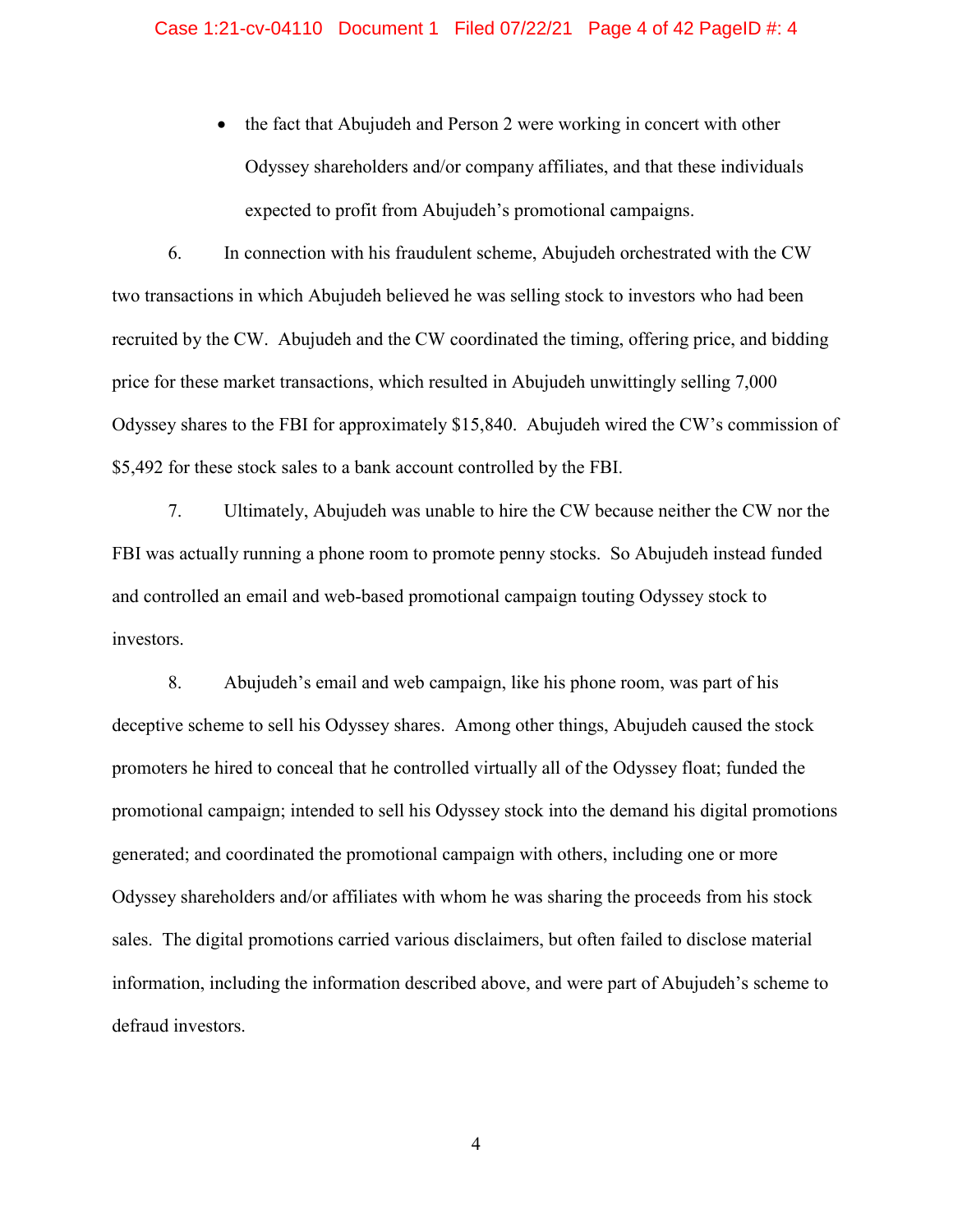### Case 1:21-cv-04110 Document 1 Filed 07/22/21 Page 5 of 42 PageID #: 5

9. Abujudeh's deceptive promotional campaign was successful. In all, Abujudeh generated approximately \$2.6 million in illicit proceeds by selling Odyssey stock to investors during the promotions he funded. As Abujudeh closed in on liquidating all 2.5 million of his Odyssey shares and had concluded his promotional campaign in or around July 2020, he began paying an Odyssey insider with whom he had been coordinating a total of \$350,000.

10. Abujudeh's scheme operated in a similar manner with respect to at least two other companies, Scepter and CannaPharmaRx. He funded and controlled email and web-based promotional campaigns touting these securities without disclosing that he controlled the vast majority of the float for each of them and that he was simultaneously selling his shares into the increased demand that his campaigns had generated. In all, Abujudeh generated approximately \$3.2 million in illicit proceeds by selling his Scepter stock, and another \$3.3 million in illicit proceeds by selling his CannaPharmaRx stock, during his respective campaigns promoting these companies.

11. At the time that Abujudeh sold his Odyssey, Scepter, and CannaPharmaRx stock, there was not a registration statement for those sales on file with the Commission or in effect as to those transactions, as required by the relevant securities laws described herein. No exception from the registration requirement applied.

### **VIOLATIONS**

12. As a result of the conduct alleged herein, Abujudeh violated, and unless restrained and enjoined will continue to violate, Sections  $5(a)$ ,  $5(c)$ ,  $17(a)(1)$  and (3) of the Securities Act of 1933 ("Securities Act") [15 U.S.C. §§77e(a), (c), and 77q(a)(1), (3)], Section 10(b) of the Securities Exchange Act of 1934 ("Exchange Act") [15 U.S.C. §78j(b)] and Rules 10b-5(a) and (c) thereunder [17 C.F.R. §240.10b-5(a), (c)].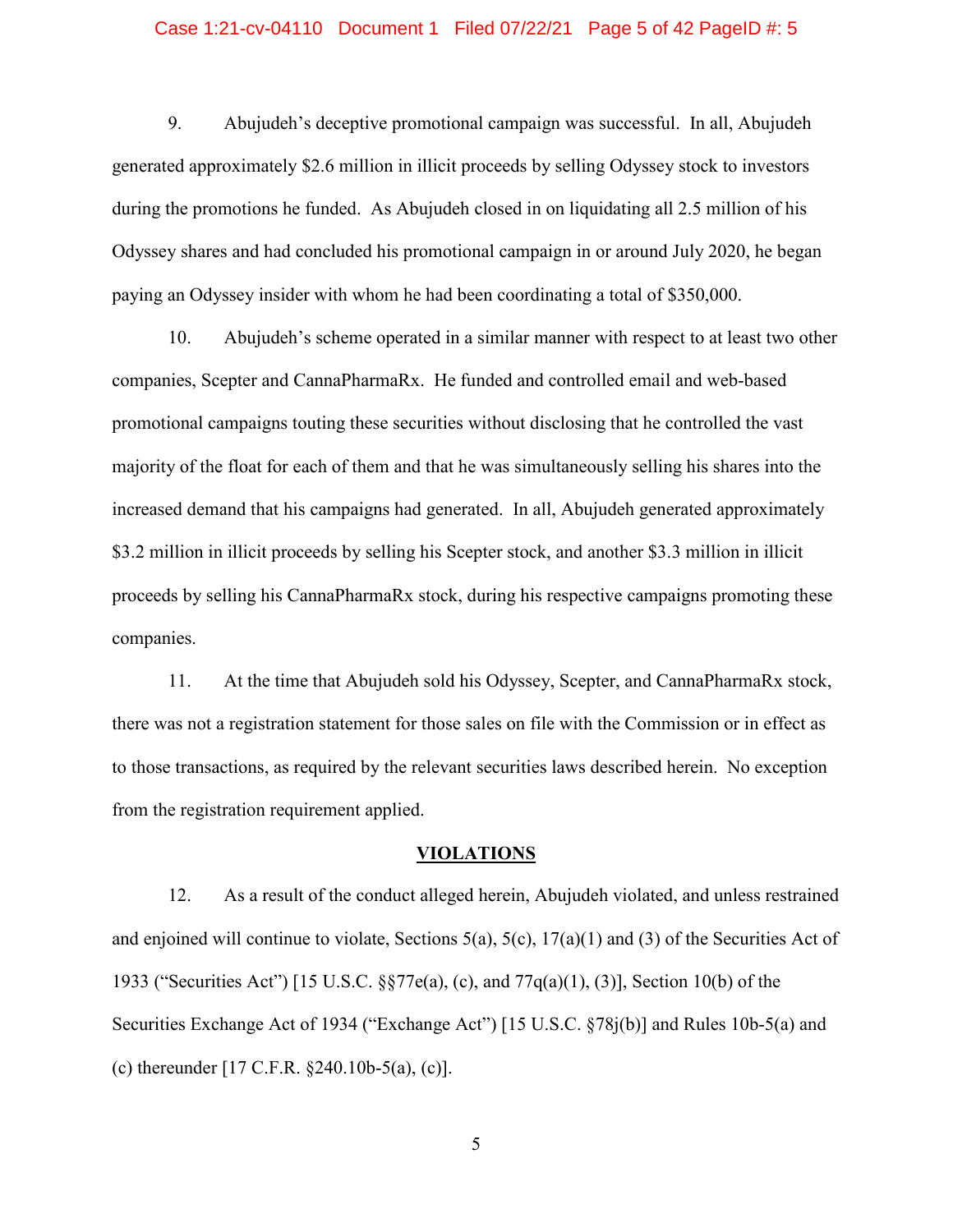### **NATURE OF THE PROCEEDINGS AND RELIEF SOUGHT**

13. The Commission seeks emergency preliminary relief, including a temporary restraining order against further violations of the federal securities laws and an emergency asset freeze to preserve the assets necessary to satisfy an eventual judgment against the defendant, including disgorgement of ill-gotten gains. The Commission also requests an immediate accounting, a repatriation order, and an evidence preservation order to facilitate the prompt resolution of this matter on the merits.

14. The Commission further seeks a permanent injunction against the defendant, enjoining him from engaging in transactions, acts, practices, and courses of business of the type alleged in this Complaint, disgorgement of all ill-gotten gains from the unlawful conduct set forth in this Complaint, together with prejudgment interest; civil penalties pursuant to Section 20(d) of the Securities Act [15 U.S.C. §77t(d)] and/or Section 21(d)(3) of the Exchange Act [15 U.S.C. §78u(d)(3)]; an order barring the defendant from participating in any offering of a penny stock, pursuant to Section 20(g) of the Securities Act [15 U.S.C.  $\S77t(g)$ ] and/or 21(d) of the Exchange Act [15 U.S.C. §78u(d)]; an order prohibiting the defendant from acting as an officer or director of any issuer that has a class of securities registered pursuant to Section 12 of the Exchange Act [15 U.S.C. § 781], or that is required to file reports pursuant to Section 15(d) of the Exchange Act [15 U.SC. § 78o(d)]; and such other relief as the Court may deem appropriate.

#### **JURISDICTION AND VENUE**

15. This Court has jurisdiction over this action pursuant to Section 22(a) of the Securities Act [15 U.S.C.  $\S77v(a)$ ] and Sections 21(d), 21(e), and 27 of the Exchange Act [15 U.S.C. §§78u(d), 78u(e), and 78aa].

16. Venue lies in this Court pursuant to Section 22(a) of the Securities Act [15 U.S.C.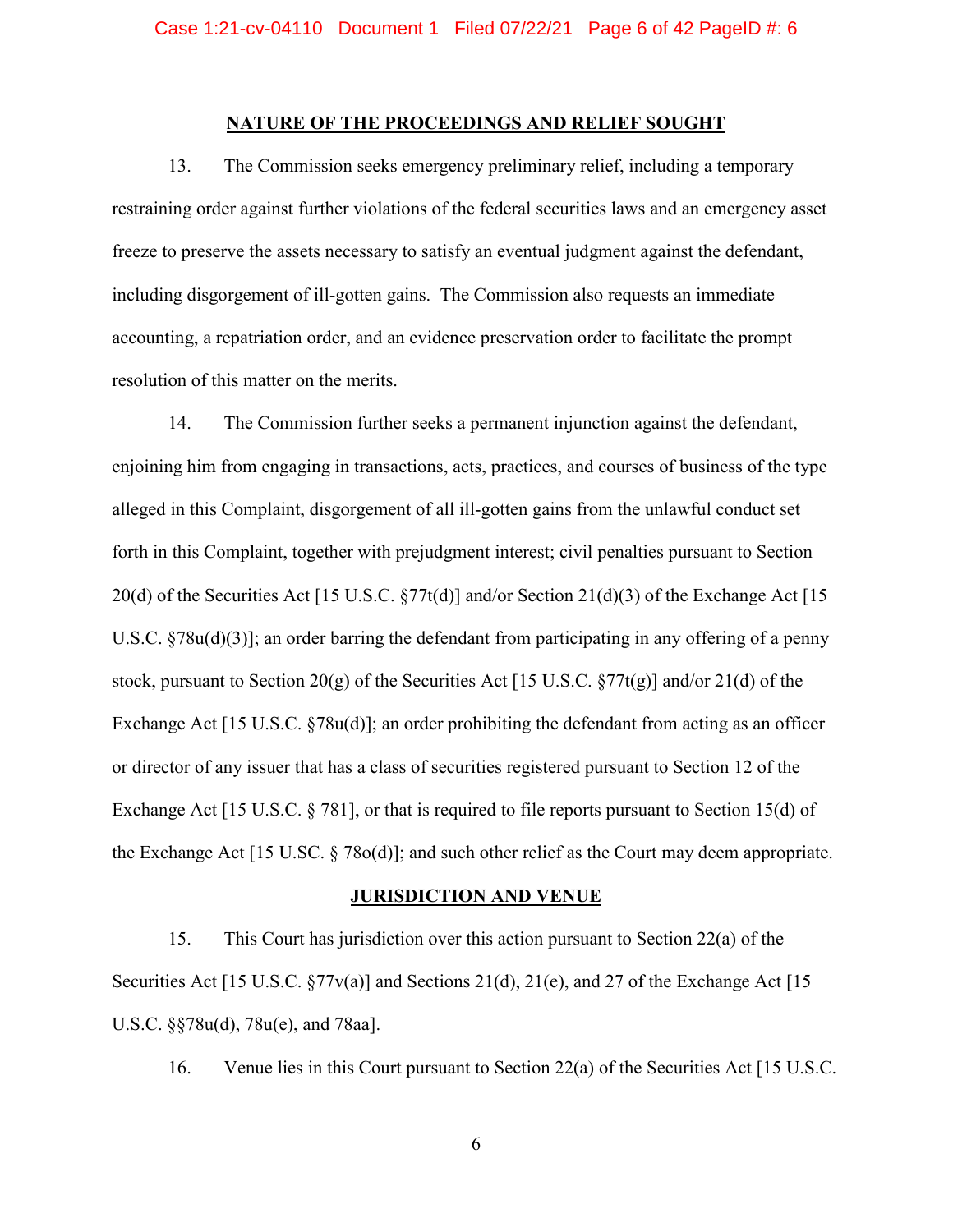§77v(a)] and Section 27 of the Exchange Act [15 U.S.C. §78aa]. Certain of the acts, practices, transactions and courses of business alleged in this Complaint occurred within the Eastern District of New York, and were effected, directly or indirectly, by making use of means or instrumentalities of transportation or communication in interstate commerce, or the mails. For example, on at least two occasions, Abujudeh wired proceeds from unlawful stock sales to a bank account located in the Eastern District of New York. In addition, several individuals residing in the Eastern District of New York purchased Odyssey, Scepter, and CannaPharmaRx stock during promotional campaigns Abujudeh funded during the Relevant Period

#### **DEFENDANT**

17. Charlie Abujudeh, age 48, is a California resident.

## **RELATED INDIVIDUALS AND ENTITIES**

18. Investor 1, age 51, is a California resident. Stock promoters hired directly or indirectly by Abujudeh and his associates used deceptive tactics to persuade Investor 1 to buy Odyssey shares.

19. Investor 2, age 62, is an Oklahoma resident. Stock promoters hired directly or indirectly by Abujudeh and his associates used deceptive tactics to persuade Investor 2 to buy Odyssey shares.

20. Person 1, age 52, is a California resident and is a founder of Odyssey who is the beneficial owner of more than 10 percent of Odyssey's outstanding shares. During the Relevant Period, Person 1 was involved in Odyssey's operations and communicated directly with Odyssey's CEO on company matters.

21. Person 2, age 62, is a California resident. Person 2 schemed with Abujudeh to promote Odyssey and other companies, as discussed herein.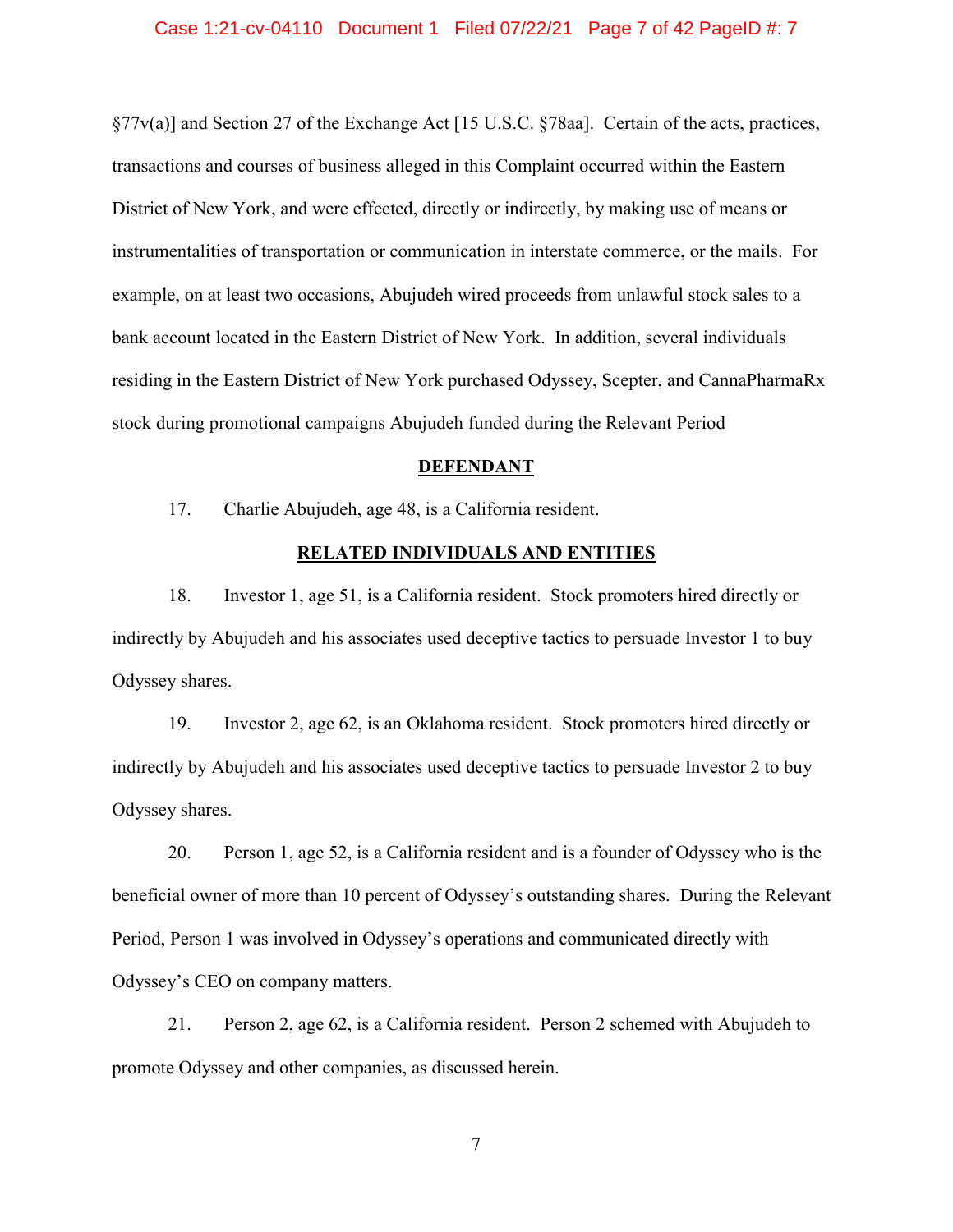### Case 1:21-cv-04110 Document 1 Filed 07/22/21 Page 8 of 42 PageID #: 8

22. Odyssey Group International, Inc. describes itself as being primarily "in the business of surgical & medical instruments & apparatus" and in the "development and acquisition of medical products and health related technologies." Odyssey (Ticker: ODYY) trades on OTC Link (previously, the "Pink Sheets"), operated by OTC Markets Group, Inc. Odyssey was incorporated in Nevada in 2014, and has executive offices in Irvine, California.

23. Scepter Holdings, Inc., describes itself as managing "the sales and brand development of high-performance consumer packaged goods." Scepter (Ticker: BRZL) trades on OTC Link. Scepter was incorporated in 2007 in Nevada, and has executive offices in Las Vegas, Nevada.

24. CannaPharmaRx, Inc., describes itself as intending "to engage in acquisitions or joint ventures with a company or companies that will allow [it] to become a national or internationally branded cannabis cultivation company, or otherwise engage in the cannabis industry." CannaPharmaRx (Ticker: CPMD) trades on OTC Link. CannaPharmaRx was incorporated in Colorado in 1998 under another name and was eventually re-domiciled in Delaware in 2010, and has executive offices in Calgary, Alberta.

#### **BACKGROUND**

25. Before selling stock, persons who control the stock of public companies ("control persons") are required to: (a) register the stock sales with the Commission pursuant to Section 5 of the Securities Act [15 U.S.C. §77e]; (b) sell the stock pursuant to an applicable exemption from registration; or (c) sell the stock pursuant to conditions set forth in SEC Rule 144 [17 C.F.R. §240.144], including limitations on the amount of stock a control person can legally sell. Such registration requirements, sale restrictions, and disclosure obligations are safeguards designed to inform investors about the nature of the stock they are holding or considering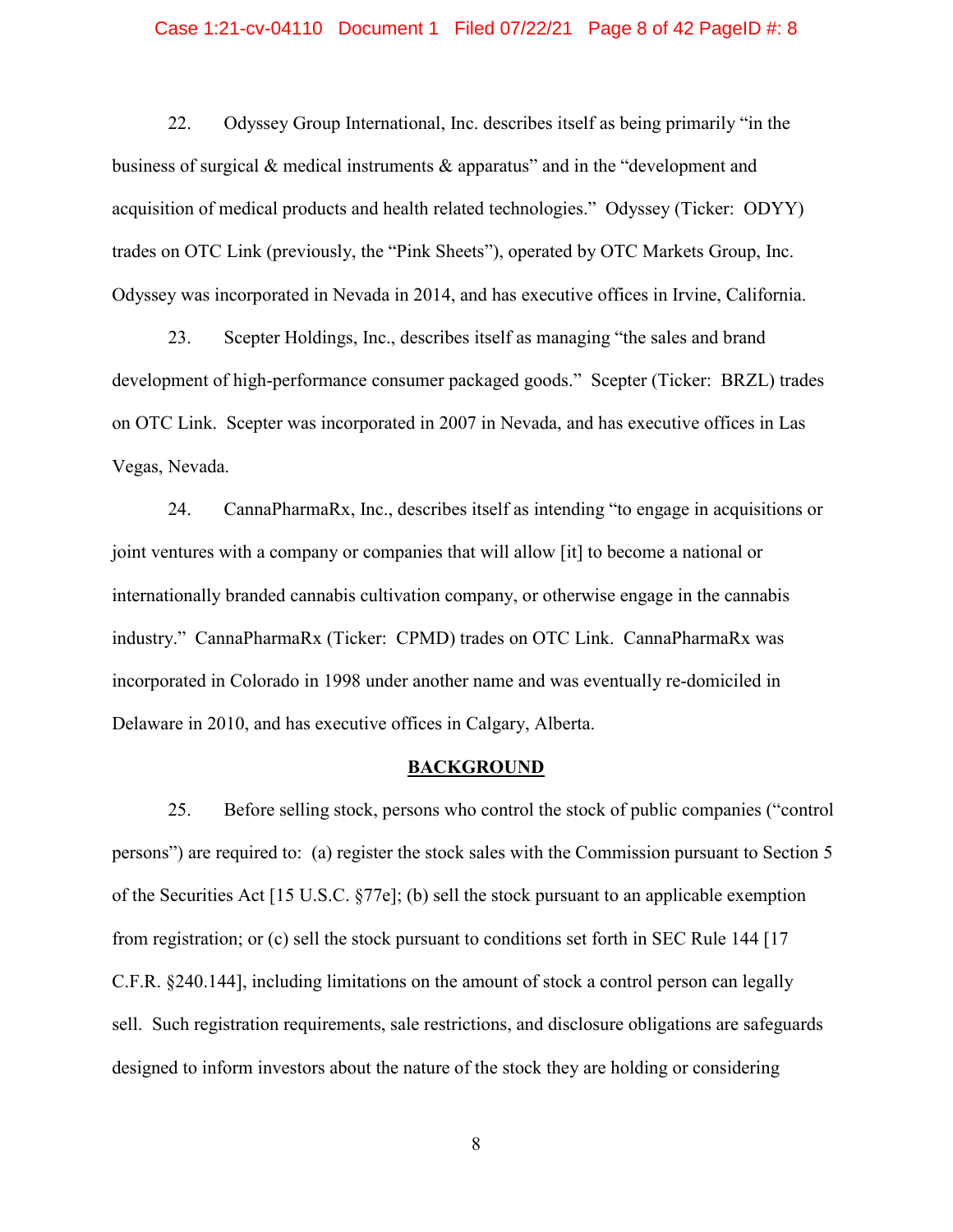### Case 1:21-cv-04110 Document 1 Filed 07/22/21 Page 9 of 42 PageID #: 9

buying, and about those from whom they would be buying that stock.

26. An "affiliate" of a publicly traded company (also known as an "issuer") is a person or entity that, directly or indirectly through one or more intermediaries, controls, is controlled by, or is under common control with, such issuer (i.e. a control person). "Control" means the power to direct management and policies of the company in question. Affiliates include officers, directors and controlling shareholders, as well as any person who is "under common control" with, or has common control of, an issuer. Absent registration of the stock, affiliates are only permitted to sell a small percentage of the outstanding shares of a stock according to SEC Rule 144 [17 C.F.R. §230.144]. A group of individuals and/or entities acting in concert may collectively be an "affiliate" of an issuer.

27. "Restricted stock" is stock of an issuer that is acquired from an issuer, or an affiliate of the issuer, in a private transaction that is not registered with the Commission. Absent an exemption under the federal securities laws and rules, restricted stock cannot legally be offered or sold to the public unless a securities registration statement has been filed with the Commission (for an offer) or is in effect (for a sale). Such registration statements are submitted and filed with the Commission on Form S-1 and are often referred to as "S-1 registration statements." The S-1 registration statement contains important information about an issuer's business operations, financial condition, results of operation, risk factors, and management.

28. "Unrestricted stock" is stock that may legally be offered and sold in the public marketplace by a non-affiliate, ordinarily having previously been subject to a registration statement filed with the Commission. Registration statements are transaction specific, however, and apply to each separate offer and sale as detailed in the registration statement. Registration does not attach to the security itself, and registration at one stage for one party does not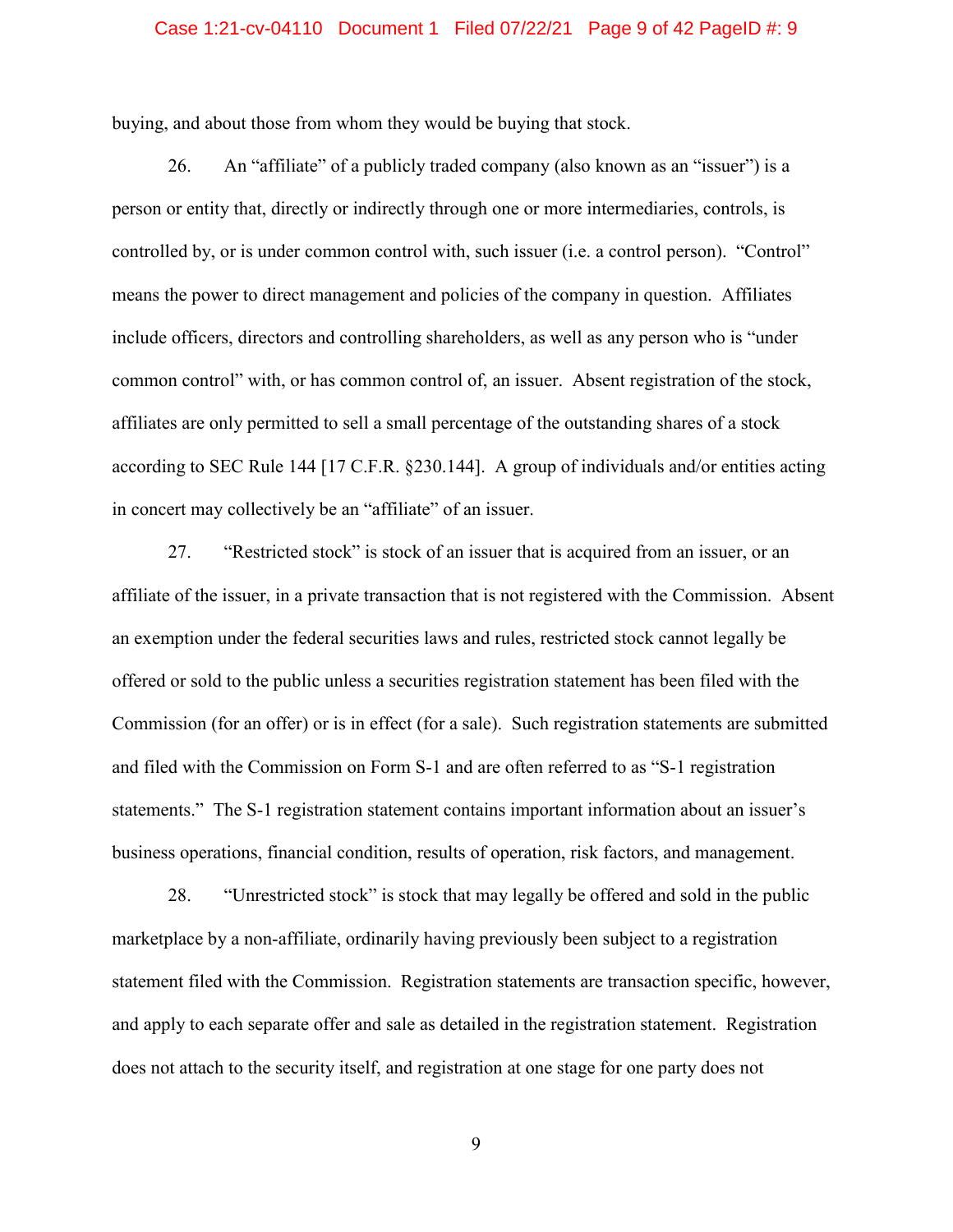#### Case 1:21-cv-04110 Document 1 Filed 07/22/21 Page 10 of 42 PageID #: 10

necessarily suffice to register subsequent offers and sales by the same or different parties. Thus, when a control person buys publicly-traded or otherwise unrestricted shares in the company that person controls, those shares automatically become subject to the legal restrictions on sales by an affiliate, which strictly limit the quantity of shares that may be sold in the public markets absent registration. Without registration, affiliates are prohibited from selling large quantities of an issuer's shares, regardless of how the affiliates obtained those shares.

29. The Over-the-Counter ("OTC") Markets is a stock quotation service that facilitates public trading of shares in public companies that are not otherwise listed on national securities exchanges (like NASDAQ or the New York Stock Exchange). Public companies that do not have an obligation to file reports with the Commission may, nonetheless, choose to file public reports (such as quarterly and annual statements and other periodic disclosures) on the OTC Markets website for investors to review and consider when making investment decisions.

30. A "beneficial owner" of a security is any person who, directly or indirectly, through any contract arrangement, understanding, relationship, or otherwise, has or shares investment power, which includes the power to dispose, or to direct the disposition of, such security.

31. "Penny stock," as used herein, generally refers to a security issued by a very small company that trades at less than \$5 per share.

32. A company is considered "public" when its securities trade on established markets and the company discloses certain business and financial information regularly to the investing public.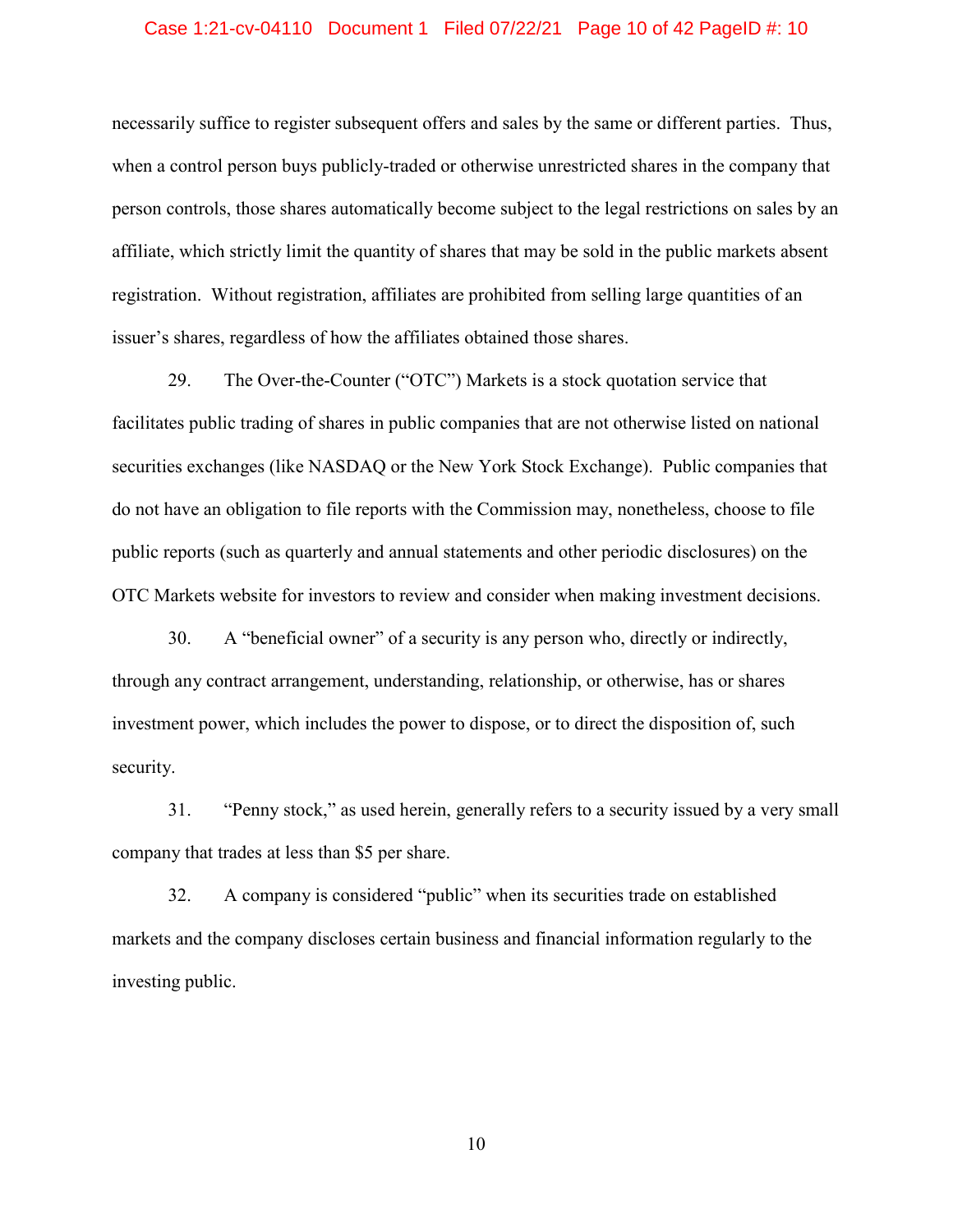# **THE FRAUDULENT SCHEMES**

# **Example 1: Odyssey**

33. Odyssey was incorporated in Nevada in March 2014 and operated as a publicly traded company during the Relevant Period.

34. In 2014, approximately 37 individuals and entities purchased a total of 14,750,000 shares of Odyssey in a private placement for a total of \$147,500. Odyssey filed a Form S-1 registration statement with the Commission that became effective (as amended) on or about July 30, 2015. The stated purpose of the Form S-1 was to register the sale of these 14,750,000 shares by the 37 individuals and entities to the public.

# **Abujudeh's Acquisition of Odyssey Shares**

l

35. Among the 14,750,000 Odyssey shares identified in the Form S-1 were 2.5 million shares owned by a California company. Abujudeh later purchased the 2.5 million shares held by this California company for \$100,000 pursuant to a stock purchase agreement dated August 8, 2019. Abujudeh purchased the shares through his company, Intermarket Associates LLC ("Intermarket"). Abujudeh incorporated Intermarket in 2018 and is the company's sole member and manager.

36. Abujudeh provided an attorney opinion letter to Odyssey's transfer agent, which then issued Intermarket's 2.5 million shares without restrictive legends.<sup>[1](#page-10-0)</sup> Abujudeh then deposited the shares with brokerage firms in or about August 2019.

<span id="page-10-0"></span><sup>&</sup>lt;sup>1</sup> A transfer agent is a company that, among other things, issues and cancels certificates of a company's stock to reflect changes in ownership. Many companies that have publicly traded securities use transfer agents to keep track of the individuals and entities that own their stocks. Transfer agents routinely keep track of whether shares are restricted from resale. They often rely on opinion letters from attorneys in determining whether restrictive legends should be removed from shares.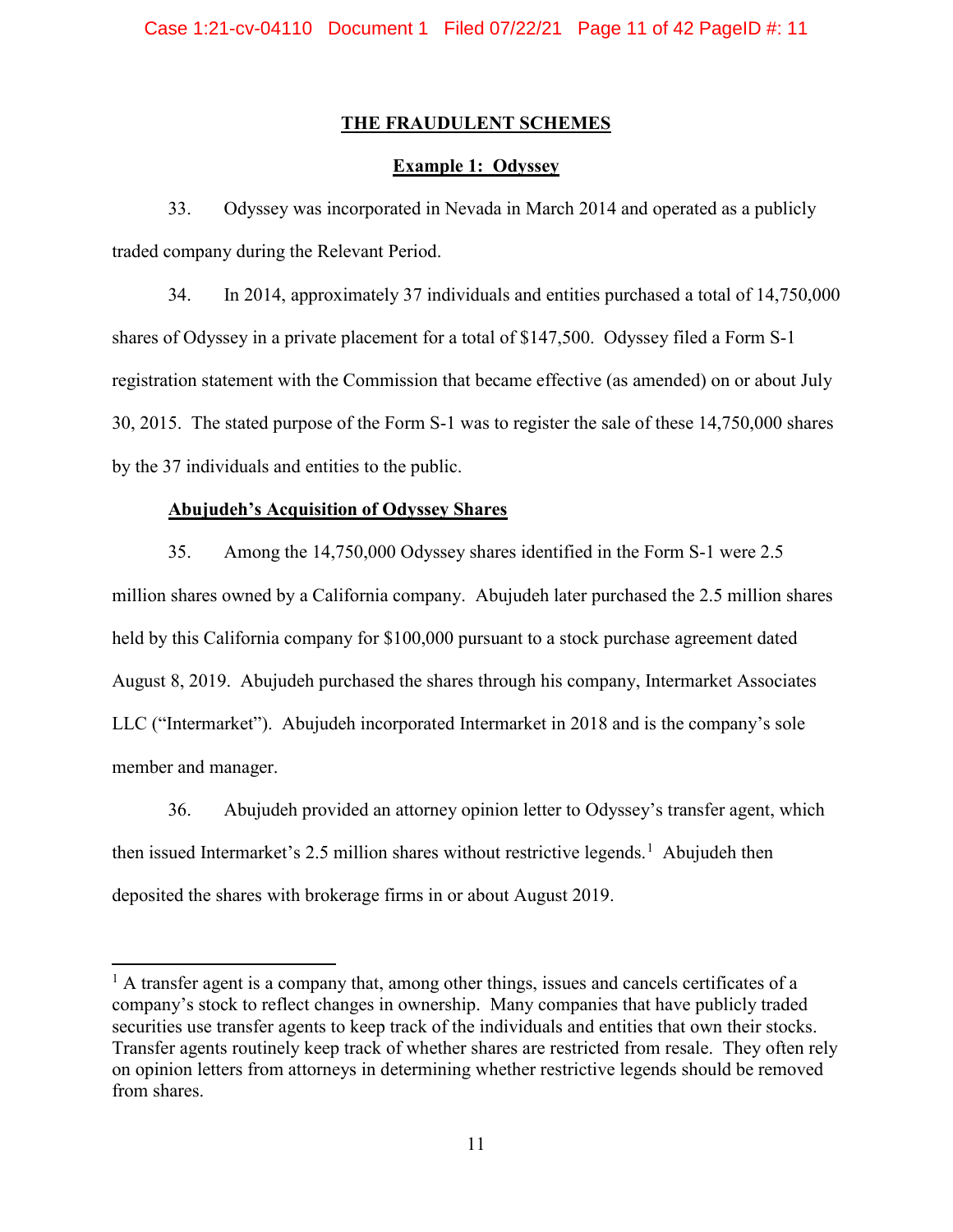#### Case 1:21-cv-04110 Document 1 Filed 07/22/21 Page 12 of 42 PageID #: 12

37. The absence of restrictive legends on the stock certificates indicates that the shares are immediately and freely tradeable. As noted, however, whether subsequent sales require registration with the Commission is determined on a transaction-by-transaction basis, regardless of whether shares were at some previous time deemed "unrestricted."

38. At the time of the deposit, Abujudeh, through Intermarket, controlled approximately 98 percent of the deposited shares available for trading (i.e., the float).

# **Abujudeh Funds a Deceptive Telephone Promotion Victimizing Investor 1 and Investor 2**

39. Investor 1 was not a sophisticated investor and had never invested in penny stocks. Investor 1 instead invested primarily in diversified mutual funds through his 401(k) retirement account, which was held at a large broker-dealer affiliated with one of the largest mutual fund companies in the world. In late January 2020, an individual purporting to be from "Investor's Quarterly" ("IQ") contacted Investor 1 multiple times by phone, touting Odyssey as an investment. In one of the calls, the caller claiming to be an IQ representative was joined by another individual who falsely claimed that he worked for the broker-dealer where Investor 1 held his retirement investments. These two individuals convinced Investor 1 to roll over his company-directed 401(k) account into a self-directed IRA brokerage account; sell his shares of a diversified retirement fund (worth about \$130,000 at the time); and purchase Odyssey shares with the proceeds. These individuals were part of the phone room that was promoting Odyssey on behalf of Abujudeh and his associates.

40. The callers who identified themselves as IQ representatives continued to communicate with Investor 1 about Odyssey shares by phone, text messages, and email from late January through March 2020. On January 30, 2020, one of the IQ representatives convinced Investor 1 to make his first four purchases of Odyssey stock, totaling 8,000 shares for \$16,290.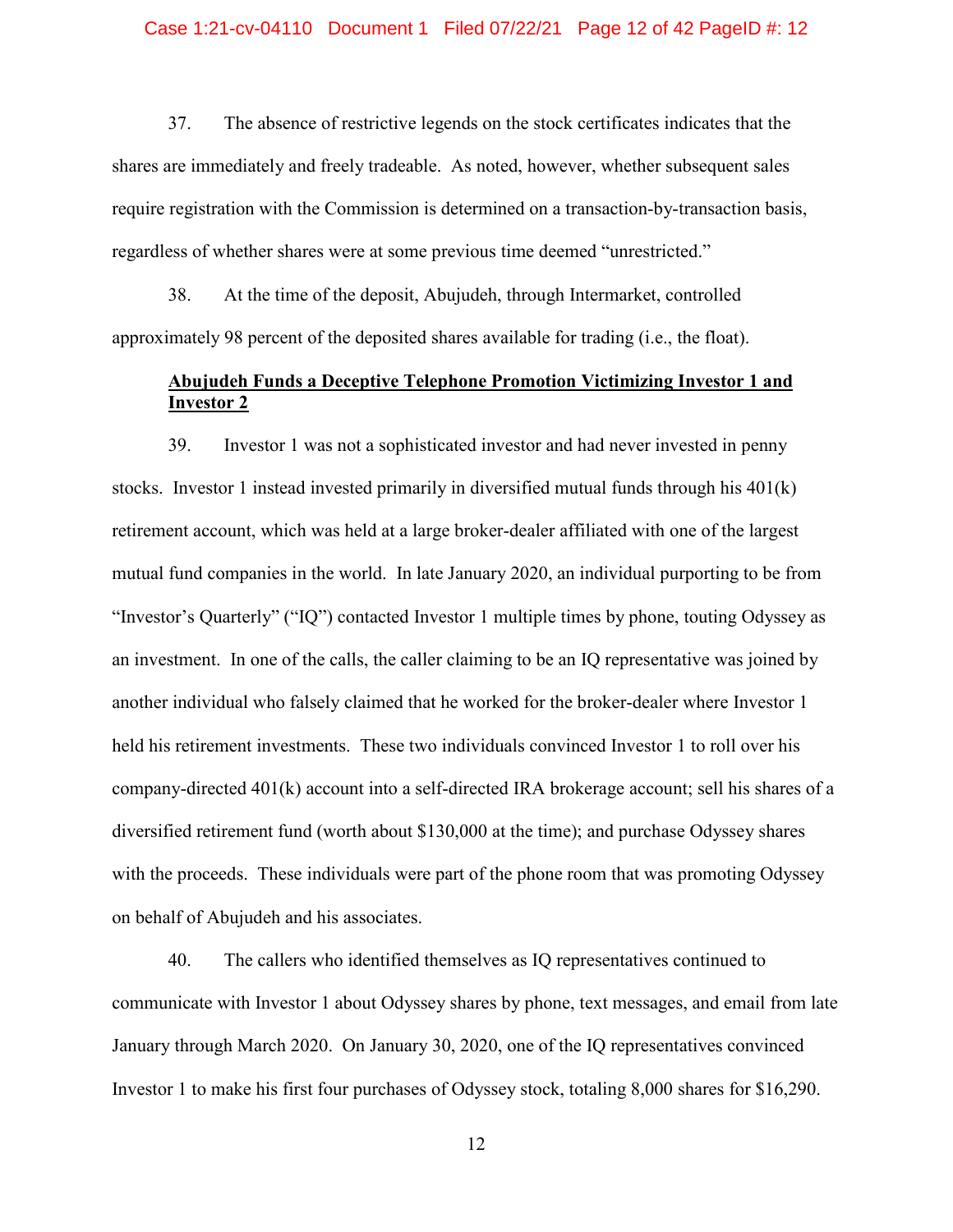### Case 1:21-cv-04110 Document 1 Filed 07/22/21 Page 13 of 42 PageID #: 13

After Investor 1 successfully bought his first lot of Odyssey shares, the IQ representative emailed Investor 1: "Congrats [Investor 1], Your Order was filled it looks like!" Later that day, the same IQ representative wrote, "I saw some orders go through I hope they were yours!" They were, in fact, Investor 1's orders, as he accounted for 97 percent of the trading in Odyssey's stock that day. This IQ representative told Investor 1 over the phone that Investor 1 would likely grow his retirement savings over the next four months to about a quarter million dollars.

41. Over the next few weeks, the IQ representatives instructed Investor 1 precisely when and at what price to bid on Odyssey shares using his online brokerage account, funded by liquidating his retirement savings. The IQ representatives pressured Investor 1 to be available at all times to execute Odyssey trades. Moreover, the IQ representatives instructed Investor 1 to make bids at specific, escalating prices over time.

42. From January 30 through February 20, 2020, Investor 1 bought approximately 61,800 Odyssey shares for approximately \$126,000. Nearly every Odyssey share that Investor 1 bought was sold into the market by Abujudeh, through his company, Intermarket, as shown in the chart below.

| Date      | <b>Shares Purchased</b><br>by Investor 1 | <b>Shares Sold by Abujudeh</b><br>(Intermarket) | <b>Total Market</b><br>Volume | <b>Closing</b><br>Price |
|-----------|------------------------------------------|-------------------------------------------------|-------------------------------|-------------------------|
| 1/30/2020 | 8,000                                    | (8,250)                                         | 8,262                         | \$<br>2.04              |
| 1/31/2020 | 20,000                                   | (21, 850)                                       | 22,350                        | \$<br>2.00              |
| 2/3/2020  | 5,000                                    | (9,340)                                         | 9,350                         | \$<br>2.00              |
| 2/4/2020  | 10,000                                   | (12,400)                                        | 13,000                        | \$<br>2.01              |
| 2/5/2020  | 4,000                                    | (4,000)                                         | 4,000                         | \$<br>2.01              |
| 2/6/2020  | 4,500                                    | (4,100)                                         | 4,600                         | \$<br>2.08              |
| 2/7/2020  | 5,000                                    | (10,000)                                        | 10,142                        | \$<br>2.10              |
| 2/11/2020 | 5,000                                    | (9,100)                                         | 9,470                         | \$<br>2.14              |
| 2/18/2020 | 100                                      | (4,777)                                         | 5,877                         | \$<br>2.19              |
| 2/19/2020 | 100                                      | (700)                                           | 700                           | \$<br>2.23              |
| 2/20/2020 | 100                                      | (100)                                           | 280                           | \$<br>2.27              |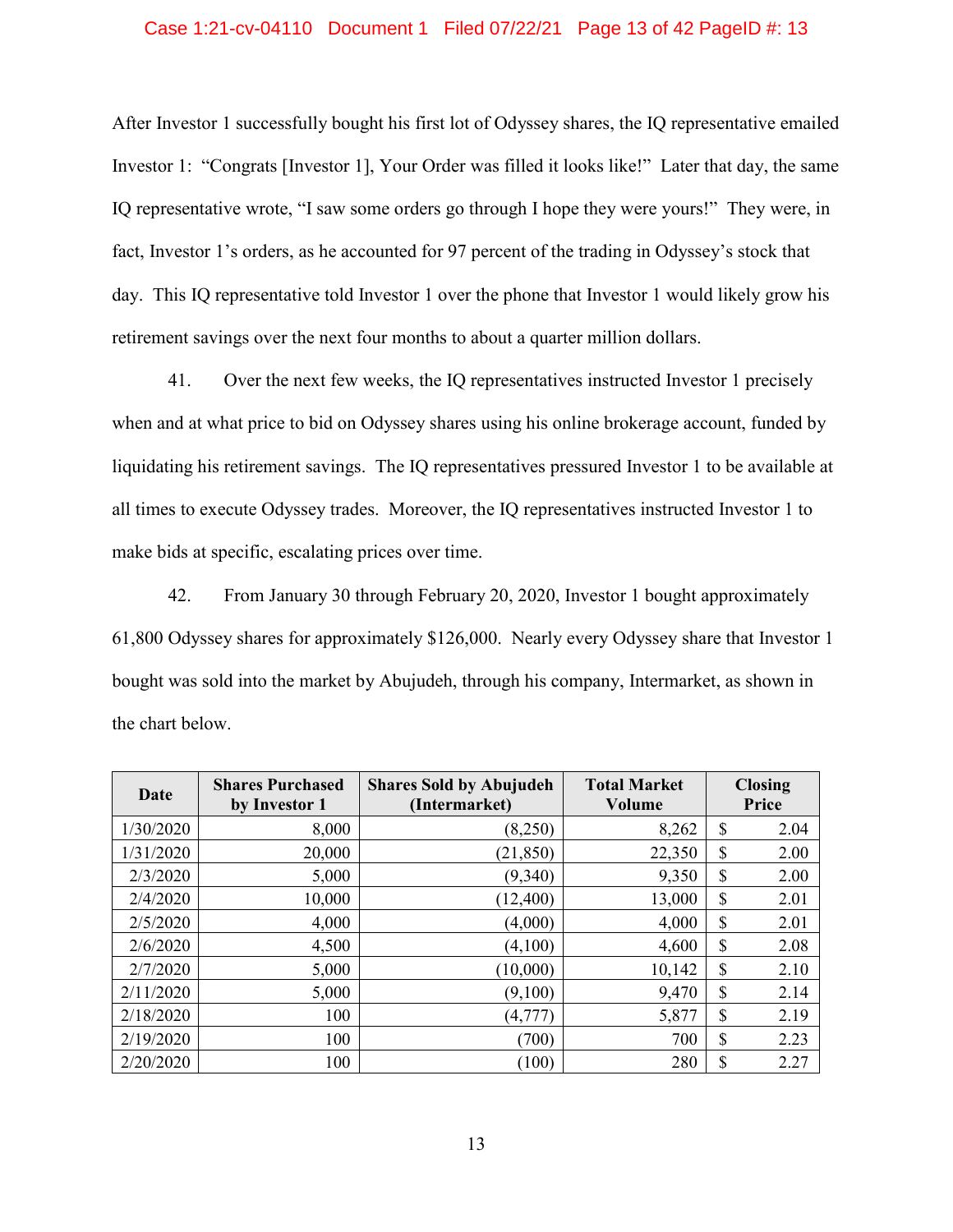### Case 1:21-cv-04110 Document 1 Filed 07/22/21 Page 14 of 42 PageID #: 14

43. By mid-February, Investor 1 was becoming concerned about Odyssey's performance and was having difficulty reaching his contacts at IQ. So Investor 1 contacted Odyssey directly by phone. Person 1 returned Investor 1's call on behalf of Odyssey on February 18, 2020, leaving a voicemail in which he stated he was a founder of Odyssey and was returning Investor 1's call because the CEO was out of the country. Investor 1 eventually spoke by phone several times with Person 1, who denied knowing the IQ representatives and provided general information about Odyssey and the fluctuation of its stock price.

44. Person 1 was the beneficial owner of more than 10 percent of the total outstanding shares of Odyssey, [2](#page-13-0) was involved in the company's operations, and communicated regularly with Odyssey's CEO by email about the company's business. Through those interactions with the company and its CEO, Person 1 also had inside information about the Company's operations and often had advance notice of press releases. Person 1 was therefore an "affiliate" of Odyssey under the relevant securities laws and rules promulgated thereunder. Person 1 was also in frequent contact by phone with Abujudeh; dozens of communications took place between January 1, and July 10, 2020. As Abujudeh closed in on selling all 2.5 million of his Odyssey shares into the promotional campaigns he funded, Abujudeh paid Person 1 a total of \$350,000 through Company A. According to wire transfer records, the payments were for "marketing" and "consulting services." Commission staff spoke to Person 1 by telephone on March 15, 2021.

 $\overline{\phantom{a}}$ 

<span id="page-13-0"></span><sup>&</sup>lt;sup>2</sup> Person 1's shares were held in the name of a separate entity ("Company A"). According to SEC filings, Company A is purportedly owned by Person 1's wife. However, Person 1 has identified himself as a former managing director of Company A; told the Odyssey CEO that he controlled Company A; and continued to control the disposition of Odyssey stock held in the name of Company A during the Relevant Period. For example, in or about July 2020, Person 1 acting on behalf of Company A, instructed a transfer agent to divide Company A's holdings of stock between two entities and to send the new stock certificates to him at his home address, providing his personal telephone number and email to the transfer agent for follow up. Person 1 also has signing authority for Company A's bank account.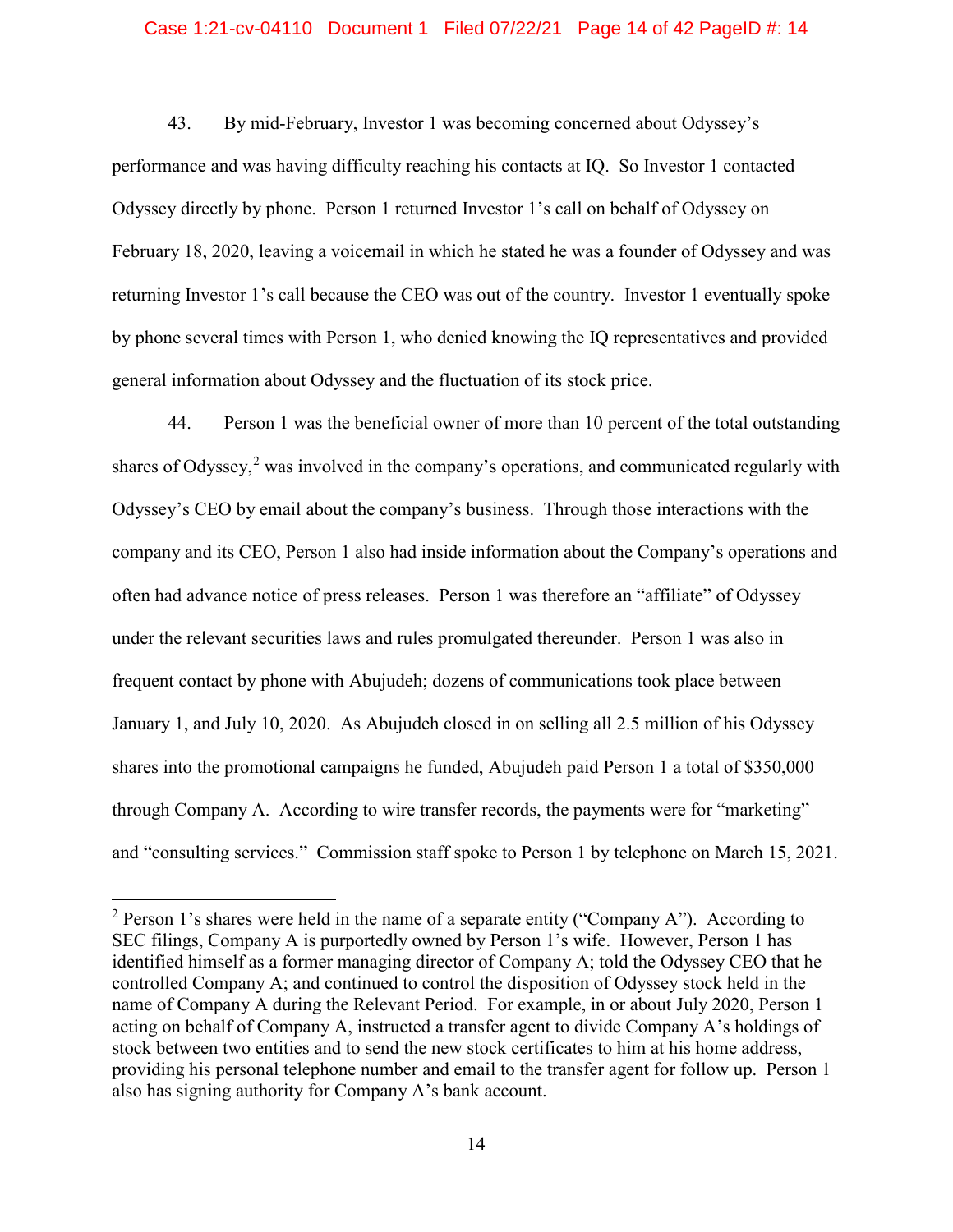#### Case 1:21-cv-04110 Document 1 Filed 07/22/21 Page 15 of 42 PageID #: 15

In that call, Person 1 denied knowing Abujudeh. However, records reflect that Person 1 and Abujudeh called each other twice within the month following the March 15, 2021 conversation with Commission staff.

45. Investor 1's final purchase of Odyssey shares occurred on February 20, 2020. Soon thereafter, an IQ representative told Investor 1 to sell his Odyssey shares and purchase a different penny stock that was the subject of another, unrelated promotional campaign. Investor 1 was unaware that in late February 2020, Abujudeh and his associates fired the operators of IQ, which caused IQ to tout a different penny stock to Investor 1. Following instructions from IQ representatives, on March 5, 2020, Investor 1 began selling his 61,800 Odyssey shares. He did so mostly in two large tranches on March 10 (11,165 shares) and April 1, 2020 (48,985 shares).

46. Investor 1 lost approximately \$39,533 from his Odyssey investment. Because there were, at the time, few people seeking to buy Odyssey shares, the thousands of shares Investor 1 offered into the market could have caused the share price to collapse. However, at the time, Abujudeh still owned just under 2.5 million shares of Odyssey stock and was planning to hire new stock promoters. In order to preserve the value of his own shares, and support the success of his future promotion of the stock, Abujudeh purchased most of the Odyssey shares that Investor 1 sold in the market, thereby propping up the share price.

47. IQ representatives solicited another individual, Investor 2, to purchase Odyssey stock in January 2020. On or about January 27, 2020, an IQ representative placed an unsolicited phone call to Investor 2, during which he told Investor 2 that Odyssey was a great investment opportunity and that Investor 2 needed to invest quickly. Investor 2 was not familiar with Odyssey, nor had he ever invested in a microcap stock. Also on January 27, 2020, IQ sent an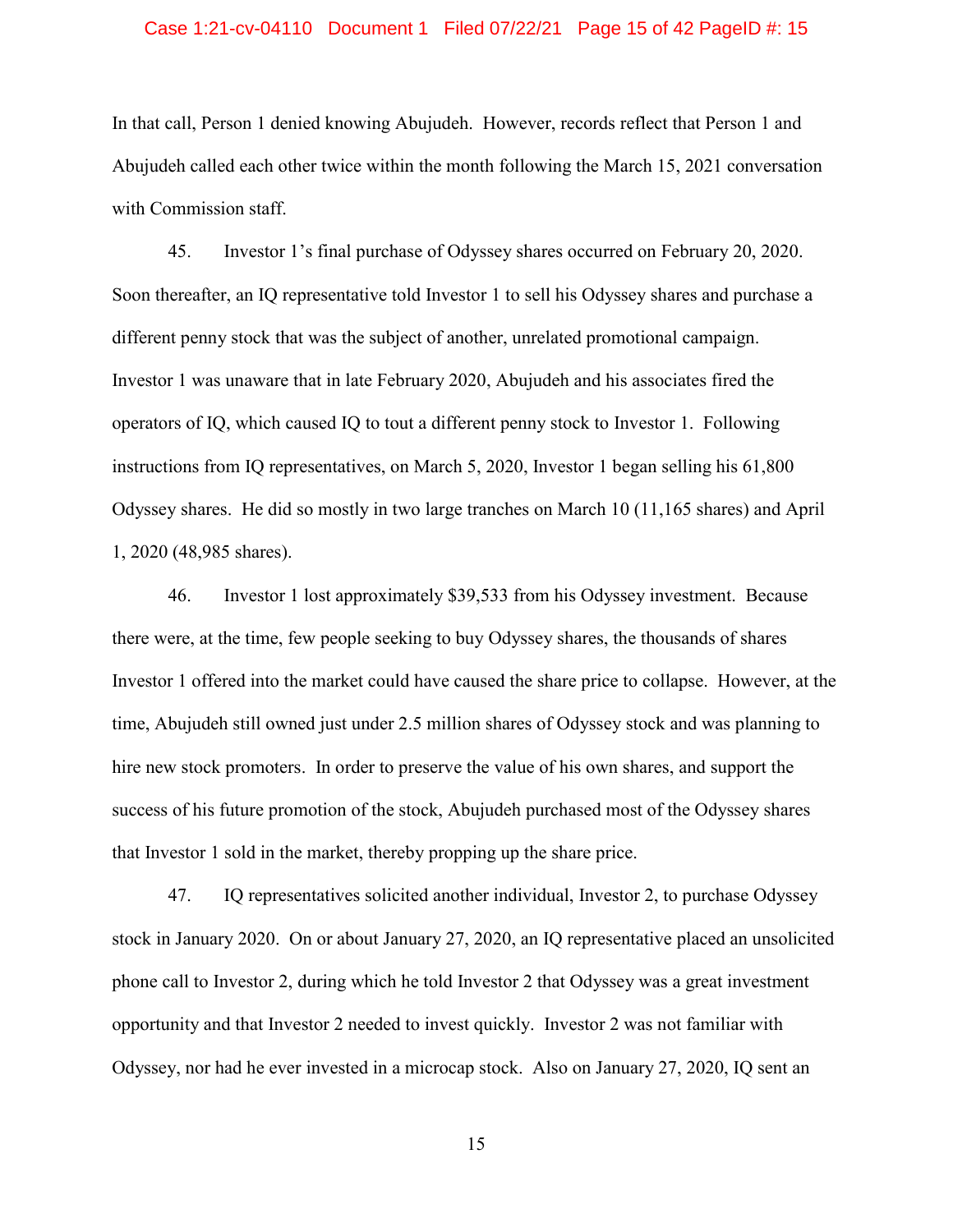#### Case 1:21-cv-04110 Document 1 Filed 07/22/21 Page 16 of 42 PageID #: 16

email to Investor 2 that stated in part: "We believe the shares of ODYY will double in value prior to the end of the calendar year."

48. Beginning on January 28, 2020, Investor 2 followed IQ's recommendation and used his retirement savings to purchase Odyssey stock on four separate dates, buying a total of 6,000 shares. Investor 2 acquired those shares at prices between \$2.02 and \$2.19 per share.

49. On January 30, 2020, IQ sent an email to Investor 2 that stated in part: "[L]et me know how many shares of ODYY you were able to pick-up today, and at what price. Its [sic] important that we track how many shares are purchased based on our recommendation because it impacts our selling strategy as well." IQ emailed again on February 12, 2020 about tracking Investor 2's purchases because "our sell recommendation is at least partially predicated on the number of shares we believe will be liquidated when we do provide said recommendation." IQ did not inform Investor 2 that Abujudeh was paying commission on all Odyssey purchases that IQ generated, and that IQ was tracking investors' purchases to ensure those commissions were paid.

50. When Investor 2 later tried to contact IQ with concerns about Odyssey's declining stock price, IQ did not respond. Investor 2 sold all of his shares on May 26, 2020, sustaining a loss of approximately \$7,217.

51. Abujudeh knew, or was reckless in not knowing, that the stock promoters that he directly and indirectly hired would not disclose that he controlled nearly the entire float of Odyssey shares; that he and his associates were funding the promotion, paying the promoters a commission based on the Odyssey stock purchases they generated; that he was selling shares into the promotion he and his associates funded; and that Abujudeh was coordinating the stock promotion and his sale of Odyssey stock with one of more Odyssey shareholders and/or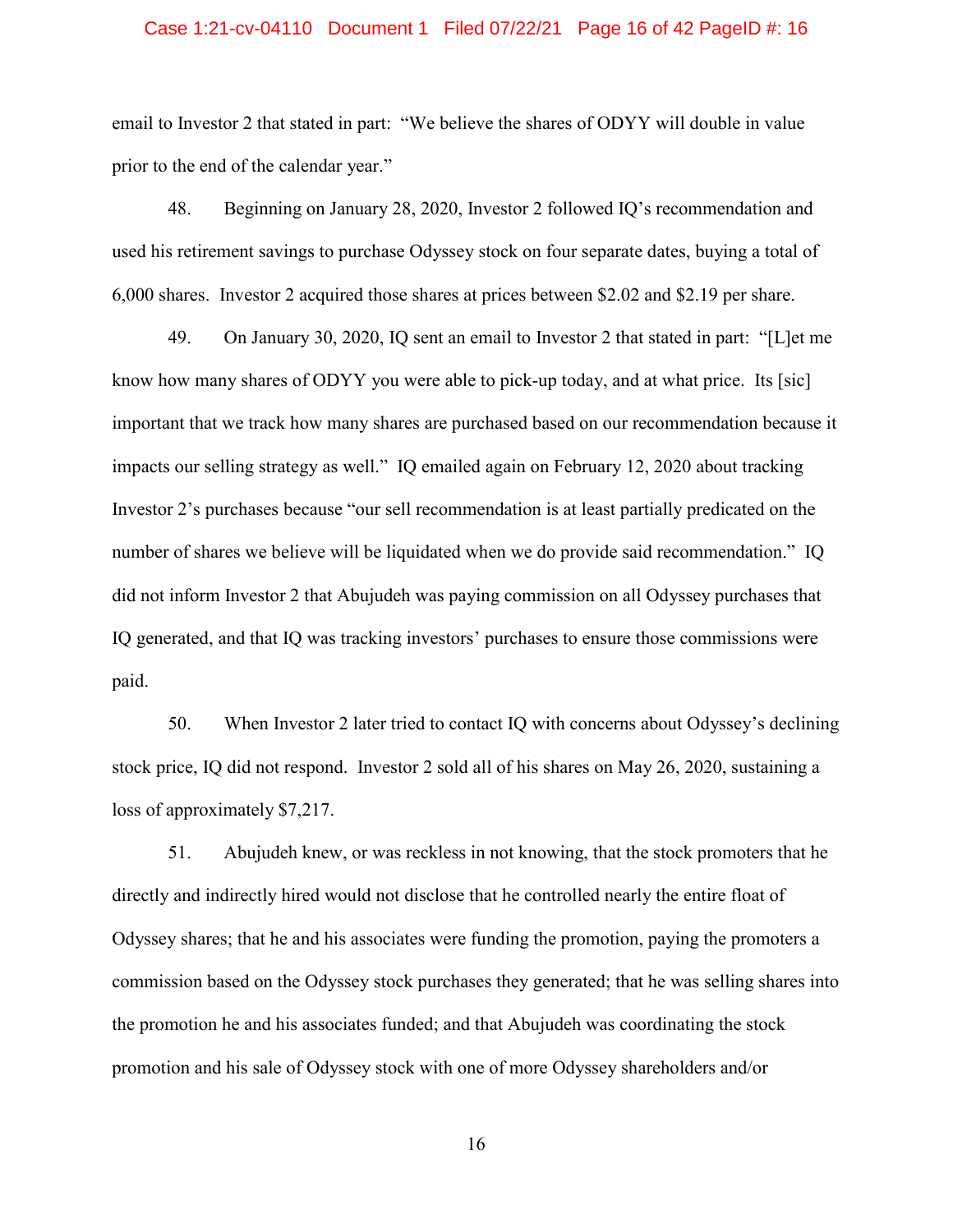#### Case 1:21-cv-04110 Document 1 Filed 07/22/21 Page 17 of 42 PageID #: 17

affiliates, including Person 1. He further knew or was reckless in not knowing that the stock promoters that he directly and indirectly hired would employ additional deceptive means as described above to convince investors to purchase Odyssey shares. Abujudeh's state of mind is evidenced, in part, by subsequent conversations in which he and his associates described their fraudulent intent and deceptive scheme to the CW and others in a series of encrypted text messages and recorded conversations.

52. Abujudeh's conduct in carrying out this promotional campaign, as described herein, constituted a scheme to defraud, and/or acts, practices, and courses of business that operated or would operate as a fraud or deceit upon other persons. Abujudeh engaged in this conduct and employed this scheme in connection with the offer and sale of Odyssey shares, including shares offered and or sold to Investors 1 and 2. This conduct was also part of a broader deceptive scheme to defraud and/or a broader set of as acts, practices, and courses of business that operated or would operate as a fraud or deceit in connection with the offer and sale of Odyssey stock as described herein.

# **Abujudeh's Scheme To Manipulate the Market for Odyssey Shares By Hiring the CW**

53. In February 2020, while Investor 1 was still buying Odyssey shares at the recommendation of IQ, Abujudeh and his associates, including Person 2, were planning to hire a different phone room to promote Odyssey to investors. Abujudeh was dissatisfied with the volume of Odyssey purchases IQ was generating. Abujudeh explained to the CW in a conversation surreptitiously recorded by the CW on February 26, 2020: "I've got a phone room, and it's just been excuse after excuse. . . ." He said that the stock promoters he had hired "jerked us around . . . for more than six weeks now," which put Abujudeh "behind the eight ball" and eager to quickly generate high demand for Odyssey shares. He and Person 2 further complained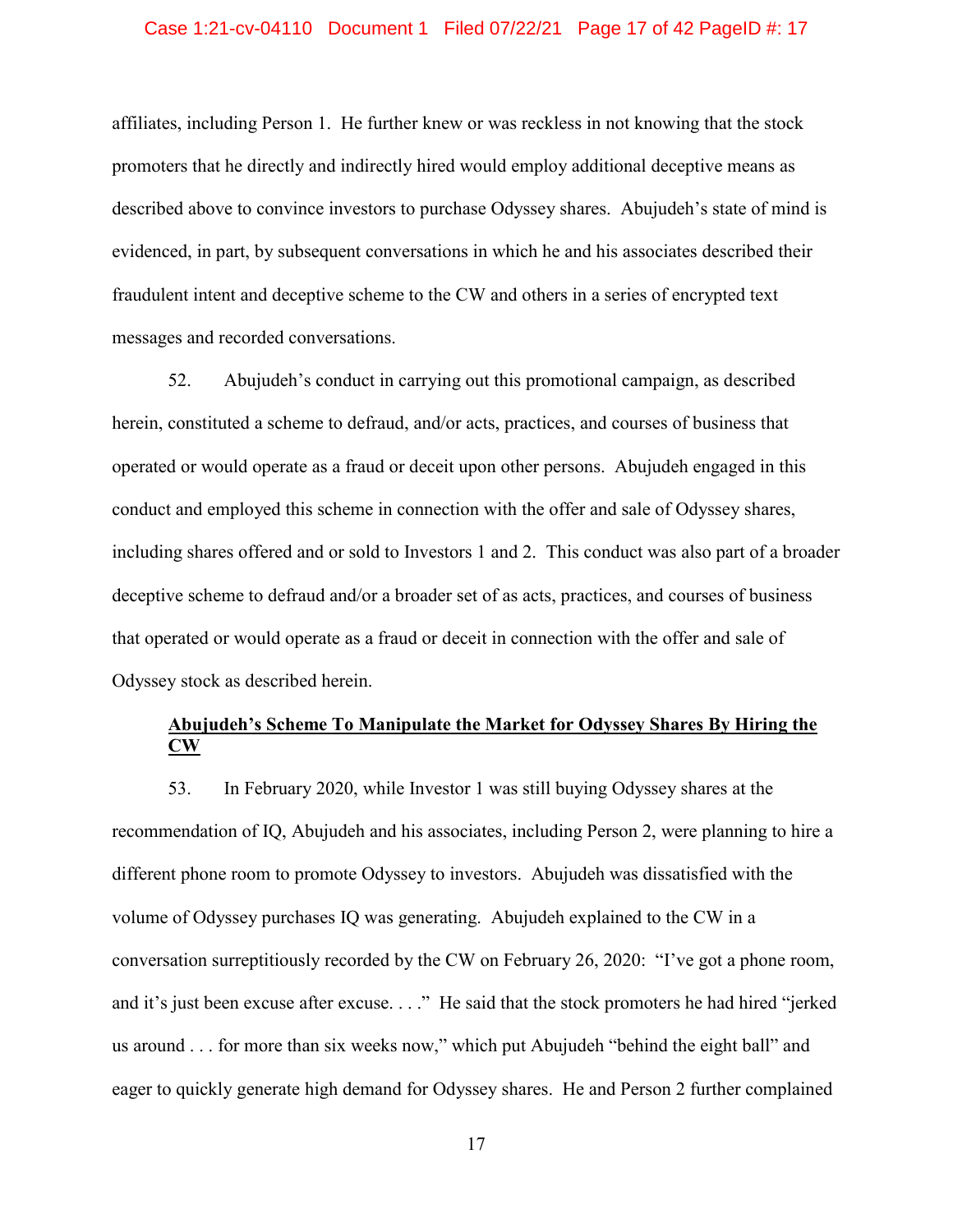#### Case 1:21-cv-04110 Document 1 Filed 07/22/21 Page 18 of 42 PageID #: 18

in another conversation that the phone room was claiming credit for generating bids on Odyssey stock, when Abujudeh knew that he had placed the bids himself to support the share price and to generate trading volume.

54. Acting at the direction of the FBI, the CW told Abujudeh that he ran a stock promotion call room in Medellin, Colombia that could generate up to \$3.5 million per month in stock purchases, depending on the penny stock at issue. Abujudeh and Person 2 fired IQ and offered the Odyssey promotional campaign to the CW on February 26, 2020. With Abujudeh on the phone, Person 2 told the CW: "I'm here with Charlie [Abujudeh]. And basically, long story short, ODYY [the ticker symbol for Odyssey] is available if you can start quick. Just fired the other phone line that was on it. And Charlie's built landing pages. Everything's ready to go." IQ was, in Person 2's words, "the other line" that was promoting Odyssey.<sup>[3](#page-17-0)</sup> "Landing pages" refers to promotional websites to which stock promoters can refer potential stock purchasers, either by phone or email.

55. Abujudeh, and Person 2 agreed to pay the CW 35% of Odyssey stock purchases from Abujudeh that the CW's phone room generated. Abujudeh expected the CW to generate purchases of 100,000 shares in the first week the call room operated, and approximately 500,000 shares per week thereafter. Abujudeh further required the CW to generate purchases of at least 40,000 Odyssey shares per day (200,000 shares per week). As noted above, from the first public trade of Odyssey shares in 2017 until the time Odyssey hired IQ (about 30 months), the total

 $\overline{a}$ 

<span id="page-17-0"></span> $3$  Abujudeh was in direct communication with a Canadian individual who purported to run the phone room that identified itself as IQ. As noted above, shortly after Abujudeh and his associates fired IQ, the IQ representatives instructed Investor 1 to sell his Odyssey shares and purchase shares of another penny stock that was the subject of an unrelated promotional campaign.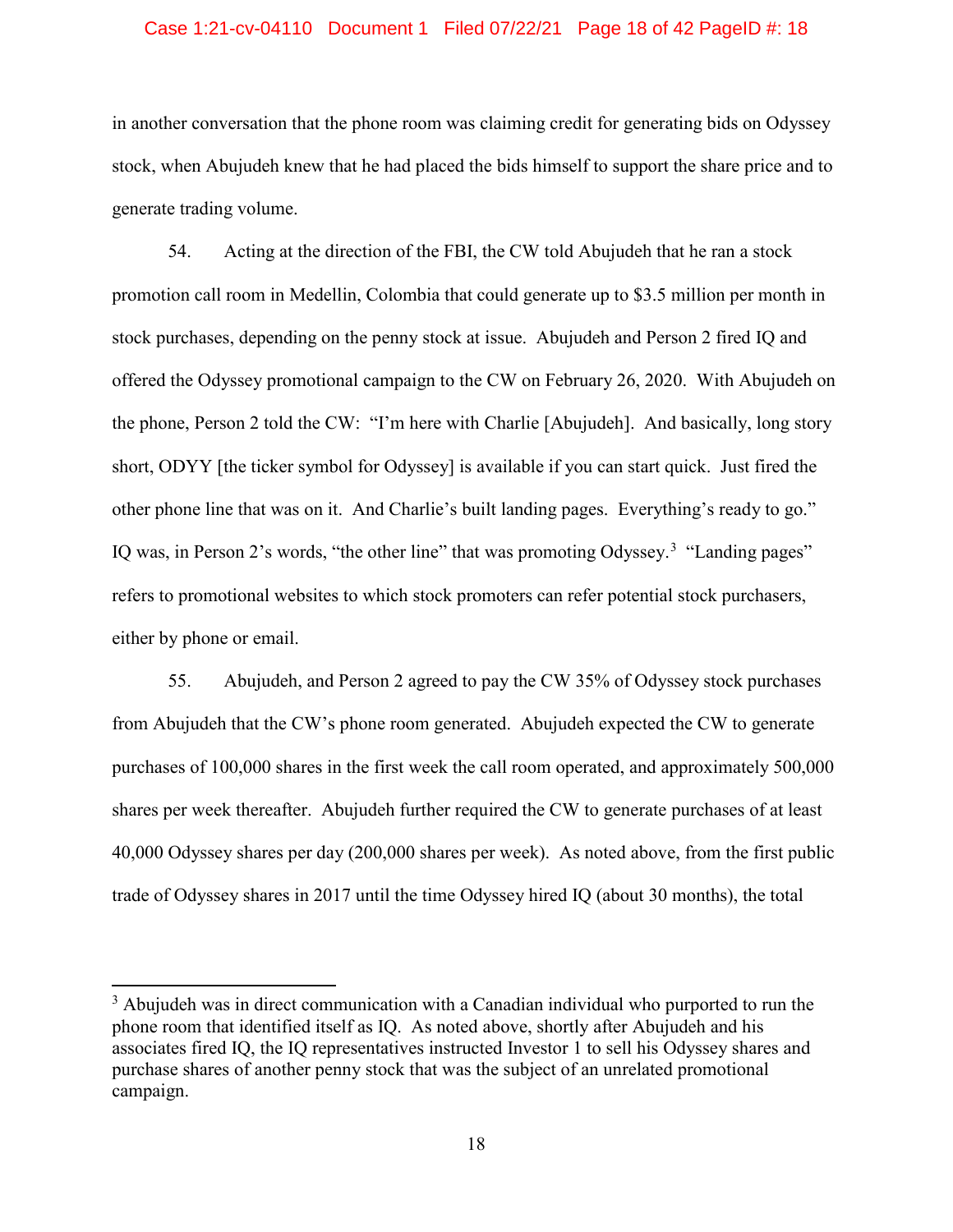### Case 1:21-cv-04110 Document 1 Filed 07/22/21 Page 19 of 42 PageID #: 19

volume of odyssey trading was 8,765 shares—far less than Abujudeh hired the CW to generate in a single day.

56. Over the course of several conversations and encrypted text messages from January 29 through March 11, 2020, Abujudeh and Person 2 continued to discuss with the CW and others how the fraud scheme would operate.

## **Abujudeh's Control of the Odyssey Float**

57. First, Abujudeh and Person 2 understood that it was essential for Abujudeh to control the Odyssey float at the outset of the promotion. Otherwise, third parties could sell into Abujudeh's promotion, depressing share prices, undercutting his profits, and otherwise benefiting from the inflated demand that Abujudeh's promotion would create. Indeed, Abujudeh's control of the float was the linchpin of their scheme—and a subject that Abujudeh and Person 2 discussed with the CW numerous times, including on February 11, 2020. In a recorded call that day, the CW noted that according to information publicly available on OTC Markets, the Odyssey float was approximately 15 million shares. But Abujudeh corrected him: "No there's is not. . . . [T]here's nothing outside our control. They're probably 100,000 shares max." Abujudeh understood that despite a large number of unrestricted Odyssey shares in existence, his nearly 2.5 million Odyssey shares constituted almost all of the shares that were deposited and available for public trading.

58. Abujudeh and the CW continued to discuss the importance of controlling the Odyssey float on February 26, 2020, when Abujudeh confirmed that he controlled all but approximately 100,000 Odyssey shares available to trade:

> $CW$  I've been doing this for a very long time, obviously. And the one thing that kills a deal is when there are shares that we don't control. When there are people that actively have stock that are selling into what we're trying to do, it usually  $-$  it kills us, man.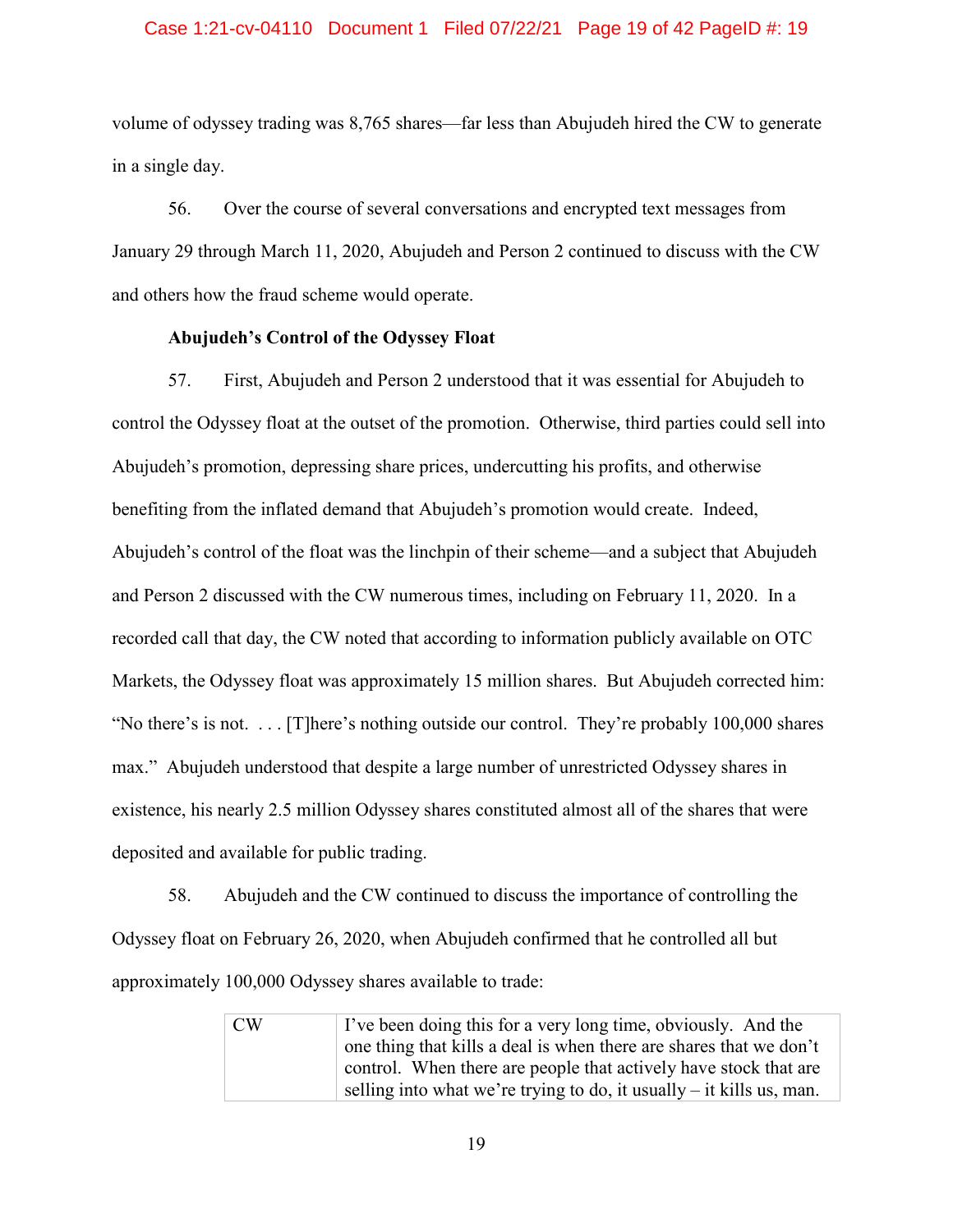# Case 1:21-cv-04110 Document 1 Filed 07/22/21 Page 20 of 42 PageID #: 20

|           | So do you $-$ How many shares do you think the other room<br>maybe put through, or what do you think is out of our control? |
|-----------|-----------------------------------------------------------------------------------------------------------------------------|
| Abujudeh  | There's probably 80,000 out of control.                                                                                     |
| CW        | It's not horrible.  Do you know about what they paid for it?                                                                |
| Abujudeh  | Oh, over two bucks And there was originally 20,000 in the<br>float, which is normal. I mean -                               |
| <b>CW</b> | Yeah so you were saying $-1$ mean, in total there might be about<br>100K against us.                                        |
| Abujudeh  | Exactly. The sooner you can start the better                                                                                |

In this call, Abujudeh confirmed that he had sold very few of his 2.5 million Odyssey shares through the prior phone room (IQ) he and his associates hired, and that there were no more than 100,000 Odyssey shares owned by anyone other than him (including the roughly 67,000 shares purchased by victims of his prior phone room—Investors 1 and 2).

# **Abujudeh's Scheme To Manipulate Trading Volume and Share Price Through Deceptive Promotion and Control of the Float**

59. Abujudeh understood that by hiring the CW he would be able to not only generate demand for Odyssey shares through deceptive sales pitches. He also could convince Odyssey investors to hold their shares, and thereby support Odyssey's share price, while Abujudeh dumped his shares into the market.

60. In one of their earliest conversations, Abujudeh and the CW discussed how they intended to manipulate the market for Odyssey shares by recruiting investors to bid at steadily escalating prices, and employing daily trading volume targets:

| Abujudeh  | We're offered at 2.14 right now.                                                                                                                                                                                                                               |
|-----------|----------------------------------------------------------------------------------------------------------------------------------------------------------------------------------------------------------------------------------------------------------------|
| <b>CW</b> | Okay, perfect, perfect. So you know the deal then. So that's $-$<br>we'll kind of just set like a daily parameter. Maybe we'll do -<br>start with 50,000 [shares] at $\lceil $]2.15$ and then we'll do 50,000 at<br>[\$]2.16 and 50,000 at [\$]2.17. You know? |
| Abujudeh  | Exactly.                                                                                                                                                                                                                                                       |
| <b>CW</b> | It'll be easy, man.                                                                                                                                                                                                                                            |

61. Abujudeh and Person 2 both discussed with the CW a plan to recruit investors to purchase relatively small stakes in the company—as little as 1,000 shares, for example, at the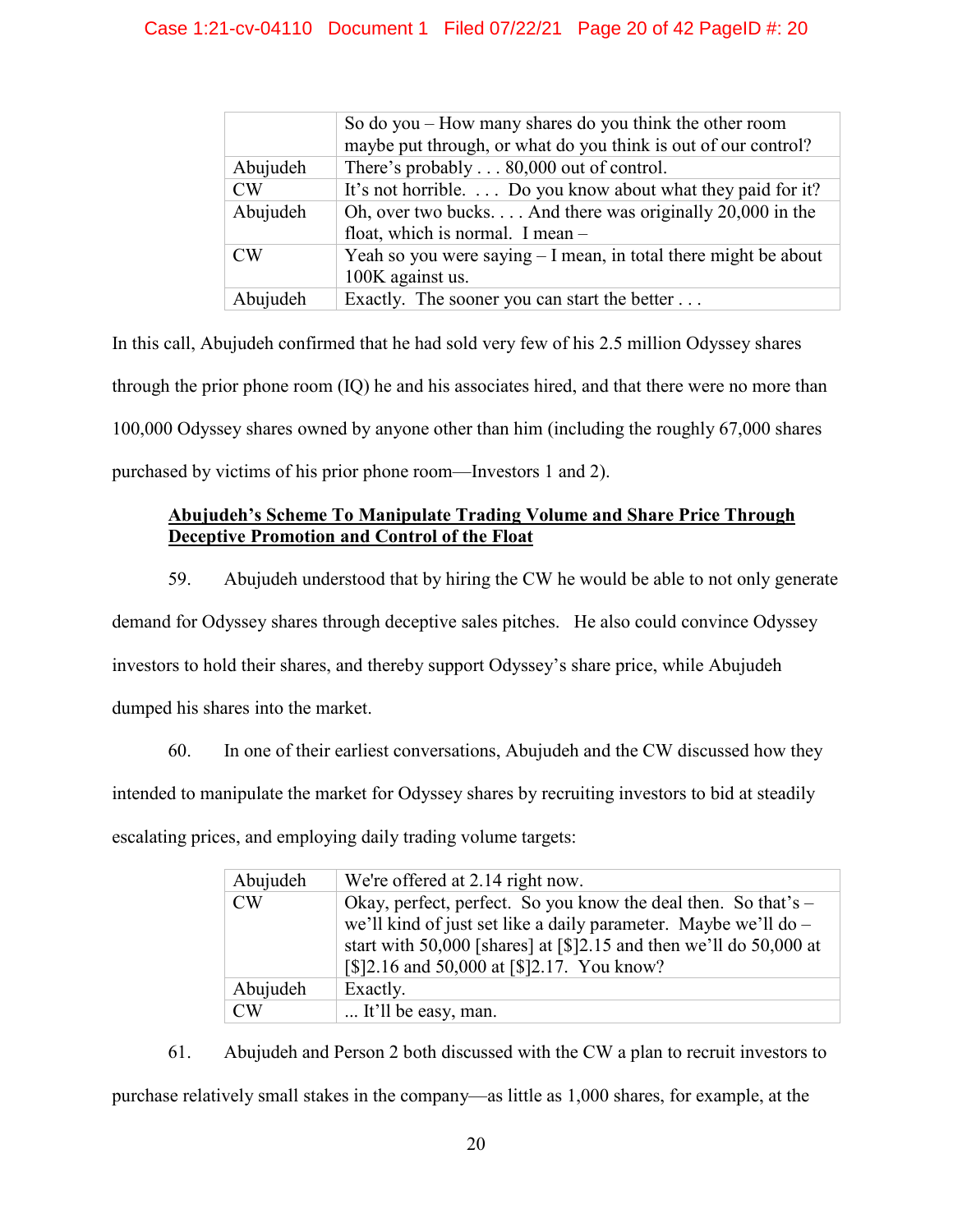### Case 1:21-cv-04110 Document 1 Filed 07/22/21 Page 21 of 42 PageID #: 21

outset. Abujudeh and Person 2 both understood that bringing in new investors would generate demand for the stock and increase its share price, and that the CW would then return to the same investors after the share price had risen and use deceptive tactics to convince those shareholders to dramatically increase their investments over time, enabling Abujudeh to dump more shares.

62. In a March 10, 2020 conversation with Abujudeh, for example, the CW stated that in the first weeks of the campaign, what matters more than the total volume of shares sold was that "we get 20 investors, 30, 40 investors . . . to look at the stock. Then it goes up 12 or 13 percent. They start believing the story. . . . and then the big money starts to come on top of that." The CW told Abujudeh that the initial shareholders would "have price targets or reason to believe it might go to 5 or 6 [dollars per share], and they buy a thousand shares at 2 [dollars per share]. And then it's at 2.20 and they feel like, 'Holy shit. This thing is really working. I need to get 5,000 more shares.' And then it's at 2.50, and they're saying, 'Oh my God. I'm about to miss out.' Then they go up to 10, 20, 30,000 shares. . . . That is, like, the whole business model. . . ." Abujudeh replied, "I got you."

63. Abujudeh recognized that as he sold his shares into the promotion, the individuals who bought his shares could re-sell them, potentially depressing the stock price and/or earning profits that Abujudeh would have otherwise captured. For example, on March 6, 2020, Abujudeh and the CW discussed the then-current market offers to sell Odyssey stock, and Abujudeh expressed frustration that one of the offers was from an individual he believed was recruited by IQ:

| CW       | [Y] esterday, I'm sure you probably saw that $\dots$ NITE <sup>4</sup> was<br>offering like 5,600 shares at like two-twenty-nine [\$2.29 per |
|----------|----------------------------------------------------------------------------------------------------------------------------------------------|
|          | share].                                                                                                                                      |
| Abujudeh | Yes.                                                                                                                                         |

<span id="page-20-0"></span><sup>4</sup> NITE is the identifier for market maker Knight Capital Group.

l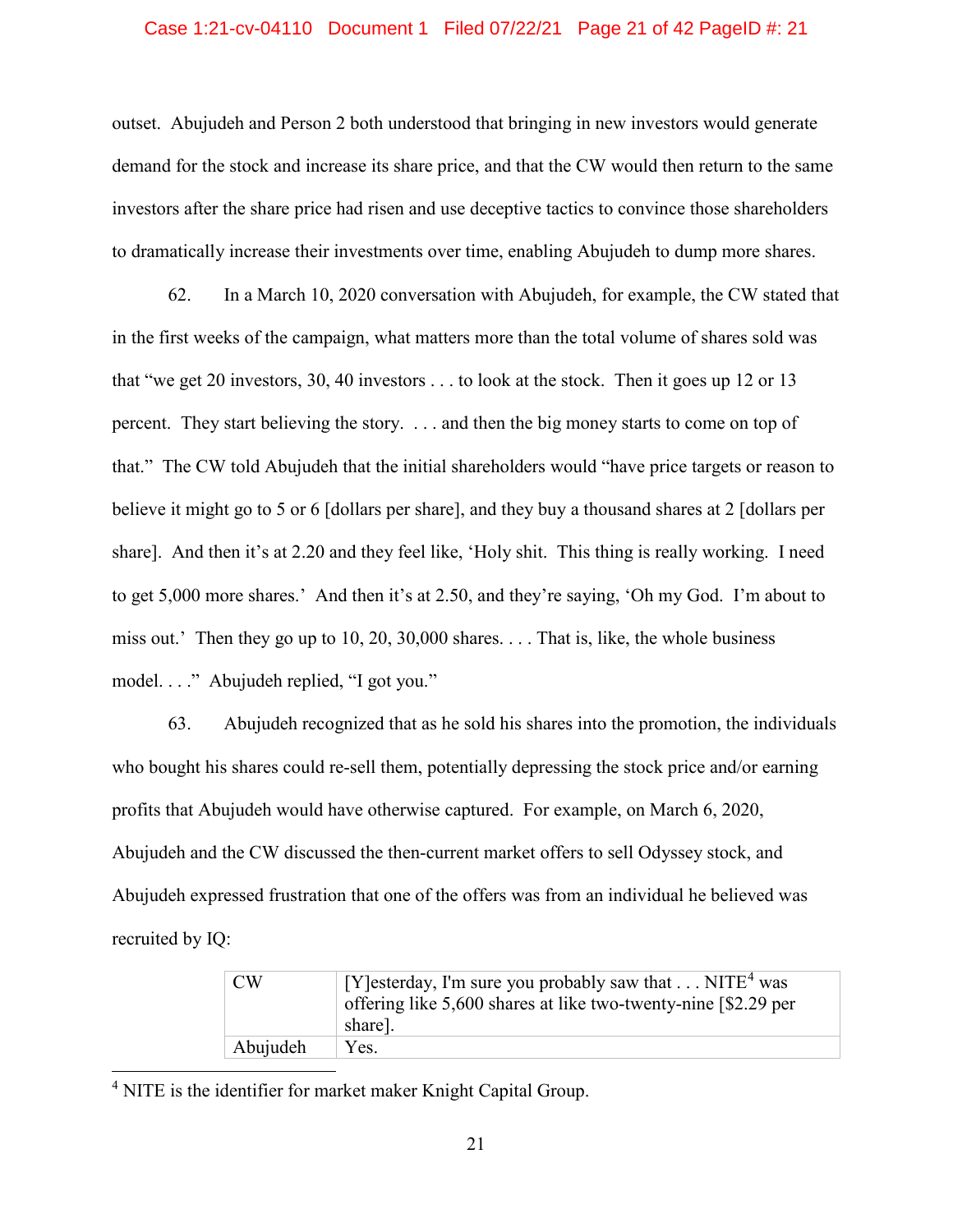# Case 1:21-cv-04110 Document 1 Filed 07/22/21 Page 22 of 42 PageID #: 22

| CW <sub></sub> | Yeah, man. And so obviously I assumed that was not us.                                                                                                                  |
|----------------|-------------------------------------------------------------------------------------------------------------------------------------------------------------------------|
| Abujudeh       | No, that definitely wasn't us. And I think what it was is those<br>idiots got somebody to buy it. And of course, we paid them on<br>it. And now, that person wants out. |

In this portion of the conversation, Abujudeh confirmed that he was not the seller offering 5,600 Odyssey shares at \$2.29 per share. Abujudeh then informed the CW that he believed the prior stock promoters ("those idiots"), who were working for Abujudeh and his associates, had convinced someone to purchase the Odyssey stock but failed to convince that purchaser to hold the stock once Abujudeh and his associates paid the promoters their commission on the sale.<sup>[5](#page-21-0)</sup> The CW reassured Abujudeh that although some investors would inevitably sell early, he intended to "pitch" Odyssey as a longer-term investment so that his investors would hold onto the stock:

> [Y]ou can't help it, it'll happen eventually. You know, people will try to do that. But I'm pretty damn good at keeping a tight, you know, wrap on my clients, man. . . . [S]ome people pitch real shitty. We pitch for, you know, six months out. So these guys' [i.e., people he convinces to buy Odyssey] understanding is that it's going to be a process. There might be some ups, there might be some downs, but we're in it for the big haul, you know.

64. Abujudeh acknowledged the plan and discussed the possibility of conducting a joint email promotional campaign after Abujudeh sold his shares allowing certain investors the CW recruited to "also get out" of their positions in Odyssey and be recruited for other stock promotion schemes.

65. In a later conversation with Abujudeh, the CW reassured him again that the CW's personal conversations with investors would mitigate the risk of investors taking short-term

 $\overline{\phantom{a}}$ 

<span id="page-21-0"></span><sup>&</sup>lt;sup>5</sup> Abujudeh expressed frustration with the performance of his prior phone room in other conversations as well. On March 10, 2020, for example, Abujudeh told the CW, "I just don't want us to waste another week and move like 40, 50,000 shares and—I've wasted two months with these idiots that" Person 2 and another associate "introduced us to."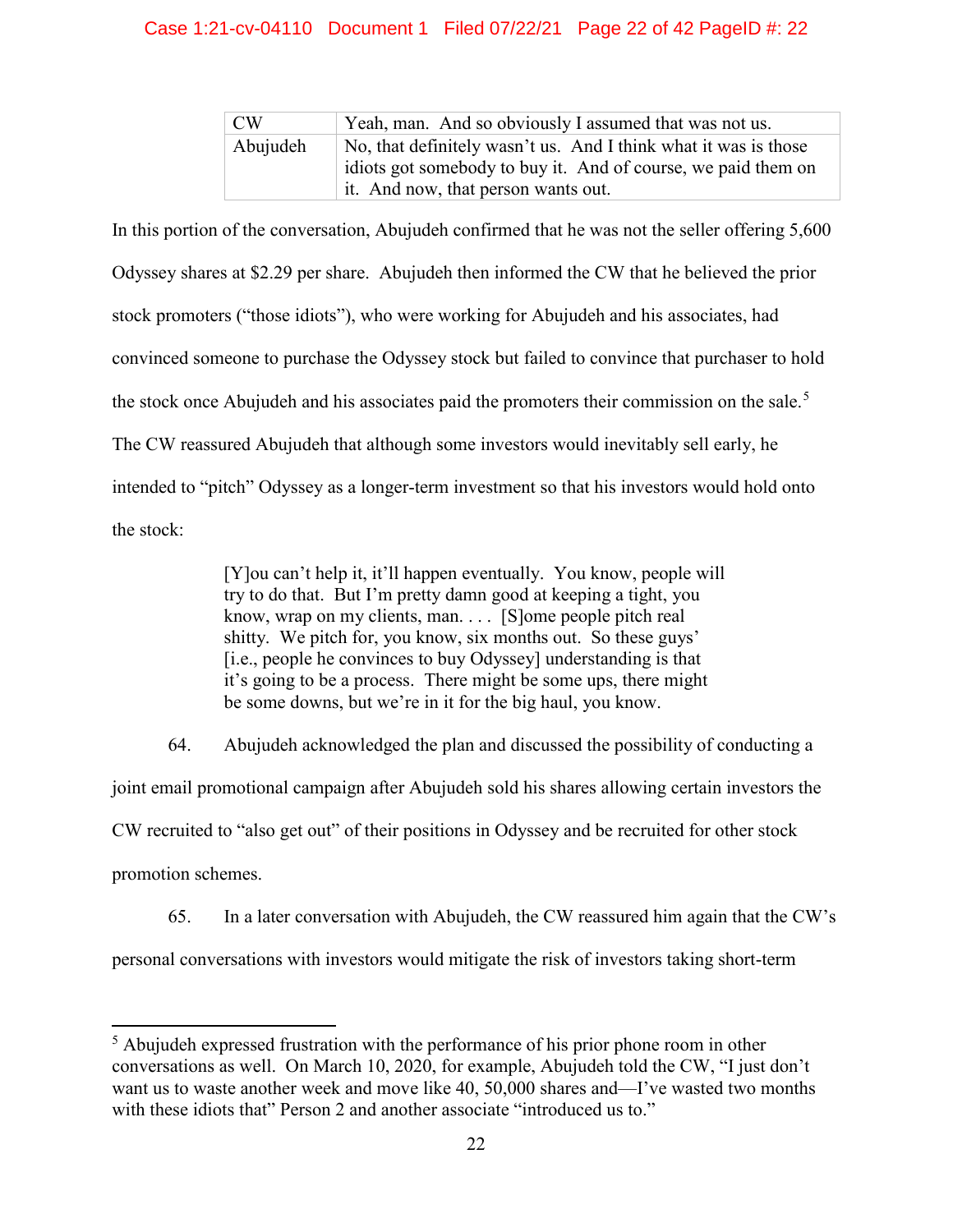### Case 1:21-cv-04110 Document 1 Filed 07/22/21 Page 23 of 42 PageID #: 23

profits and selling significant quantities of shares during the promotion: "You're not going to see people flipping out and dumping because they're talking to a voice. They understand it's going to take six months. You know, they're looking for certain things to happen." The CW said he acts "like the director of investor relations" on his calls with investors. The CW and Abujudeh discussed how the CW's ability to speak directly with his investors could minimize the risk of any large sell-offs.

66. Abujudeh understood that the CW would not reveal that Abujudeh was funding the promotion and simultaneously dumping his stock, which constituted nearly the entire supply of Odyssey shares. In fact, Abujudeh and Person 2 agreed that commission payments for the phone room sales would be routed through a third party that did not own Odyssey shares to conceal his involvement. They further agreed that they would sign what the CW described as "something like a retainer agreement for marketing services or something stupid like that."

# **Abujudeh Coordinated His Actions With One or More Odyssey Shareholders and/or Affiliates**

67. Over the course of several conversations, Abujudeh and Person 2 described Abujudeh's relationship with Odyssey and their coordination of their promotion and share sales with one or more Odyssey shareholders and/or affiliates.

68. On February 11, 2020, for example, Abujudeh and Person 2 confirmed they had a close relationship with the company and that Abujudeh had advance notice of press releases from the company:

| CW       | But let me ask you guys a question. How, how tight are you<br>guys with ODYY? If we need some news or need a PR [press]<br>release] or something like that, can we get it out?                    |
|----------|---------------------------------------------------------------------------------------------------------------------------------------------------------------------------------------------------|
| Abujudeh | [inaudible] We've got news tomorrow. [inaudible] [To<br>Person 2, referring to prior promoter: [1.1]. he's required three<br>news releases so far. The company can't just keep making up<br>shit. |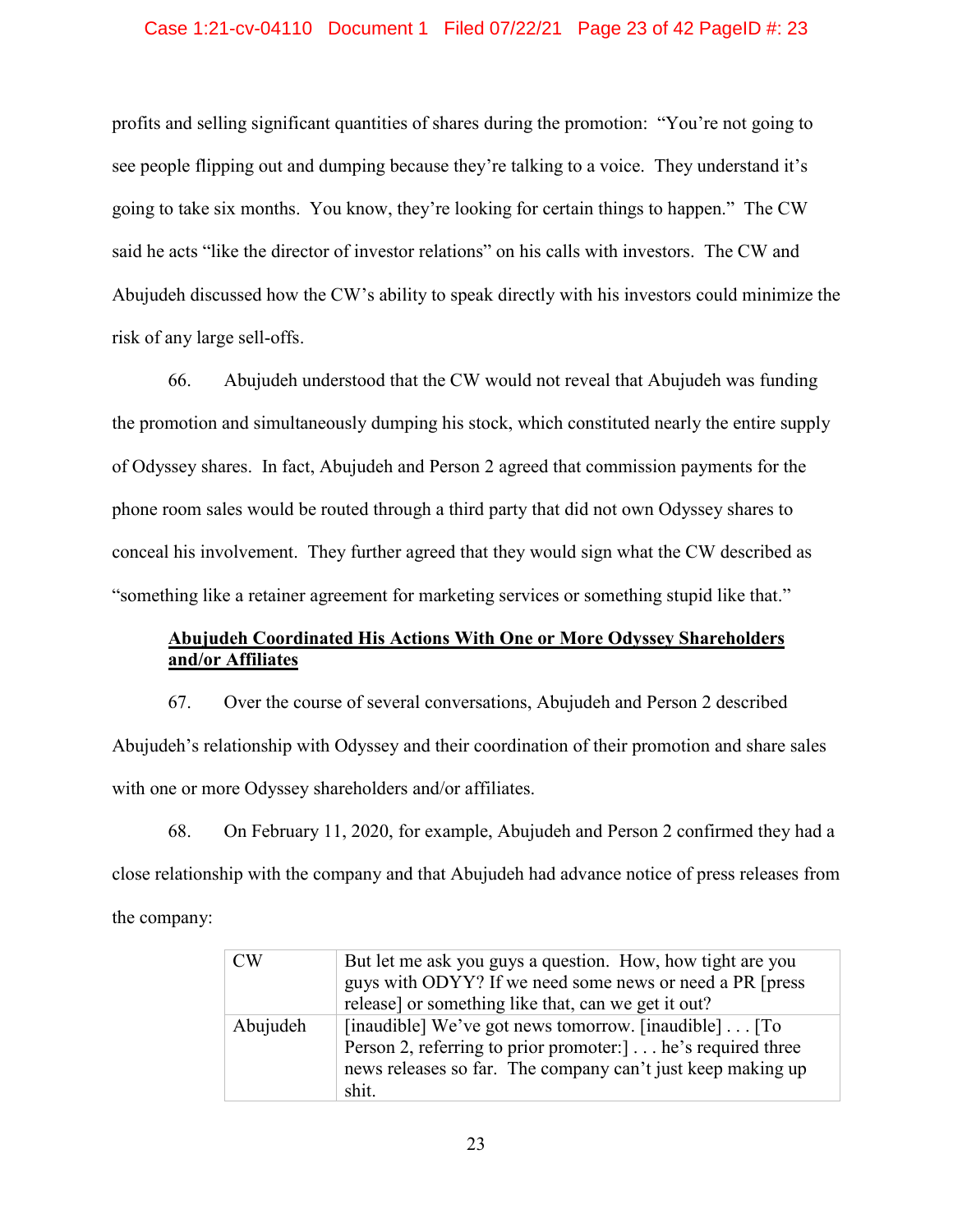## Case 1:21-cv-04110 Document 1 Filed 07/22/21 Page 24 of 42 PageID #: 24

| Person 2       | Yeah, no we're tight with the company. Good relationship with<br>the company.                                                                                                                                                                |
|----------------|----------------------------------------------------------------------------------------------------------------------------------------------------------------------------------------------------------------------------------------------|
| CW <sub></sub> | Okay, cool. Just, yeah, you just want to make sure the CEO is<br>not, like, against us, you know what I'm saying? If we need a<br>news article or we need, you know, something to, to help us if<br>we get stuck, it's sometimes nice to $-$ |
| Abujudeh       | There, there was recent news on it and there's news going to be<br>on it tomorrow.                                                                                                                                                           |

69. On March 9, 2020, Person 2 called the CW to provide "just a little more background" about Abujudeh's relationship with Odyssey. Person 2 stated that the "relationship with corporate . . . is a little bit strained because of false promises of different IR [investor] relations] groups" that were previously involved in promoting Odyssey's stock. Person 2 further conveyed that Odyssey's management (which he described as "the corporate end") was frustrated by the lack of trading volume generated from Abujudeh's promotion of Odyssey involving prior news releases, and noted that the prior promoters had misled Abujudeh and Person 2 about their ability to generate trading volume from company news.

70. In a March 11, 2020, call with Person 2, the CW said that Abujudeh had

unrealistic expectations of sustaining a phone campaign that would keep a share price well above \$2 per share while supporting Abujudeh's dump of millions of shares. Person 2 explained Abujudeh's desire to maintain a higher share price:

> ODYY [the ticker symbol for Odyssey] has been going on for—shit, we've been involved for two months and he [Abujudeh] probably – he's had it for four months probably. . . . and the problem is he's got a company that's expecting a million bucks four months ago. And they're calling him every day: "Where's my million bucks?" He's got pressure, pressure, pressure and the problem is he puts that pressure on me and he puts that pressure on you. So I try to find solutions for him. Right? So, if you're not going – \$100,000 a day, he [Abujudeh] calls me: "Why is [the CW] not doing \$100,000 a day? You said he was a great guy and could do miracles and all this stuff." I'm like: "What the fuck?" You know what I mean?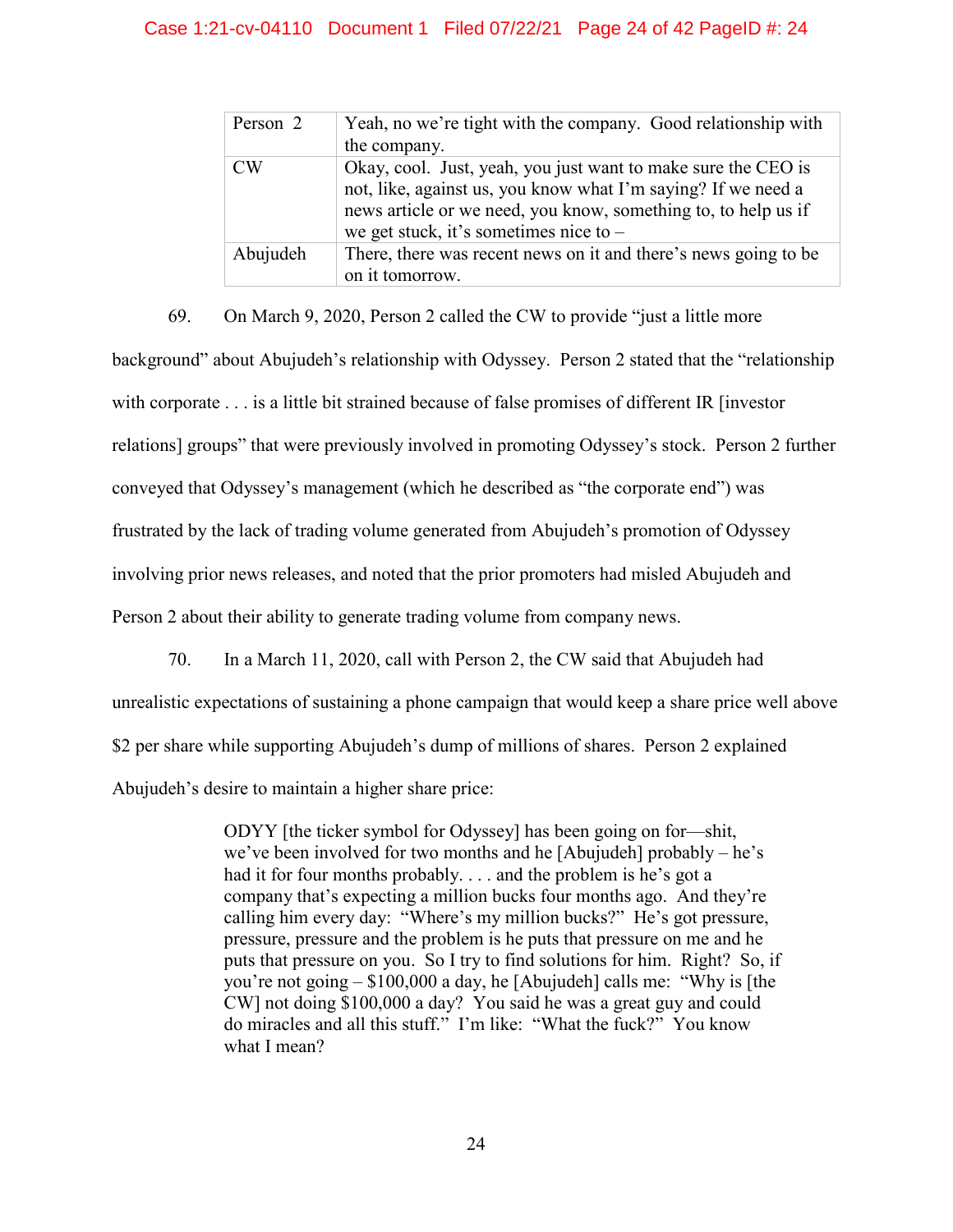### Case 1:21-cv-04110 Document 1 Filed 07/22/21 Page 25 of 42 PageID #: 25

71. Moreover, Abujudeh was coordinating his share dump with one or more other shareholders, who would sell their shares after Abujudeh liquidated his. In late January 2020, Person 2 told the CW in an encrypted text message that the Odyssey promotion would involve "2.5 million shares, then another 2 million after that." As described herein, Abujudeh was dumping his 2.5 million shares into the market; the additional 2 million shares to follow belonged to one or more other shareholders awaiting the completion of Abujudeh's sales.

72. In later text messages and a conversation with the CW in March 2020, Person 2 explained there were likely an additional 2.5 million shares to follow Abujudeh's sales. Person 2 explained that Abujudeh has "investors that bought the debt got all the shares. They got, I think, a total of 5 million shares and for that 5 million shares they got dollar expectations. And like the company wants like, oh, 2 million. His investors want—everybody wants a certain amount of cash."

73. Regarding the CW's commission, Person 2 explained that he and Abujudeh had numerous stocks that were deposited with brokers and that they might hire the CW to promote them, but they could afford to pay the CW only 35 percent of sales (not the 50 percent the CW requested) because of high fees associated with depositing the stock ("20 percent for deposit"); significant kickbacks to the companies they were promoting ("[W]e have a couple businesses that want 30 percent and they're pretty stringent about it to be cooperative"); and additional payments to investors ("the guys that have put the money up for the note, another 10" percent).

# **Abujudeh Coordinated and Executed Matched Orders as Part of His Market Manipulation Scheme**

74. Abujudeh, Person 2, and the CW agreed to conduct a series of transactions in which Abujudeh and Person 2 believed the CW would convince some of his "investors" to purchase Abujudeh's shares at specific prices. The CW told Abujudeh that these transactions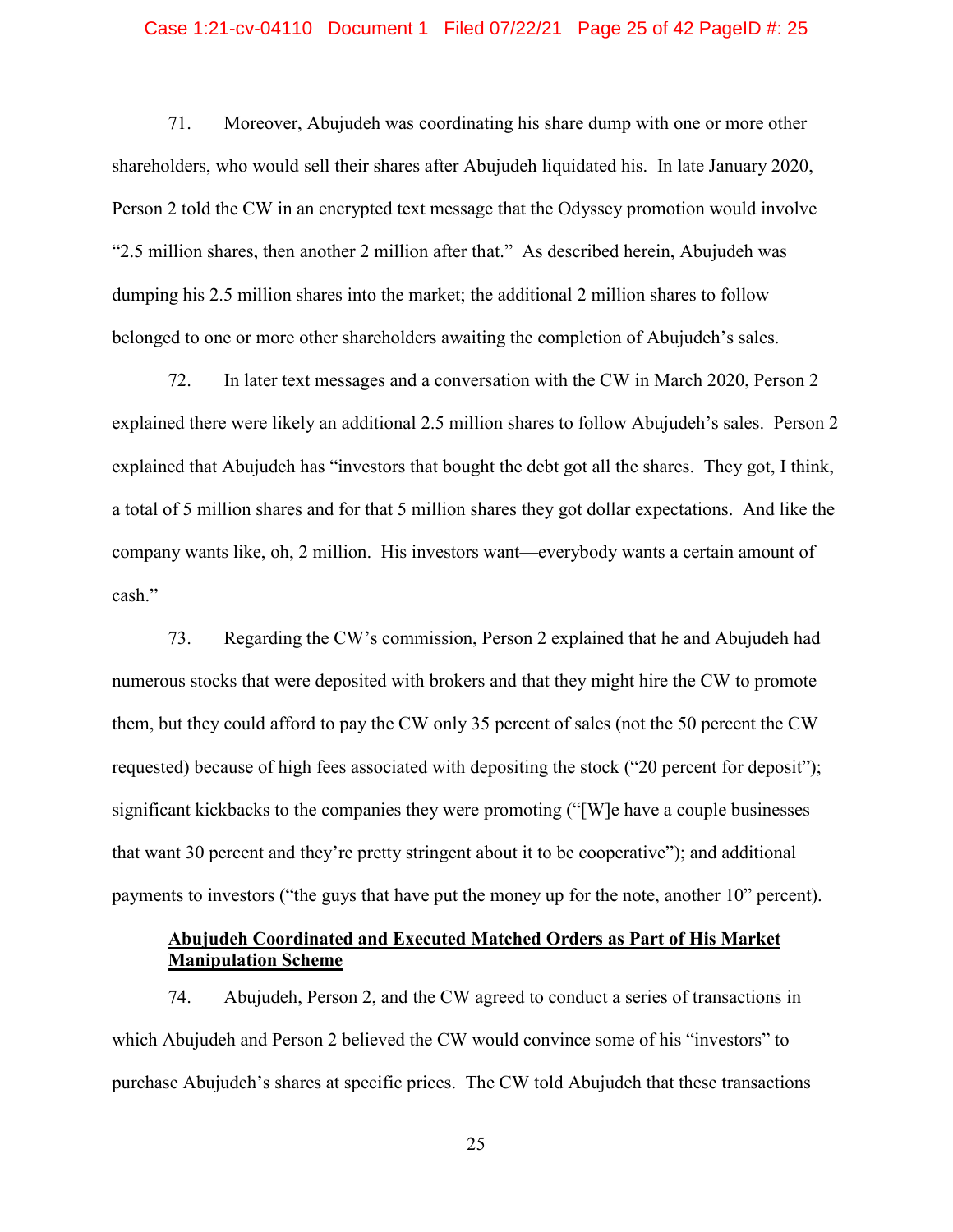### Case 1:21-cv-04110 Document 1 Filed 07/22/21 Page 26 of 42 PageID #: 26

were intended to test Abujudeh's control of the float, get investors interested in the stock, and ensure that once the CW's promotional efforts began, they could match their bids and offers so that the CW's "investors" would be purchasing shares on the open market from Abujudeh instead of from other market participants. In reality, the CW was not contacting any investors, and the FBI was conducting the matched trades with Abujudeh.

75. To conduct these transactions, Abujudeh and the CW discussed the market for Odyssey shares, including not only the best outstanding bids to buy the stock and offers to sell the stock, but detailed data that included the aggregated quantities of shares behind all of the bids and offers in the marketplace—i.e., the aggregated quantities of shares for sale at each offering price, and the aggregated quantities of shares sought at each bidding price. This type of detailed market data is often referred to as "Level II" market data and is generally available to the public for a fee.

76. The first matched orders between Abujudeh and the FBI occurred on March 6, 2020. To ensure that the FBI's bids would be matched with Abujudeh's offers, Abujudeh and the CW discussed the marketplace for Odyssey shares and the exact price at which Abujudeh would offer his shares. After noting that there was an outstanding offer from another party to sell shares at \$2.29 per share, they decided to target \$2.28 per share:

| <b>CW</b> | Let's go 2.28. Let's just start fresh a penny lower than these<br>guys. And as soon as I see us $up$ – who will we be through, do<br>you know? Are we C-Del? <sup>6</sup> |
|-----------|---------------------------------------------------------------------------------------------------------------------------------------------------------------------------|
| Abujudeh  | Yeah, C-Del.                                                                                                                                                              |
| <b>CW</b> | Alright, cool. So when I see 2.28 I'll let the floodgates open.                                                                                                           |
| Abujudeh  | Okay. I'll tell my men.                                                                                                                                                   |
| $\rm CW$  | Alright, brother. And then we'll consolidate man, like,<br>throughout the day, okay?                                                                                      |

<span id="page-25-0"></span> $6$  C-Del refers to market maker Citadel Securities LLC (Identifier: CDEL).

l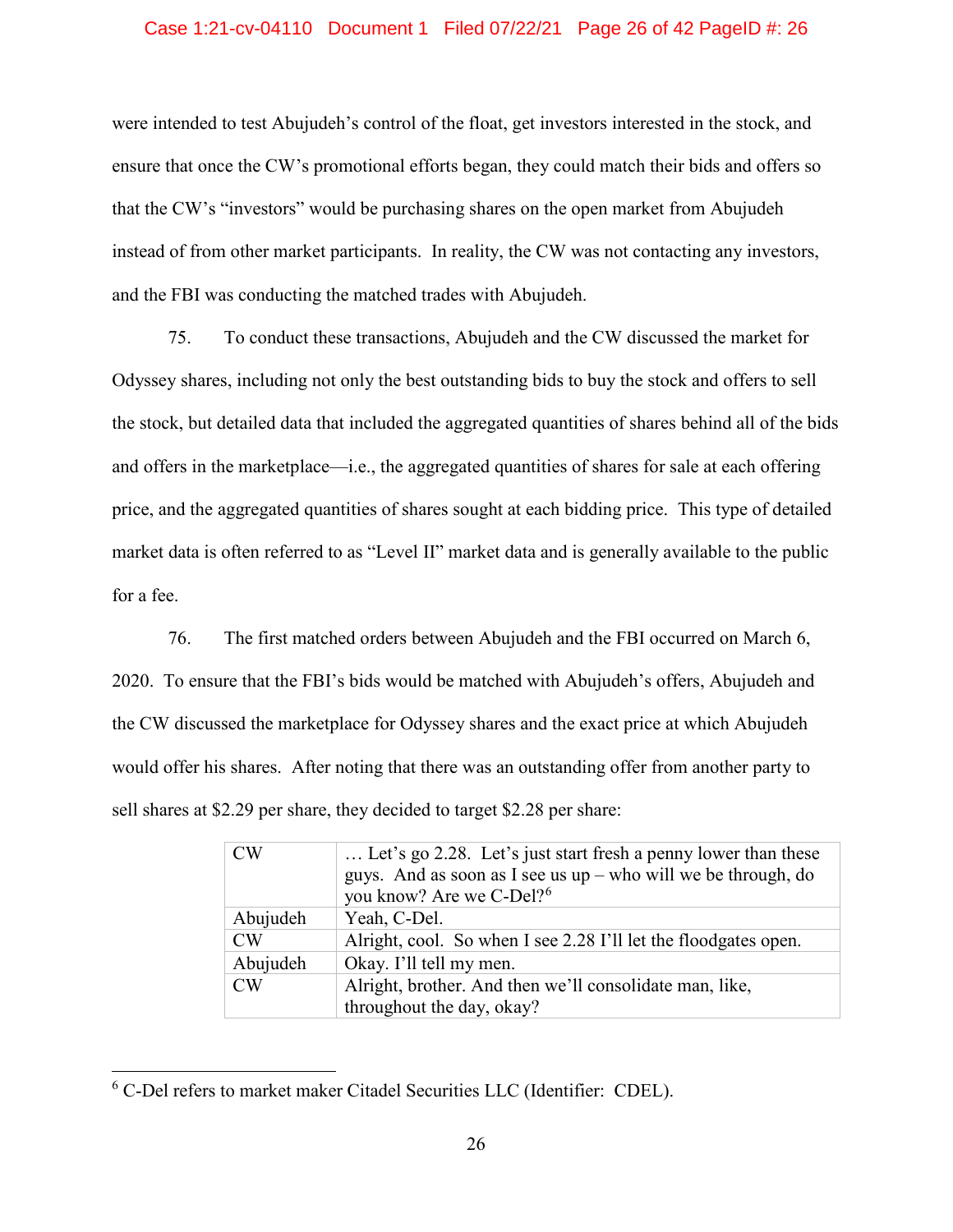## Case 1:21-cv-04110 Document 1 Filed 07/22/21 Page 27 of 42 PageID #: 27

Abujudeh Okay, perfect. Let's see if you can get most of the trades done here by noon my time so I can have time to get your wire out.

Abujudeh and the CW successfully matched their offer and bid at \$2.28 per share resulting in Abujudeh's sale of 4,000 Odyssey shares for \$9,120. Abujudeh confirmed the 4,000-share transaction with the CW in a phone call later in the morning on March 6, 2020. This was the only trade in the market for Odyssey stock on March 6. That same day, Abujudeh "got [the CW's] wire out," sending \$3,192 in sales commissions for the CW from Abujudeh's personal bank account to an FBI-controlled bank account.

77. On March 9, 2020, Abujudeh and the CW coordinated another transaction in which the CW matched the FBI's bid to Abujudeh's offer for Odyssey stock. An exchange of encrypted text messages about the transaction follows:

| <b>CW</b> | Give me a call to discuss strategy. I see the 225 is back    |
|-----------|--------------------------------------------------------------|
| Abujudeh  | We're at $2.24$                                              |
| <b>CW</b> | Yep I see it, going after it now                             |
| Abujudeh  | K                                                            |
| <b>CW</b> | Small trade, can we just verify it was captured? and then we |
|           | have some more coming right behind it                        |
| Abujudeh  | 1k shares sold                                               |
| <b>CW</b> | Excellent. More coming now hopefully.                        |
| Abujudeh  | K                                                            |

78. In this exchange, the CW noted that there was a seller offering Odyssey shares at \$2.25 per share ("I see the 225 is back"). Abujudeh then informed the CW that his offer was for \$2.24 per share, which the CW acknowledged and successfully matched with a \$2.24 bid (through the FBI). On March 9, Abujudeh sold a total of 3,072 Odyssey shares for \$2.24 per share as discussed in the encrypted text messages above, and the FBI-controlled brokerage account purchased 3,000 shares. Total market volume on March 9 was 3,172 shares. The next day, Abujudeh wired \$2,300 in sales commissions for the CW from his personal bank account to an FBI-controlled bank account.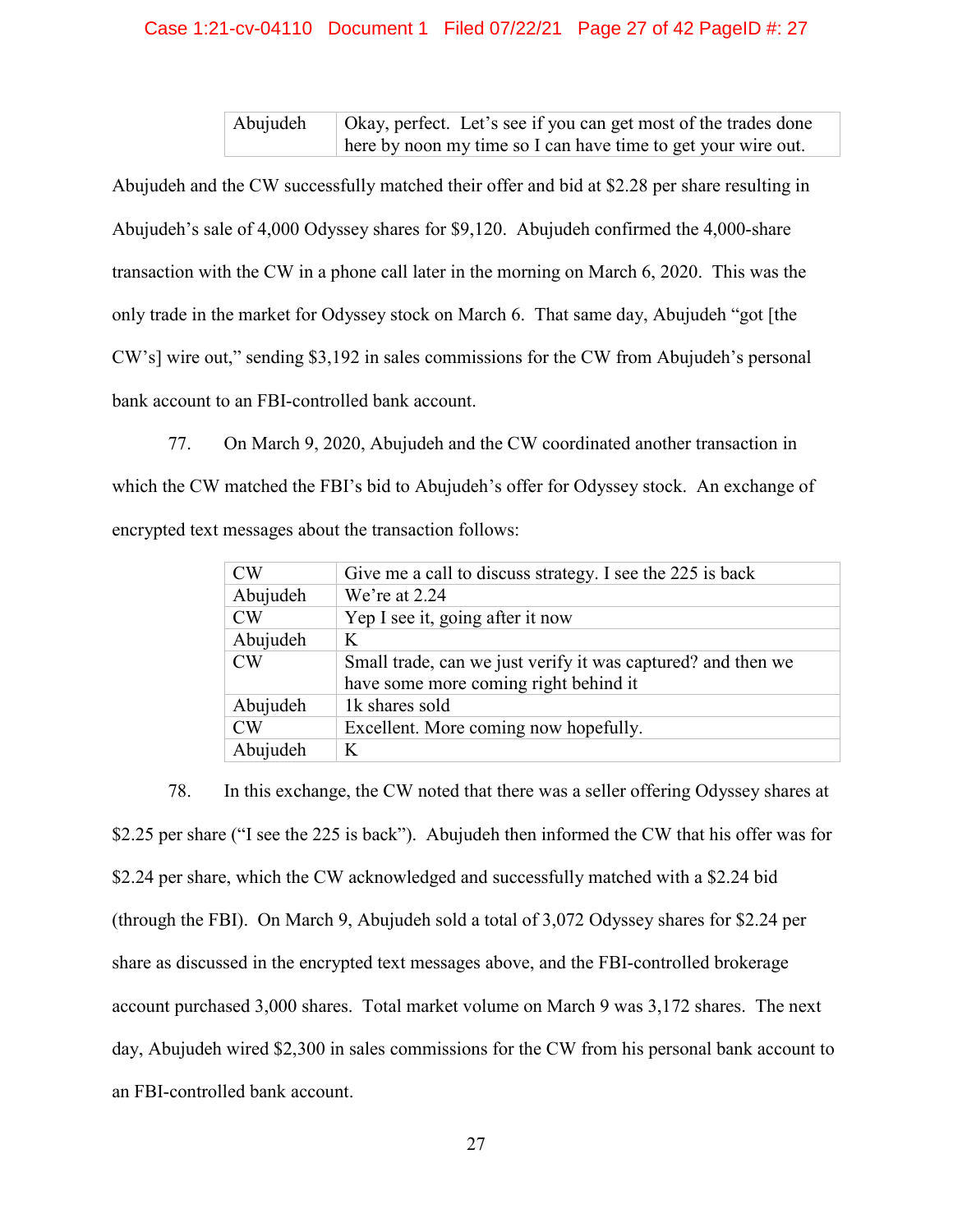#### Case 1:21-cv-04110 Document 1 Filed 07/22/21 Page 28 of 42 PageID #: 28

79. Abujudeh's commission payments of \$5,492 to the CW for his coordinated stock purchases is roughly consistent with their agreement that the CW would earn 35% commission on the shares Abujudeh sold to his investors.

80. The conduct described above involving Abujudeh, Person 2 and others constituted a scheme to defraud, and/or acts, practices, and courses of business that operated or would operate as a fraud or deceit upon other persons. Abujudeh engaged in this conduct and employed this scheme in connection with the offer and sale of Odyssey shares, including, specifically, the 4,000 Odyssey shares Abujudeh offered and sold on March 6, 2020, and the 3,072 he offered and sold on March 9, 2020. This conduct was also part of a broader deceptive scheme to defraud and/or a broader set of as acts, practices, and courses of business that operated or would operate as a fraud or deceit in connection with the offer and sale of Odyssey stock as described herein.

### **Abujudeh's Digital Promotion of Odyssey**

81. Abujudeh, Person 2, and their associates were, of course, unable ultimately to hire the CW to run a promotional call center because he was working at the direction of the FBI. Abujudeh next funded and controlled a digital campaign that promoted Odyssey stock to potential investors through display ads and dozens of newsletters that contained links to at least one website touting Odyssey. Abujudeh had previously discussed with the CW his intention to launch a digital promotion campaign for Odyssey. In a February 26, 2020 call with the CW, for example, he stated: "The sooner you can start the better, because I was going to turn the lights on with the PPC [i.e., pay-per-click advertising] and the e-mails tomorrow and the next day." Abujudeh's paid email promotions, in fact, started soon after his relationship with the CW ended, running from March through early July 2020.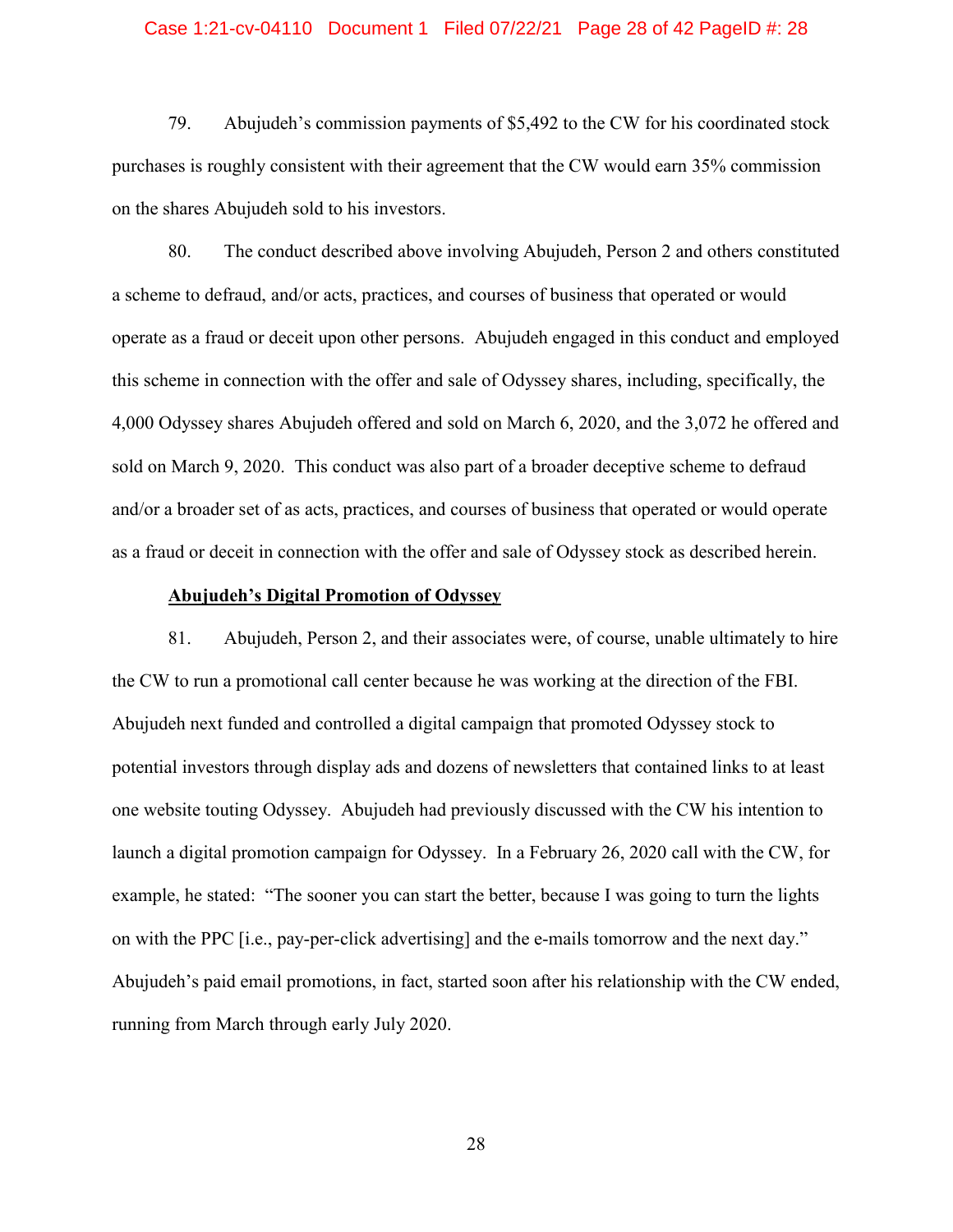#### Case 1:21-cv-04110 Document 1 Filed 07/22/21 Page 29 of 42 PageID #: 29

82. Abujudeh used Intermarket to pay for his digital promotional campaigns. For example, between June 5 and July 6, 2020, Intermarket made four wire payments totaling \$430,000 to a Florida company for "Marketing ODYY." This company (the "Florida Promoter") acted as both a stock promoter and a broker for stock promoters. Thus, the Florida Promoter not only distributed Odyssey promotion materials to its own lists of potential investors, but also operated as a pass-through entity, and accordingly used a portion of the \$430,000 to pay a New York company for "Marketing Awareness Services for Odyssey Group Intl Inc," according to billing records. Because of this layering, the New York company (and others) identified the Florida Promoter, rather than Abujudeh and Intermarket, as the party that funded the promotion.

83. Abujudeh hired the Florida Promoter to promote various stocks over the course of several years. Abujudeh typically paid the Florida Promoter a lump sum dedicated to a particular campaign, such as Odyssey. Abujudeh controlled the timing, duration, cost, and type of media for each campaign. Abujudeh hired other promoters following the same pattern. Abujudeh approved all of the Florida Promoter's expenditures—including the hiring of subcontractors and other promoters to conduct portions of Abujudeh's promotional campaigns.

84. Abujudeh also directly approved the content of certain promotional materials. For example, on February 14, 2020, Abujudeh received an email stating, "Hi Charlie, I've attached your landing page [for Odyssey]. Please have all of the content checked for accuracy and let me know if you would like anything changed. Once I have your approval I'll get started on emails."

85. The landing page (i.e., website) that Abujudeh approved was hosted at the domain dearwallstreet.com, and the Florida Promoter embedded a link to this website in its promotional emails. The landing page claimed that Odyssey stock was a "**Way to Capitalize On The Trillion Dollar Healthcare Sector.**" (Emphasis original). The landing page further described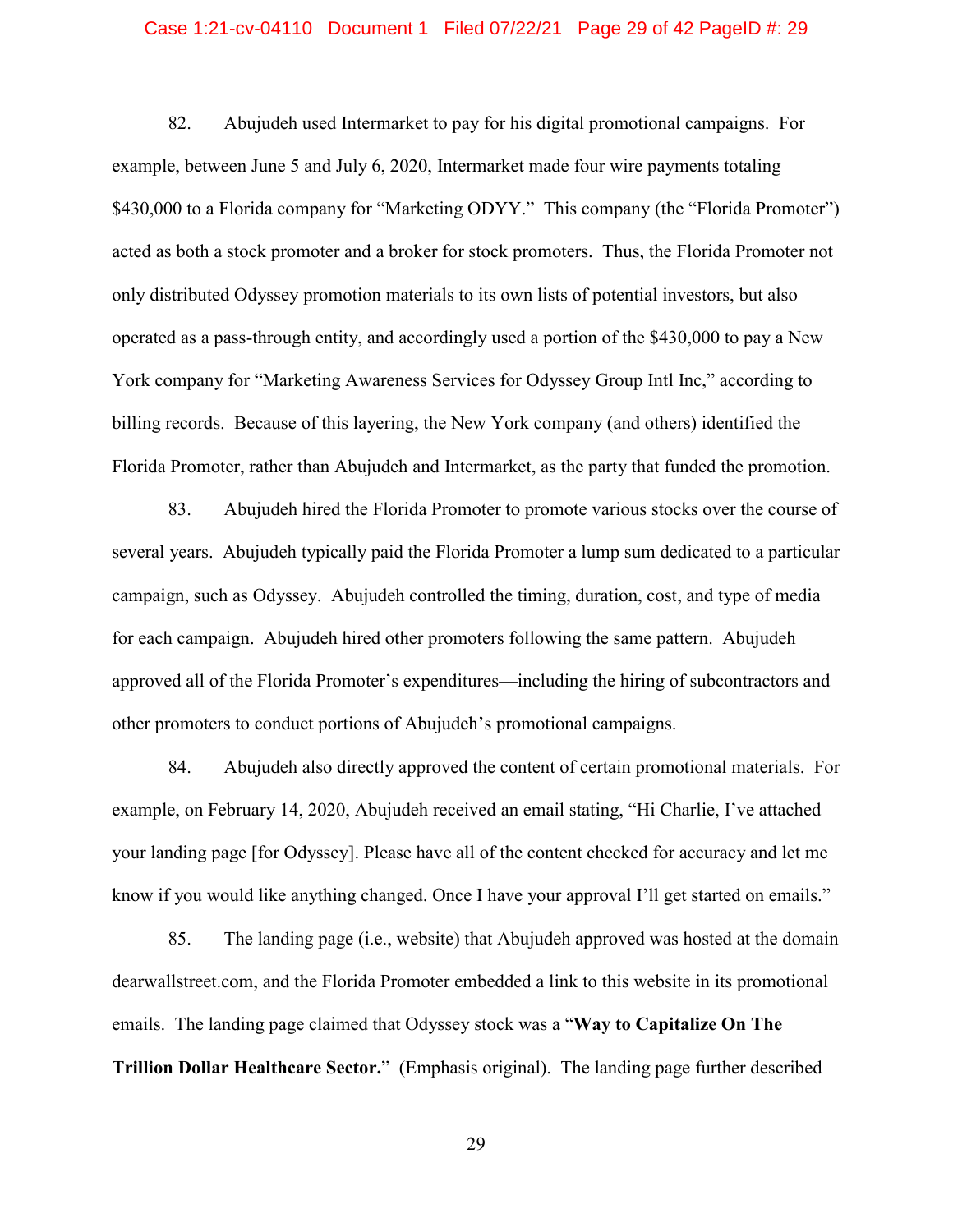Odyssey as being "in a prime position to potentially dominate the market" for medical devices in the United States, with "heart monitoring and screening" technology that is "well poised to take the market by storm." The page also described Odyssey's partnership with a biopharmaceutical company that "could quite possibly facilitate the release of the FIRST EVER concussion treatment drug. Which would be an IMMENSE feat in an untouched market." Odyssey's personal anti-choking device was described as being potentially "**AS BIG AS THE BABY MONITOR**." (Emphasis original).

86. Once the landing page was launched, it also contained a disclaimer with the following statement regarding compensation for the promotion:

> Pursuant to an agreement between Quantum Capital and DearWallstreet.com, we were hired to publicly disseminate information about (( ODYY )) including on the Website and other media including Facebook and Twitter. We were paid up to \$300k in cash from Quantum Capital. We own zero shares of (( ODYY )) which we purchased in the open market. We may buy or sell additional shares of (( ODYY )) in the open market at any time, including before, during or after the Website and Information, provide public dissemination of favorable Information.

Abujudeh knew or was reckless in not knowing that this information was false and misleading, and/or omitted material information he was obligated to disclose. First, this landing page, like many of the promotional materials Abujudeh funded, stated that "Quantum Capital" funded the promotion and/or hired the promoters. This was false. Abujudeh paid for the promotion through Intermarket, and he controlled the content of the promotion. "Quantum Capital" did not pay for the promotion.

87. Abujudeh instructed the Florida Promoter to identify Quantum Capital as the paying party. Based on the Florida Promoter's lengthy history of running promotional campaigns for Abujudeh, the Florida Promoter did not attempt to confirm whether the actual paying party matched the name Abujudeh had directed him to use in the disclaimer. Abujudeh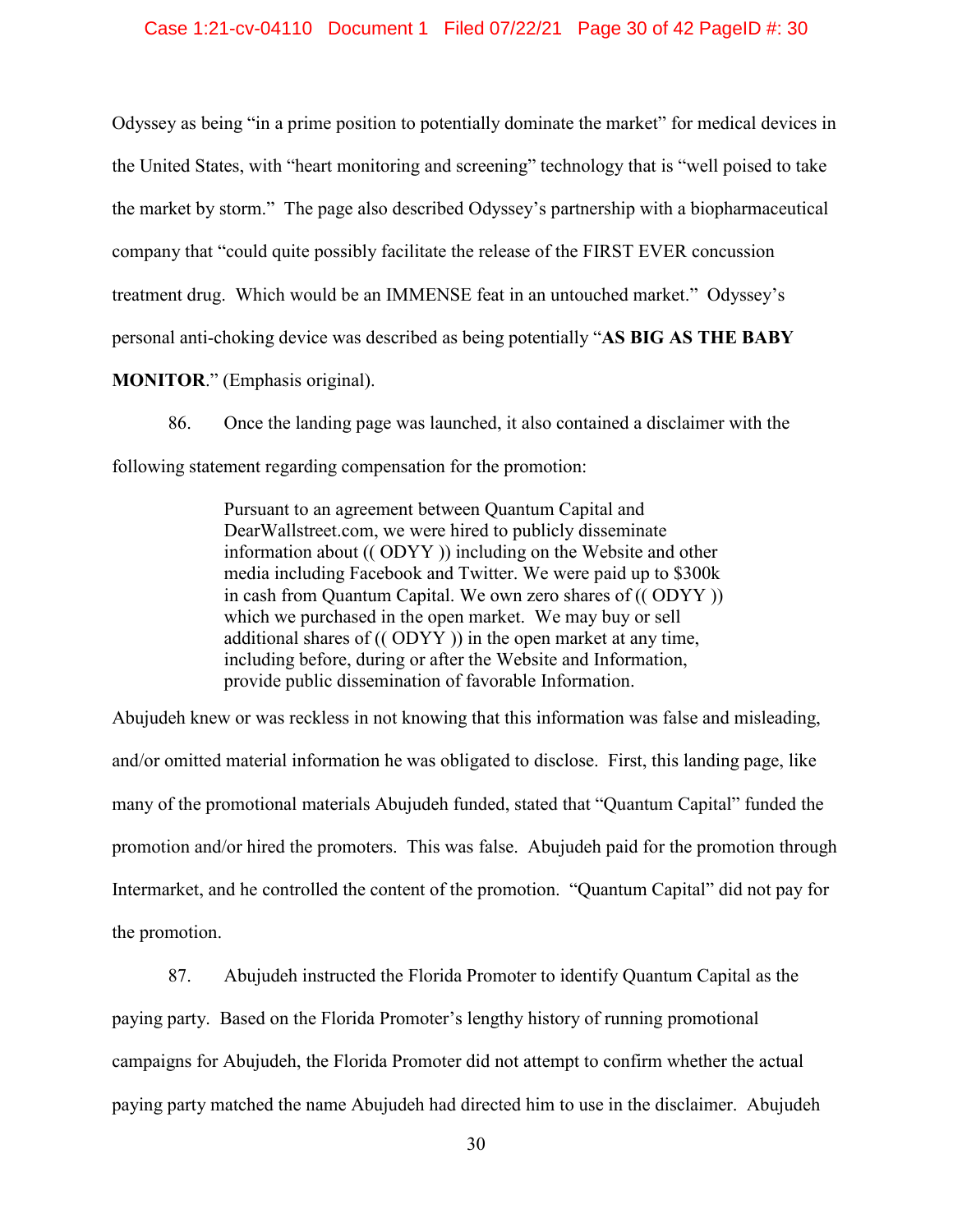#### Case 1:21-cv-04110 Document 1 Filed 07/22/21 Page 31 of 42 PageID #: 31

was at one point the sole member of Quantum Capital Funding LLC, an Arizona company with a different name that is currently (and was at the time of the promotion) owned by his ex-wife who does not share a last name with Abujudeh. This further obscured any connection between Abujudeh and the promotion.

88. Moreover, the disclaimer omitted the material information that Abujudeh and/or Intermarket controlled the vast majority of the Odyssey shares available for trading, and that Abujudeh intended to sell—and was in fact selling—those shares during the promotion he funded. Finally, the disclaimer failed to disclose that the promotional campaign was run in coordination with at least one Odyssey affiliate.<sup>[7](#page-30-0)</sup> Abujudeh knowingly or recklessly concealed this information from the stock promoters he hired.

89. Between March 26, 2020 and July 6, 2020, Abujudeh funded more than forty emails promoting Odyssey. Despite having sold Odyssey stock on a majority of trading days in February 2020, while Investor 1 was buying Odyssey stock, Abujudeh, through Intermarket, did not sell any Odyssey shares from March 9, 2020, the date of his matched trade with the CW, and March 25, 2020. On March 25, 2020, the day before Abujudeh's email promotion began, Intermarket both bought and sold 500 shares of Odyssey stock in two different transactions. Abujudeh bought 500 shares at \$1.30 each, and sold 500 at \$1.25 each, losing a total of \$25 on his two trades that day. Notably, there was no other trading in Odyssey stock that day; Abujudeh's trades created an illusion of legitimate market activity in Odyssey ahead of promotional emails going out to unwitting retail investors. On March 27, 2020, the day after the first promotional email was distributed, Abujudeh sold 20,109 shares.

 $\overline{\phantom{a}}$ 

<span id="page-30-0"></span> $<sup>7</sup>$  In addition to his communications with Person 1, Abujudeh submitted the proposed landing</sup> page (without the disclaimer) to another company affiliate and significant Odyssey shareholder, who in turn, sought and obtained the CEO's approval of landing page content.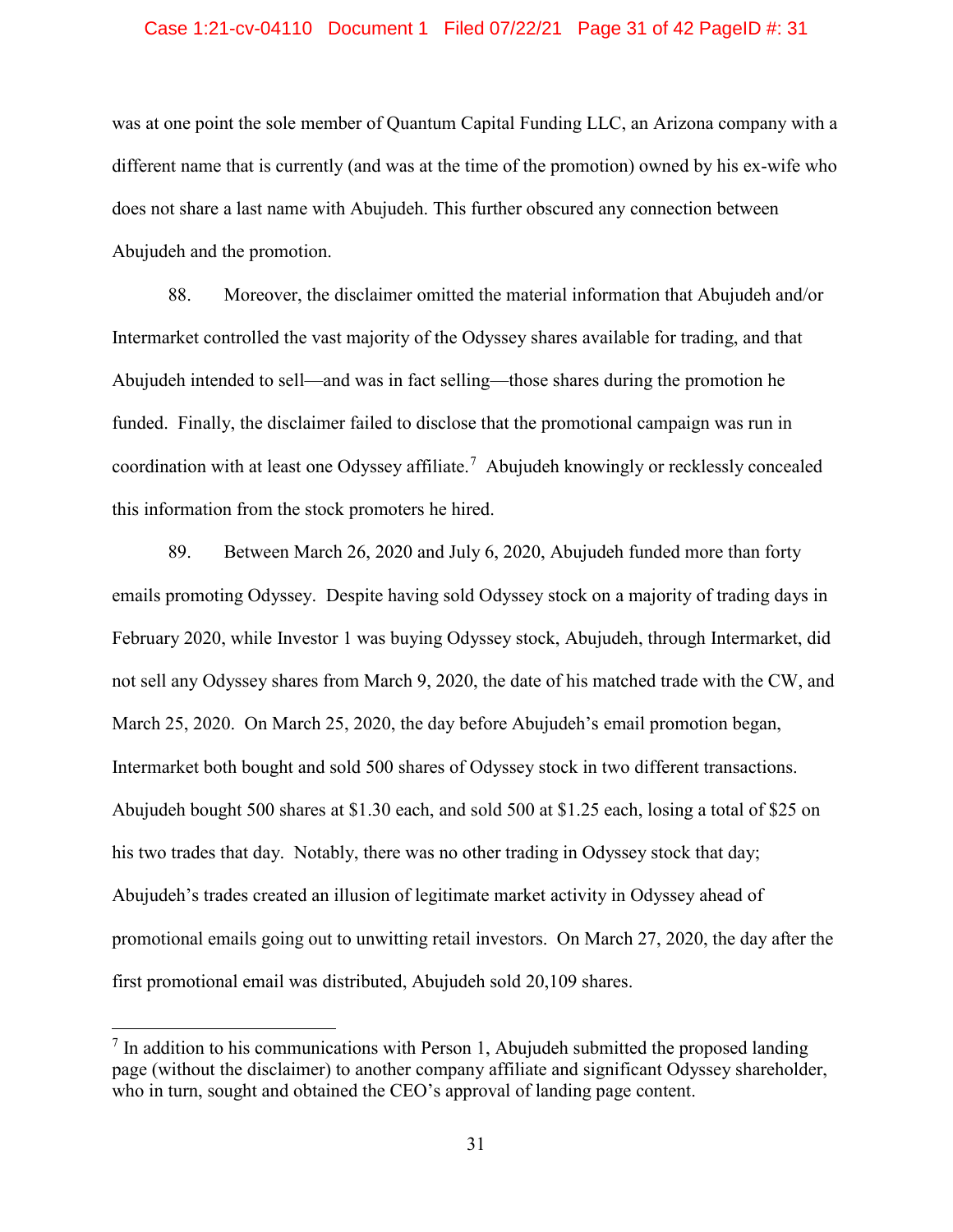#### Case 1:21-cv-04110 Document 1 Filed 07/22/21 Page 32 of 42 PageID #: 32

90. Emails funded by Abujudeh continued to promote Odyssey in various ways for several months. For example, on April 23, 2020, "Stock of the Week" sent out an email, subject: "[Subscriber Name], this could be the Next Med-Tech Stock to Deliver Massive Returns." The email text stated: "**There's a Med-Tech Company on Wall Street Going Quietly Undetected** that is involved with several revolutionary medical devices that could soon hit the market!" (Emphasis original, hyperlink to landing page). The email claimed that the company's devices were "cutting edge and game changing" and that "if Wall Street learns about the devices this company has, it could lead to one of the biggest breakouts in the healthcare arena this year!" The email specifically touted the stock's "**super small trading float**." (Empahsis original). The email did not name Odyssey, but contained text hyperlinks to the above-described landing page:

## "**Hurry And Find Out More HERE Before Wall Street Discovers This undervalued**

**Bargain!**" (Emphasis original, hyperlink to landing page). The email stated that it was paid for by a third party, but did not identify that party, let alone the fact that the third party, Abujudeh, dominated the market for Odyssey shares and intended to sell all of his holdings into the promotion. Another nearly identical email dated April 21, 2020, from "Market Profit Center" entirely failed to disclose it was a paid promotion.

91. Another promotional email dated May 11, 2020, from "Pro Trader Elite" carried a subject line: "Medtech is about to skyrocket." The body of the email contained the header "**This Could Be The Next BioTech Stock To Rally**" (emphasis original) and included a link to Abujudeh's Odyssey landing page. The fine print disclaimer noted that the Florida Promoter had paid for the promotion and that "a third party of [Pro Trader Elite] LLC may have shares and may liquidate." At this point Abujudeh had already sold nearly 200,000 shares into the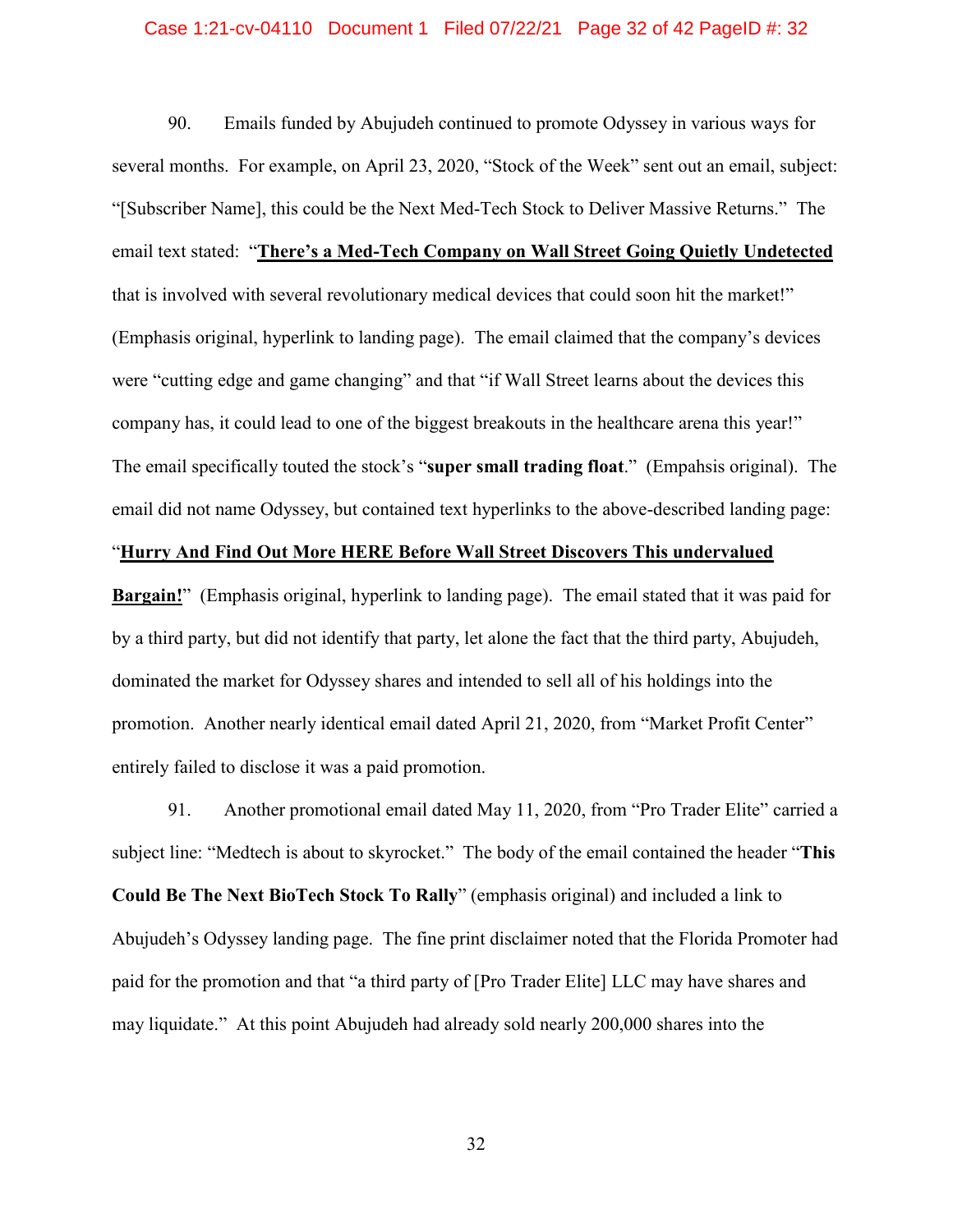#### Case 1:21-cv-04110 Document 1 Filed 07/22/21 Page 33 of 42 PageID #: 33

promotion he funded, and in the next month alone would sell nearly 600,000 more shares into the promotion.

92. As described above, among the promotional emails that carried fine-print disclaimers, the disclaimer content varied. Some stated that the emails were part of a paid campaign without accurately identifying the payer, or the payer's role as a seller, for example; others stated that investors should assume the payer held Odyssey shares and intended to sell them. But these email disclaimers nonetheless provided inaccurate, incomplete, and misleading information.

93. Abujudeh was aware of the content of many of these promotional emails, the distribution of which he funded. Abujudeh subscribed to and opened emails from at least some of the distribution lists to which the emails were sent. One promoter indicated that his tracking data showed that Abujudeh was opening emails regularly throughout the Relevant Period.

94. Abujudeh knew or was reckless in not knowing that the promotional campaign he was funding included emails such as the ones quoted above, that omitted material facts that were required to be disclosed or were otherwise deceptive. Abujudeh concealed that he paid for the promotion; he was selling Odyssey stock during the promotion; he controlled the vast majority of the Odyssey float; and he was coordinating the promotion and his stock sales with others, including at least one Odyssey affiliate.

95. The promotional campaign was successful, generating enough demand for Odyssey stock to enable Abujudeh to finish selling all 2.5 million of his shares, as shown in the chart below. In all, Abujudeh generated approximately \$2.6 million in proceeds from selling his Odyssey stock into the various promotions he funded, and accounted for much of the trading volume during that time, as shown in the graph below.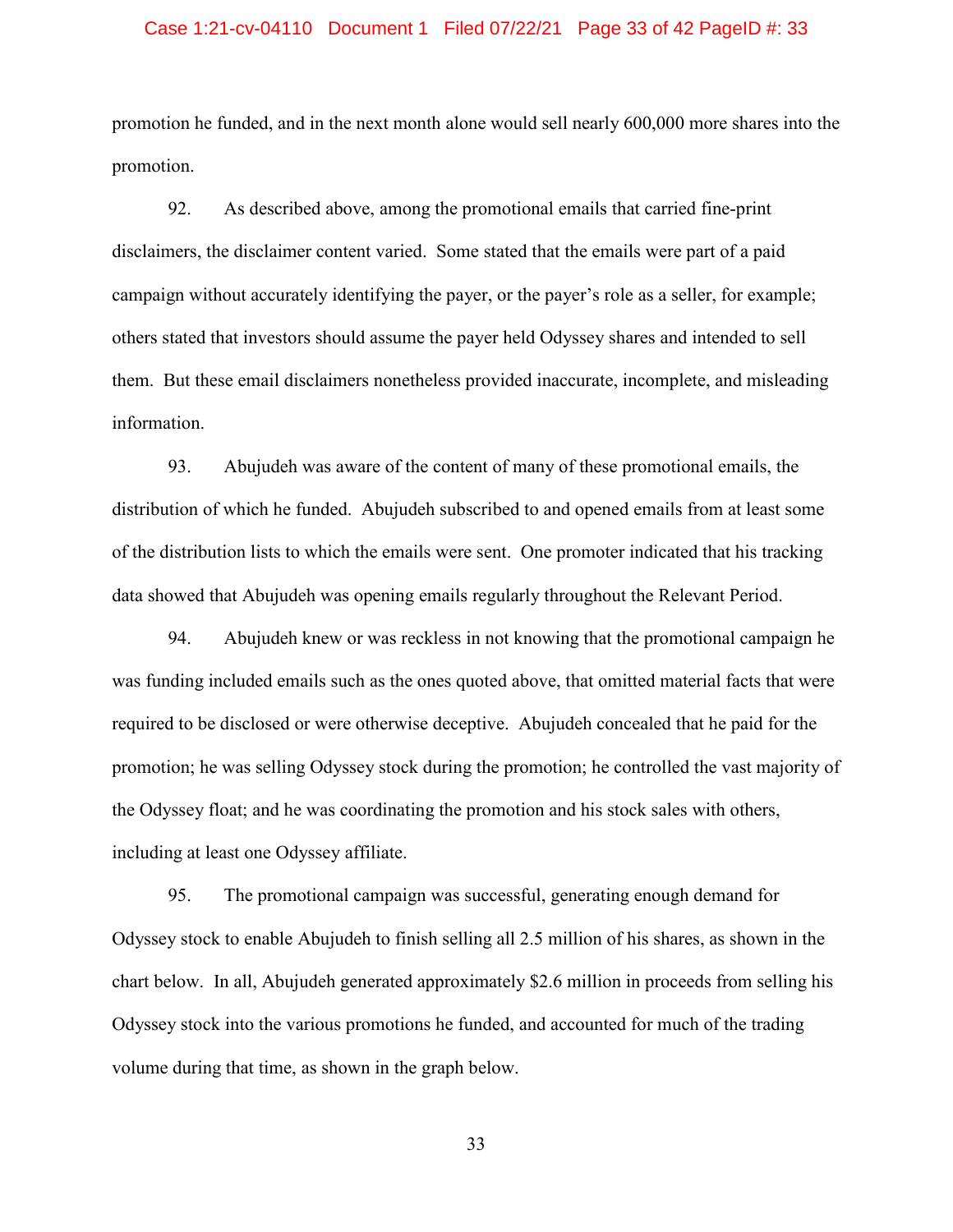

96. On July 8, 2020, as he prepared to liquidate his last Odyssey shares, Abujudeh wrote a \$200,000 check from his Intermarket account to Person 1's Company A, for "consulting services." A \$100,000 wire followed on July 21, 2020, and a \$50,000 wire was sent September 4, 2020, for "marketing." Person 1, in turn, sent half of each of those money transfers to a company controlled by another Odyssey shareholder.

97. Abujudeh's conduct in carrying out this digital promotional campaign, as described herein, constituted a scheme to defraud, and/or acts, practices, and courses of business that operated or would operate as a fraud or deceit upon other persons. Abujudeh engaged in this conduct and employed this scheme in connection with the offer and sale of Odyssey shares. This conduct was also part of a broader deceptive scheme to defraud and/or a broader set of acts, practices, and courses of business that operated or would operate as a fraud or deceit in connection with the offer and sale of Odyssey stock as described herein.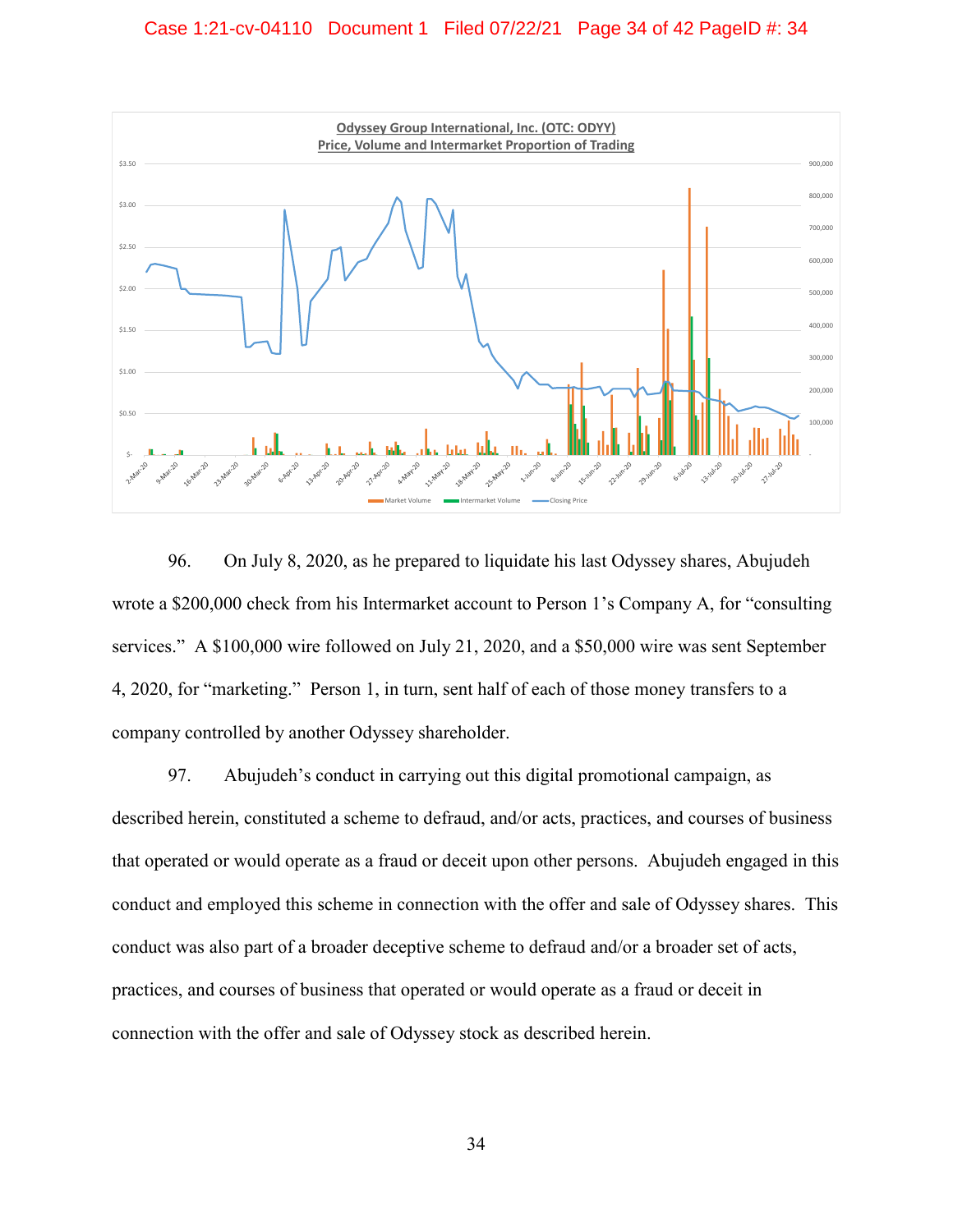### **Abujudeh's Unregistered Offers and Sales Of Odyssey Stock**

98. Because Abujudeh: (1) controlled the float of Odyssey stock; (2) coordinated his promotional activities and stock sales with Person 1, an Odyssey insider and significant shareholder with the power to influence the management of the company; and (3) paid Person 2 of a portion of the proceeds of Abujudeh's Odyssey stock sales, Abujudeh was himself an affiliate of Odyssey who was offering and selling Odyssey shares, and/or was otherwise offering and selling shares on behalf of Odyssey itself through Person 2.

99. At the time that Abujudeh sold his Odyssey stock, there was not a registration statement for those sales on file with the Commission or in effect as to those transactions, as required by Section 5 of the Securities Act. No exception from the registration requirement applied.

### **Additional Publicly Traded Companies Dumped by Abujudeh**

100. In addition to the stock of Odyssey, Abujudeh, acting in concert with others, sold the stock of other publicly traded companies, including Scepter and CannaPharmaRx, during promotions that he funded. He did so while concealing that he controlled the vast majority of the float in these securities and that he was selling the entirety of his holdings into his promotions. Moreover, Abujudeh sold his shares during the Relevant Period without registering the sales with the Commission pursuant to Section 5 of the Securities Act. No exception from the registration requirement applied. In these instances, Abujudeh was acting as an affiliate of the issuer by virtue of his control over, at a minimum, the vast majority of the shares that were deposited and available for trading in these companies, as described in the chart below: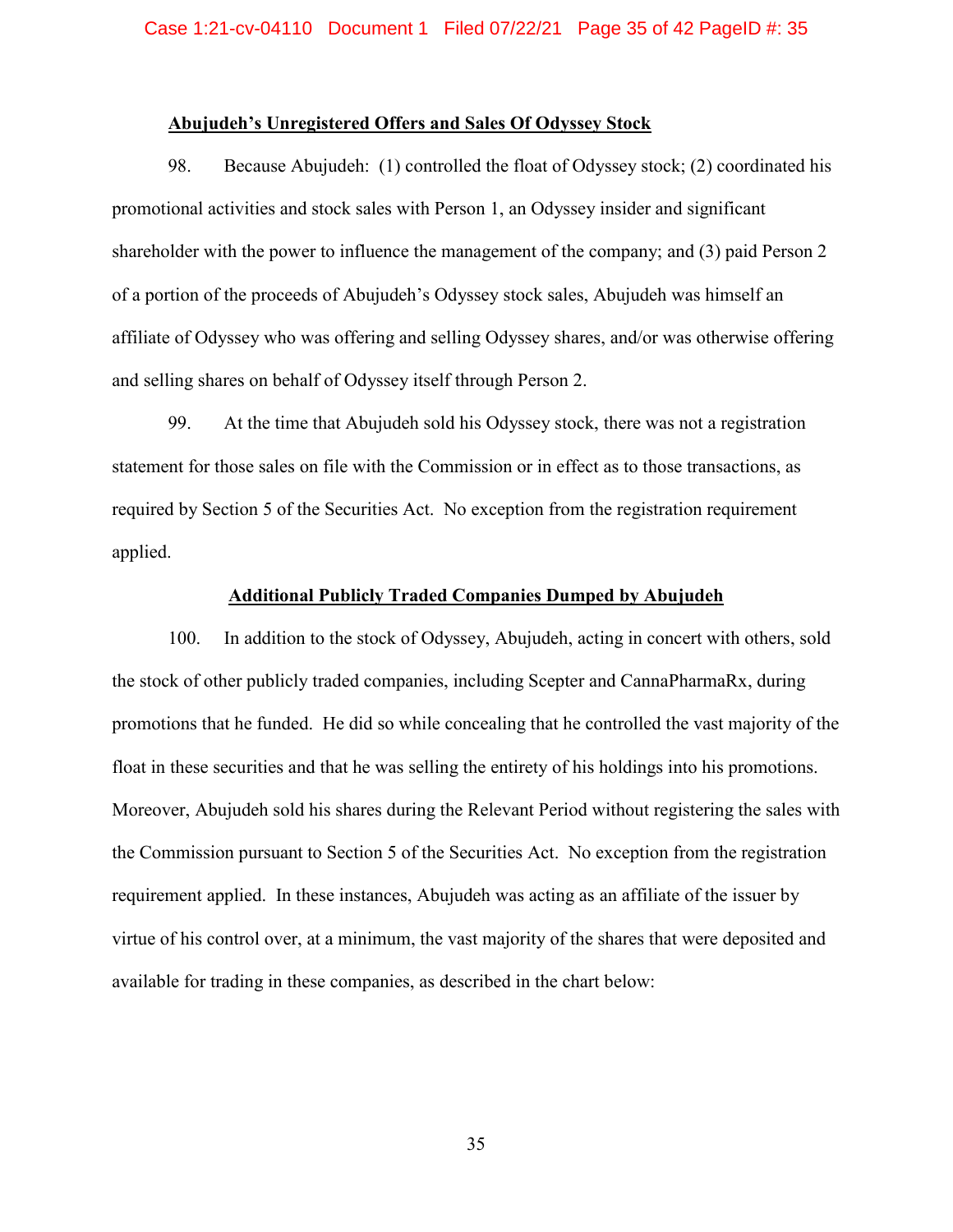| <i><u><b>Issuer</b></u></i>      | <b>Duration of</b><br><b>Promotion</b> | Approximate<br><b>Percentage of Float</b><br><b>Abujudeh Controlled</b><br><b>Before Promotion</b> | <b>Minimum Gross</b><br><b>Proceeds from</b><br><b>Abujudeh's Sales</b> |
|----------------------------------|----------------------------------------|----------------------------------------------------------------------------------------------------|-------------------------------------------------------------------------|
| Scepter Holdings, Inc.<br>(BRZL) | 2/2020-8/2020                          | 91%                                                                                                | \$3.2M                                                                  |
| CannaPharmaRx, Inc.<br>(CPMD)    | 8/2020-9/2020                          | 80%                                                                                                | \$3.3M                                                                  |

101. The promotions Abujudeh funded for these stocks included emails and landing pages, like the ones he funded for Odyssey.

102. For example, on March 3, 2020, an email sent to potential investors stated at the top in blue bold letters, "**BRZL has shifted in a PARABOLIC state and a MASSIVE Short Squeeze Opportunity could send share prices past \$0.14 at any moment! Make sure you act fast!**" (Emphasis original). The disclaimer at the bottom of this email stated, in relevant part: "We do not own any shares in BRZL. We have been compensated \$35k cash via bank wire by a third party, Quantum Capital, LLC, to conduct investor relations advertising and marketing for BRZL . . . . The third party, profiled company, or their affiliates likely wish to liquidate shares of the profiled company at or near the time you receive this communication, which has the potential to hurt share prices." This disclaimer was written in white text on a white background and is only visible when manipulated, for example, by selecting the text and changing its color.

103. An April 30, 2020 mass email that Abujudeh funded stated in part, "As I said, if you missed out on **BRZL** so far this week… **DO NOT MISS IT TODAY!**" The disclaimer stated: "TheWolfofPennyStocks.com has been compensated seventy-four thousand dollars cash via bank wire by a third party, [the Florida Promoter] for a one week Scepter Holdings Inc. marketing Services contract. **TheWolfofPennyStocks.com does not own any shares of BRZL.**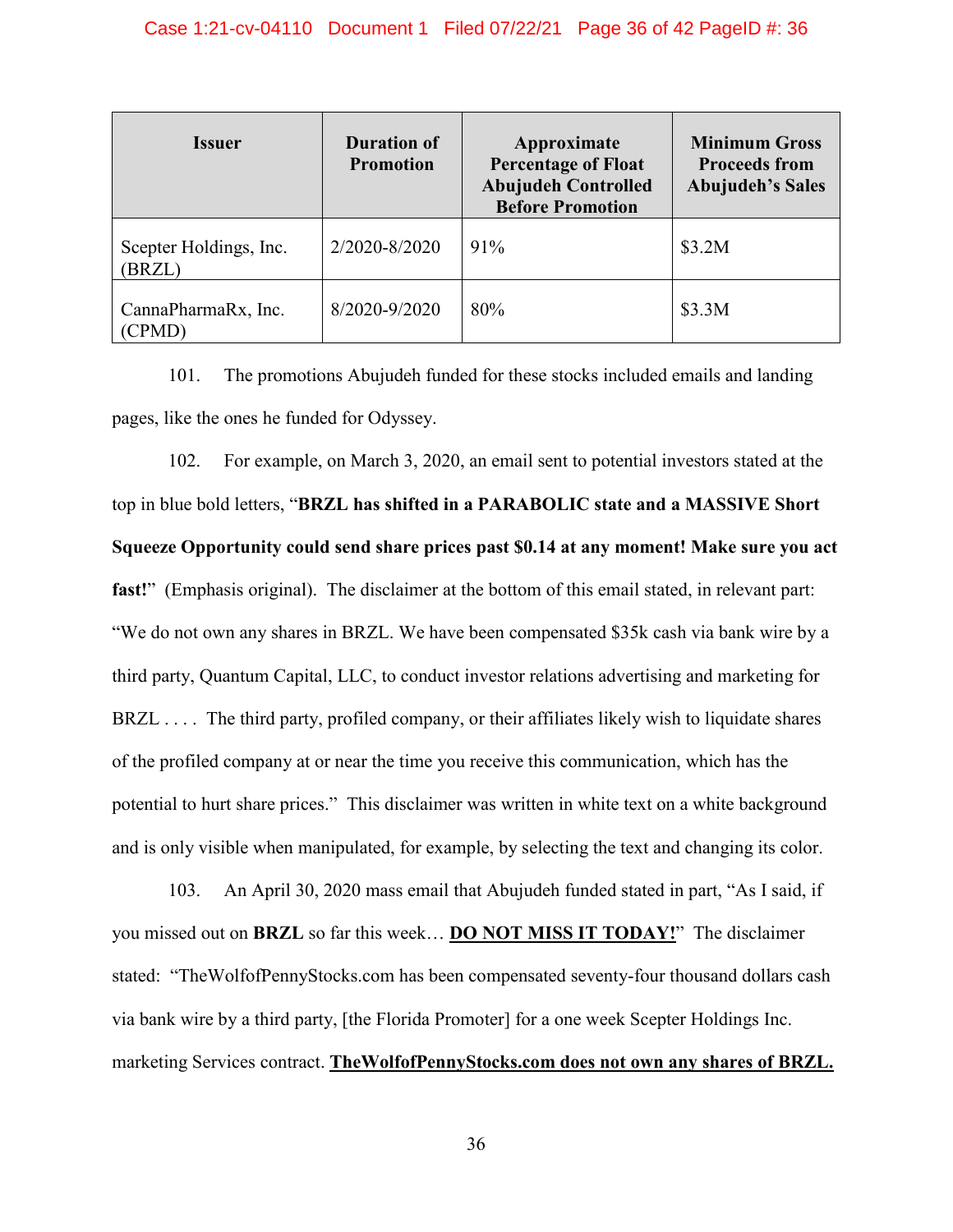#### Case 1:21-cv-04110 Document 1 Filed 07/22/21 Page 37 of 42 PageID #: 37

TheWolfofPennyStocks.com does not investigate the background of any third party. The third party may have shares and may liquidate it, which may negatively affect the stock price."

104. Until at least June 16, 2021, Scepter had a landing page hosted at http://dearwallstreet.com/ar/brzl/. That landing page, along with the landing pages for Odyssey and CannaPharmaRx were taken down at some point on or after June 16, 2021. The Scepter landing page bears the date February 26, 2020, and indicates it is sponsored by Quantum Capital. The landing page opens by stating, "**With revenues and sales skyrocketing, Scepter [] may soon become one of the most beloved stocks on Wall Street!**" (Emphasis original.) The page touts a "recent endeavor with hand sanitizer and nose air filters" and highlights increasing coronavirus cases concluding, "**Scepter Holdings, Inc., (OTCPK: BRZL) may be poised to see monstrous upside as the company is involved with products that could become staples for many households across the nation!**" (Emphasis added.)

105. The Scepter landing page includes a disclaimer stating "We were paid up to \$600,000 in cash from Quantum Capital. We own zero shares of ((BRZL)) which we purchased in the open market." The disclaimer omitted material information that Abujudeh and/or Intermarket controlled the vast majority of the Scepter shares available for trading, and that Abujudeh intended to sell—and was in fact selling—those his shares during the promotion he funded.

106. One promoter who had been hired to tout Scepter described how Abujudeh, or someone acting on Abujudeh's behalf, repeatedly went in person to a bank to deposit money directly into the promoter's account. Once the money was deposited, Abujudeh contacted the promoter to tell him who to identify as the paying party. For the Scepter campaign, Abujudeh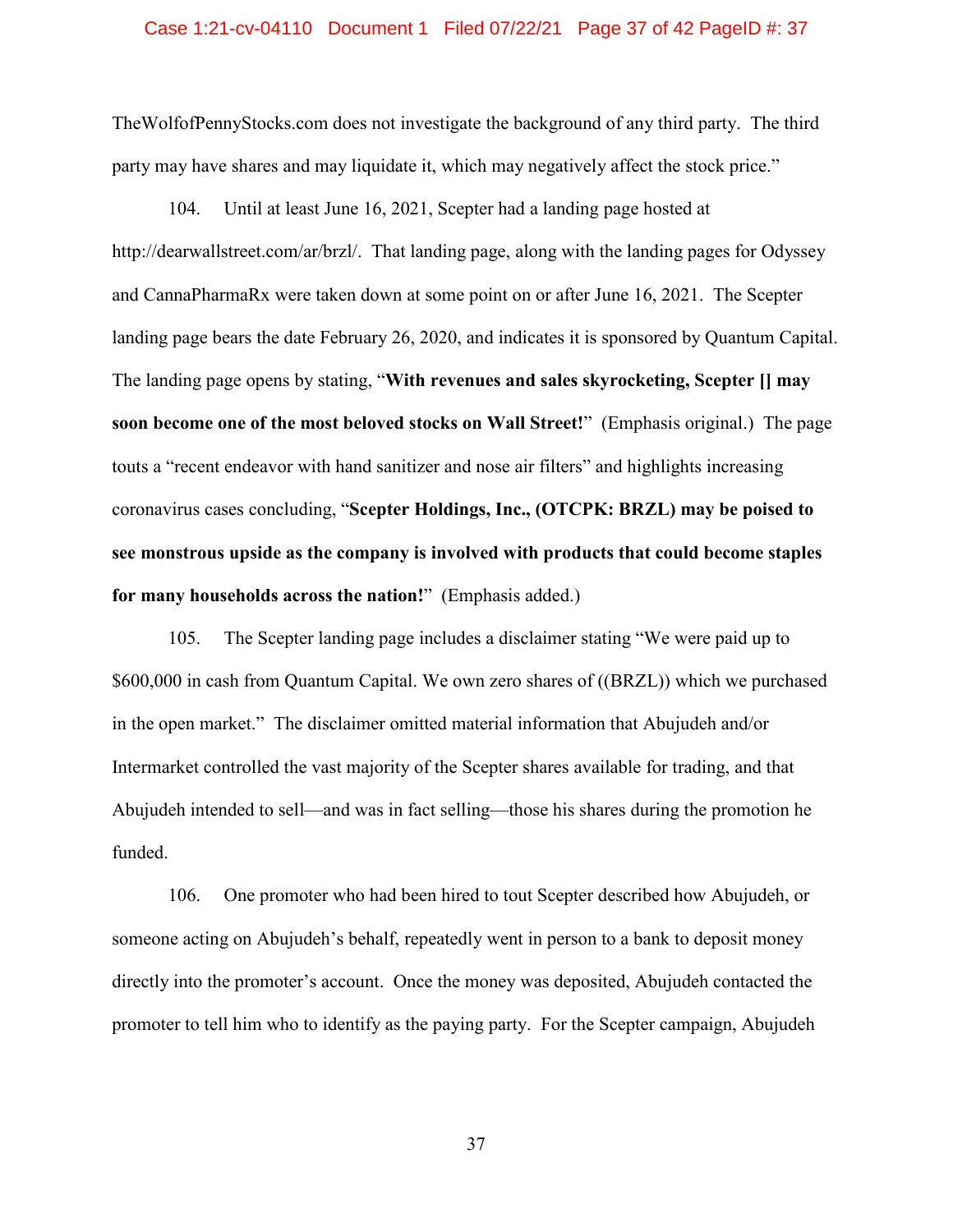### Case 1:21-cv-04110 Document 1 Filed 07/22/21 Page 38 of 42 PageID #: 38

told this promoter to identify Quantum Capital, LLC as the third party paying for the promotion, and he did.

107. Abujudeh discussed his email promotion of Scepter (identifying the company by name and ticker symbol) with the CW:

| Abujudeh | Look at the volume.                                                     |
|----------|-------------------------------------------------------------------------|
| CW       | Interesting.                                                            |
| Abujudeh | You see, that was a 45 grand spend.                                     |
| CW       | What do you think it netted?                                            |
| Abujudeh | We spent 45 and we netted – we profited about 140.                      |
| CW       | Okay. So not bad. Is that normal? Like 3 to 1, you think, on<br>return? |
| Abujudeh | Oh, yeah. Yeah. That's normal.                                          |

108. Abujudeh similarly promoted CannaPharmaRx in emails like one that was sent to potential investors on September 1, 2020, which stated in part, "Usually you can find a bounce play with 20-30% upside. But . . . nearly **150% IMMEDIATE UPSIDE!?!** This is no joke! And **CPMD** \*already\* Bounced 41% on Monday! . . . So are you ready to 'Catch the Bounce' again today to potentially even greater highs?" (Emphasis original.) The disclaimer on this email noted that the publisher had been compensated \$70,000 by a Kansas company, and noted only that a "third party may have shares and may liquidate it, which may negatively affect the stock price." From August 28 to September 28, 2020, Intermarket sent the Kansas company three wires totaling approximately \$319,000 for "CPMD."

109. CannaPharmaRx had a landing page hosted at http://dearwallstreet.com/ar/cpmd/. The recently removed landing page bears the date July 2, 2020 and indicates it is sponsored by Quantum Capital. The landing page refers to loosening of government regulations and strong demand for cannabis, particularly in light of the coronavirus pandemic. The page concludes, "CannaPharmaRx, Inc. (OTC: CPMD) could become one of Canada's biggest and most important companies in the cannabis market and is worth watching at current levels!"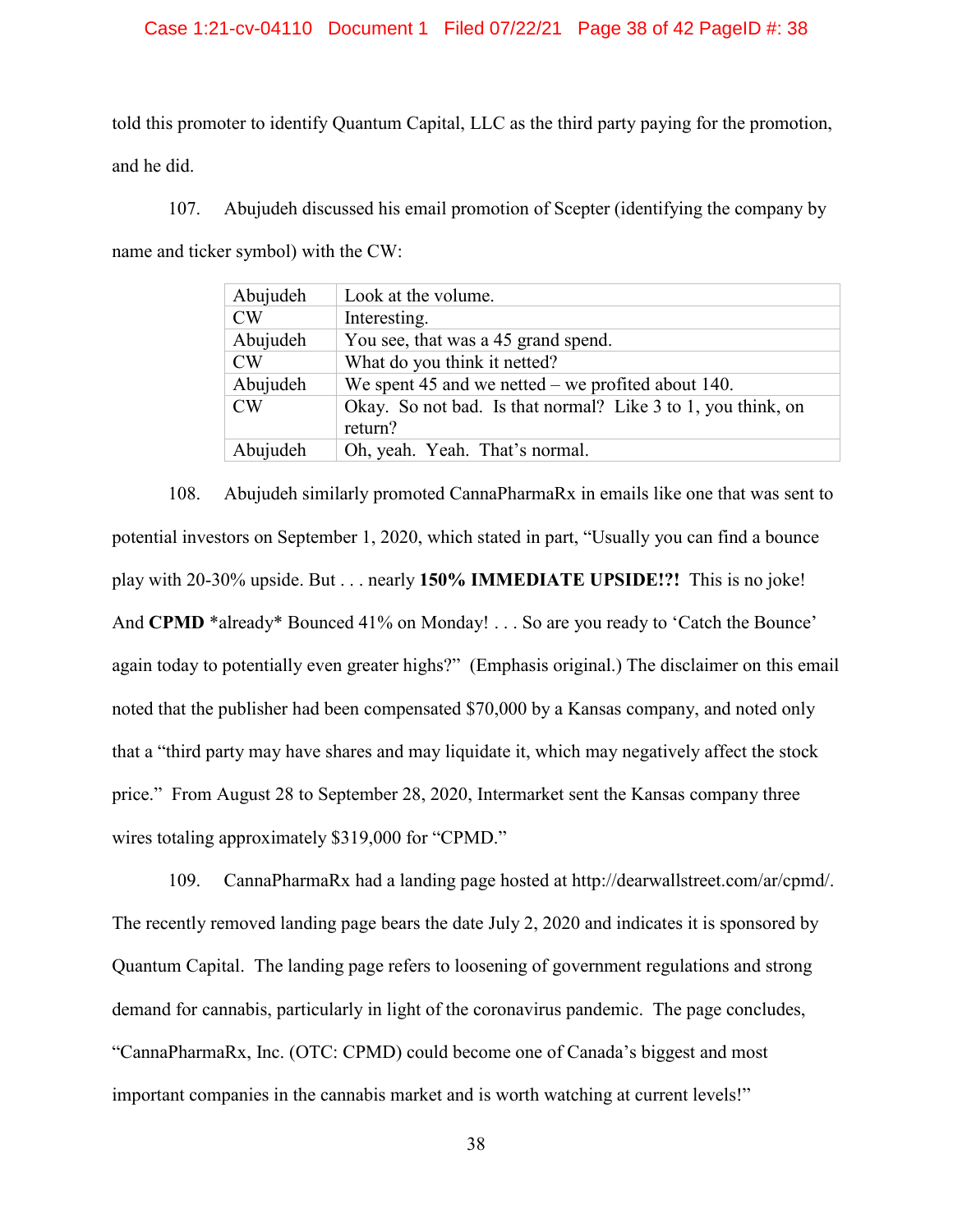#### Case 1:21-cv-04110 Document 1 Filed 07/22/21 Page 39 of 42 PageID #: 39

<span id="page-38-0"></span>110. The CannaPharmaRx landing page includes a disclaimer stating: "We were paid up to \$300k in cash from Quantum Capital. We own zero shares of ((CPMD)) which we purchased in the open market." The disclaimer omitted material information that Abujudeh and/or Intermarket controlled the vast majority of the CannaPharmaRx shares available for trading, and that Abujudeh intended to sell—and was in fact selling—those shares during the promotion he funded.

## **FIRST CLAIM FOR RELIEF FRAUD IN THE OFFER OR SALE OF SECURITIES (Violations of Sections 17(a)(1) and (3) of the Securities Act)**

111. Paragraphs 1 through [110](#page-38-0) above are re-alleged and incorporated by reference as if fully set forth herein.

112. During the Relevant Period, the stock of Odyssey, Scepter, and CannaPharmaRx was each a security under Section  $2(a)(1)$  of the Securities Act [15 U.S.C. §77b(a)(1)].

113. By reason of the conduct described above, defendant Abujudeh, in connection with the offer or sale of securities, by the use of the means or instrumentalities of interstate commerce or of the mails, directly or indirectly, acting intentionally, knowingly, recklessly or negligently (i) employed devices, schemes, or artifices to defraud; and (ii) engaged in transactions, practices, or courses of business which operated or would operate as a fraud or deceit upon any persons, including purchasers or sellers of the securities.

114. By reason of the conduct described above, defendant Abujudeh violated Securities Act Sections  $17(a)(1)$  and (3) [15 U.S.C.  $\frac{577}{q(a)(1)}$  and (3)] and will continue to violate those sections unless enjoined.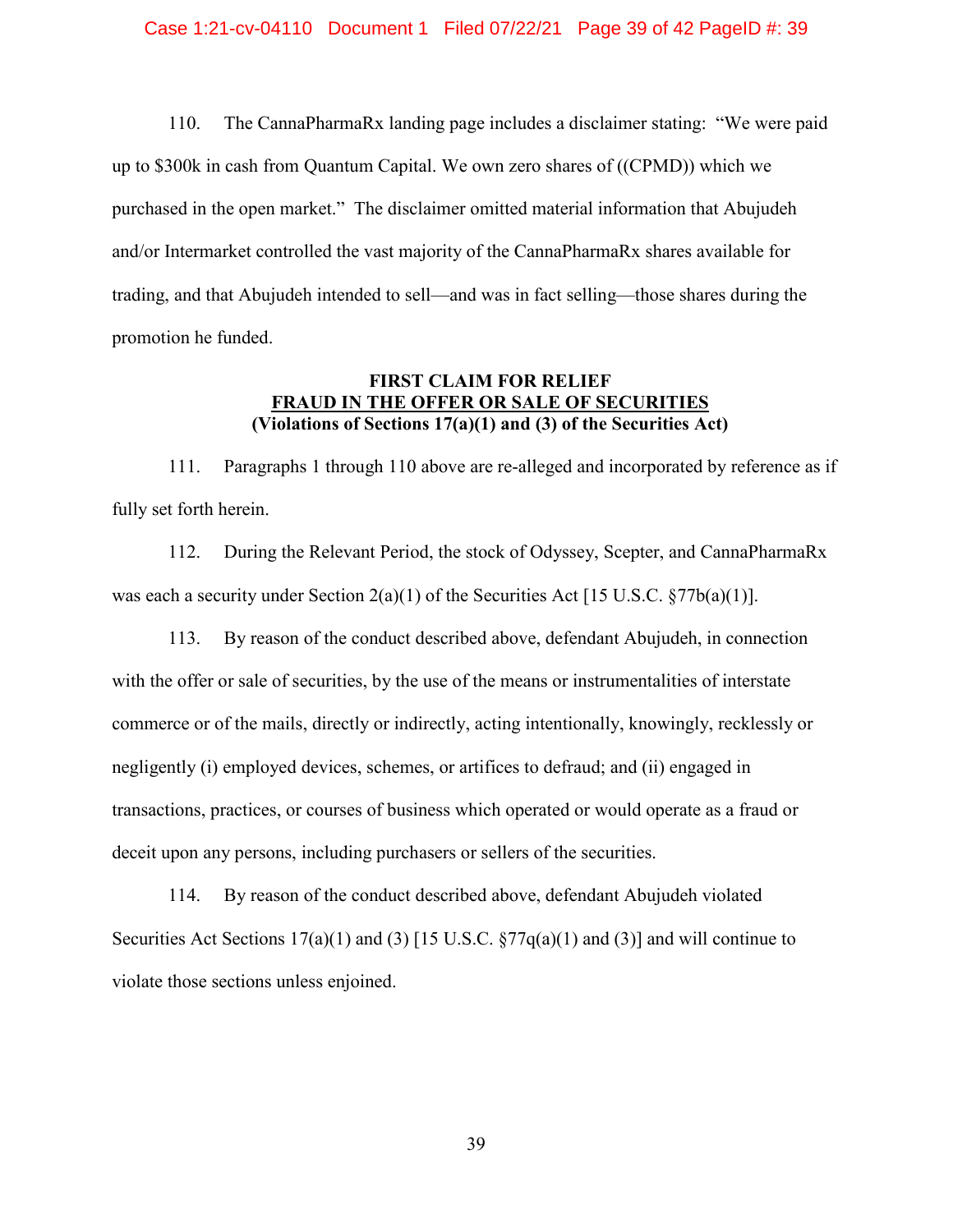# **SECOND CLAIM FOR RELIEF FRAUD IN CONNECTION WITH THE PURCHASE OR SALE OF SECURITIES (Violations of Section 10(b) of the Exchange Act and Rules 10b-5(a) and (c) thereunder)**

115. Paragraphs 1 through [110](#page-38-0) above are re-alleged and incorporated by reference as if fully set forth herein.

116. During the Relevant Period, the stock of Odyssey, Scepter, and CannaPharmaRx was each a security under Section 3(a)(10) of the Exchange Act [15 U.S.C. §78c(a)(10)].

117. By reason of the conduct described above, defendant Abujudeh, directly or indirectly, in connection with the purchase or sale of securities, by the use of the means or instrumentalities of interstate commerce or of the mails, or of any facility of any national securities exchange, intentionally, knowingly or recklessly, (i) employed devices, schemes, or artifices to defraud; and (ii) engaged in acts, practices, or courses of business which operated or would operate as a fraud or deceit upon any persons, including purchasers or sellers of the securities.

118. By reason of the conduct described above, defendant Abujudeh violated Exchange Act Section 10(b) [15 U.S.C.  $\S78j(b)$ ] and Rules 10b-5(a) and (c) [17 C.F.R.  $§240.10b-5(a)$  and (c)] thereunder.

## **THIRD CLAIM FOR RELIEF UNREGISTERED OFFERINGS OF SECURITIES (Violations of Sections 5(a) and 5(c) of the Securities Act)**

119. Paragraphs 1 through [110](#page-38-0) above are re-alleged and incorporated by reference as if fully set forth herein.

120. During the Relevant Period, the stock of Odyssey, Scepter, and CannaPharmaRx was each a security under Section  $2(a)(1)$  of the Securities Act [15 U.S.C. §77b(a)(1)].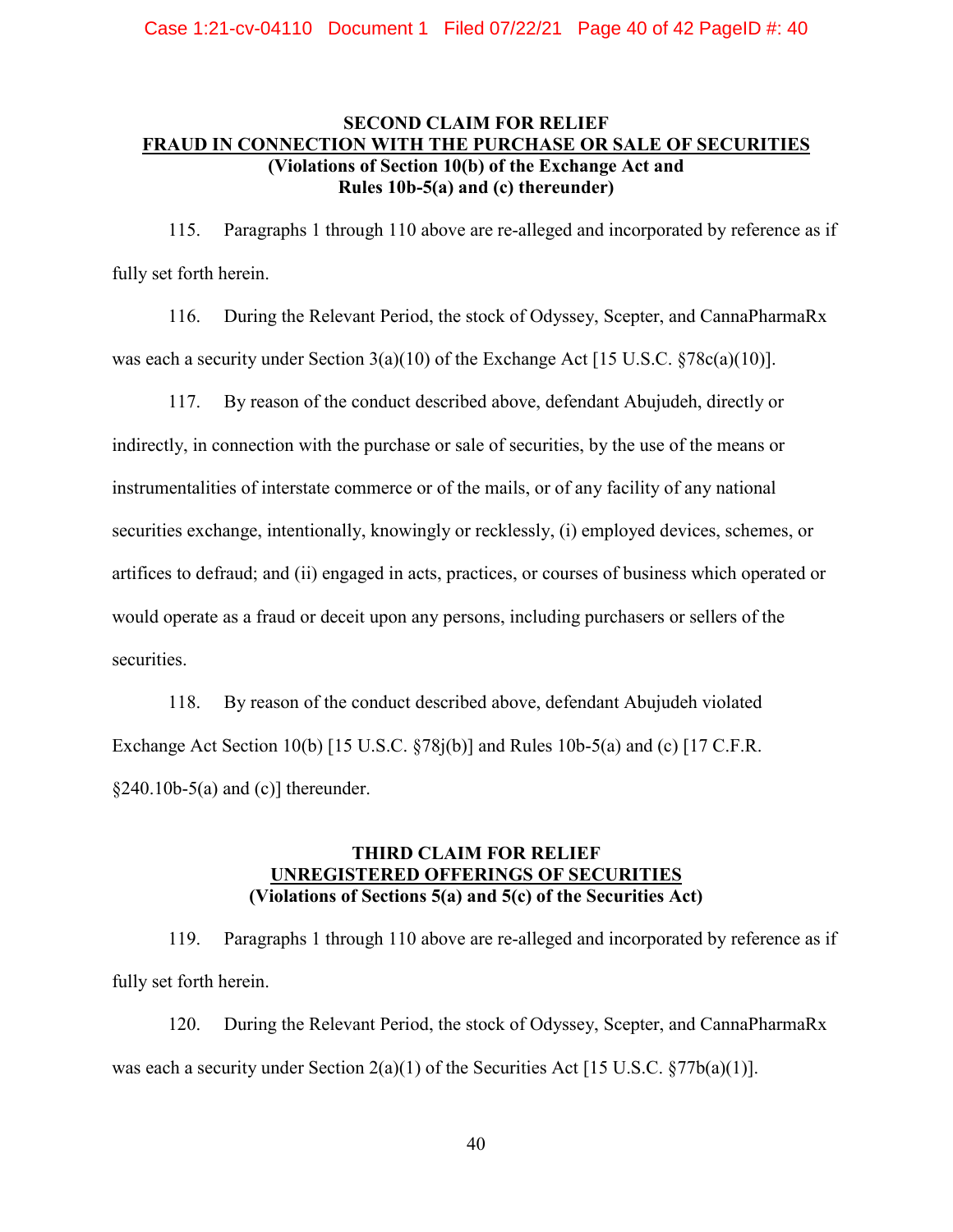#### Case 1:21-cv-04110 Document 1 Filed 07/22/21 Page 41 of 42 PageID #: 41

121. By reason of the conduct described above, defendant Abujudeh, directly or indirectly: (a) made use of the means or instruments of transportation or communication in interstate commerce or of the mails to sell, through the use or medium of a prospectus or otherwise, securities as to which no registration statement has been in effect and for which no exemption from registration has been available; and/or (b) made use of the means or instruments of transportation or communication in interstate commerce or of the mails to offer to sell, through the use or medium of a prospectus or otherwise, securities as to which no registration statement has been filed and for which no exemption from registration has been available.

122. As a result, defendant Abujudeh violated Sections 5(a) and (c) of the Securities Act [15 U.S.C. §§77e(a) and (c)].

### **PRAYER FOR RELIEF**

WHEREFORE, the Commission respectfully requests that this Court:

A. Temporarily, preliminarily, and permanently restrain the Defendant, his officers, agents, servants, employees and attorneys, and those persons in active concert or participation with him who receive actual notice of the injunction by personal service or otherwise, from violating Sections 5, and 17(a) of the Securities Act [15 U.S.C. §§ 77e and 77q], and Sections 10(b) of the Exchange Act [15 U.S.C. § 78j(b)], and Rule 10b-5 thereunder [17 C.F.R. 240.10b-5].

B. Order the Defendant to disgorge, with prejudgment interest, all ill-gotten gains obtained by reason of the unlawful conduct alleged in this Complaint;

C. Order the Defendant to pay civil monetary penalties pursuant to Section 20(d) of the Securities Act [15 U.S.C. § 77t(d)] and Section 21(d)(3) of the Exchange Act [15 U.S.C.  $§ 78u(d)(3)$ ;